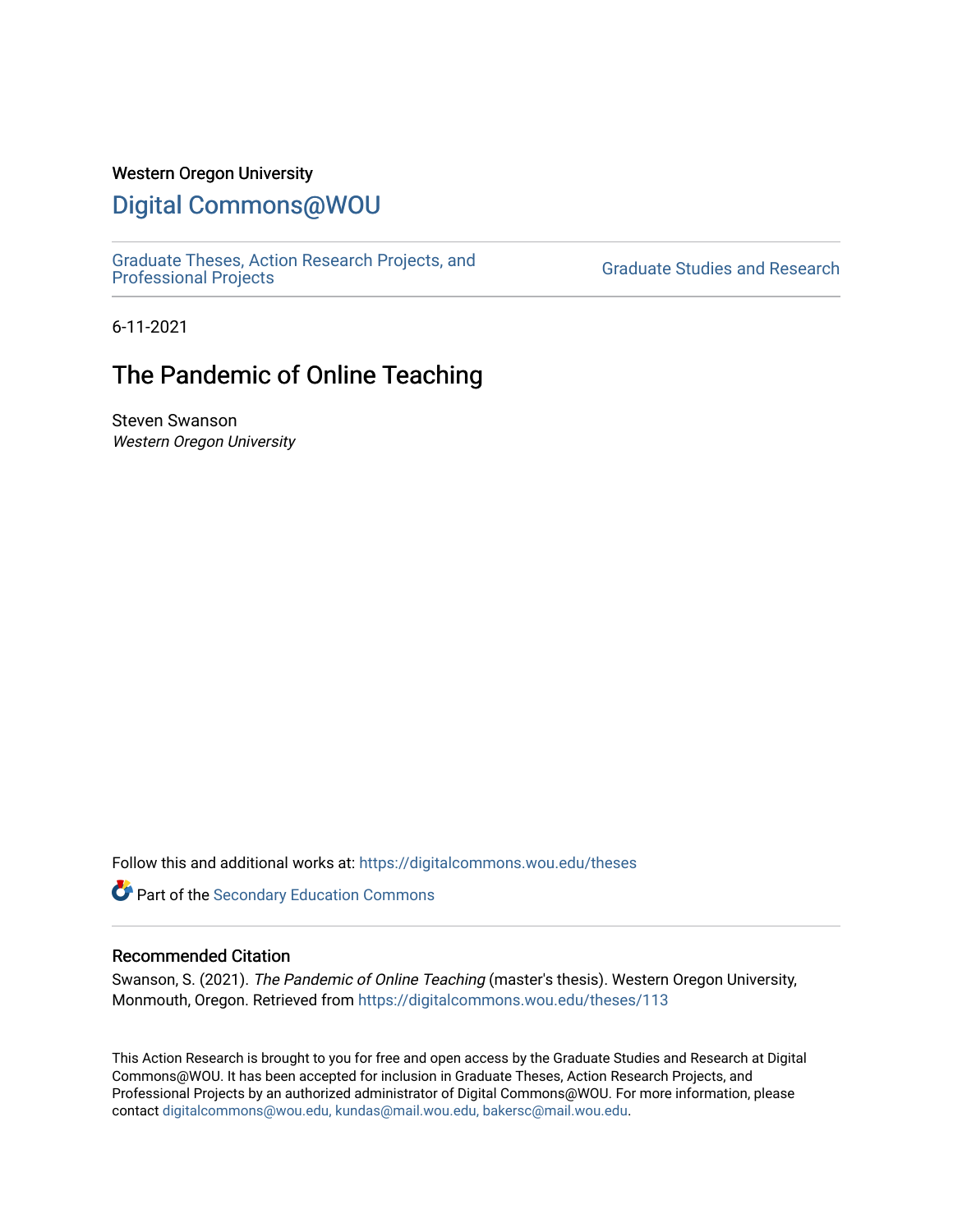## **The Pandemic of Online Education**

By Steven Swanson

An Action Research Project submitted to Western Oregon University

In Partial Fulfillment of the requirements of the degree of:

Master of Arts, in Teaching

June 2021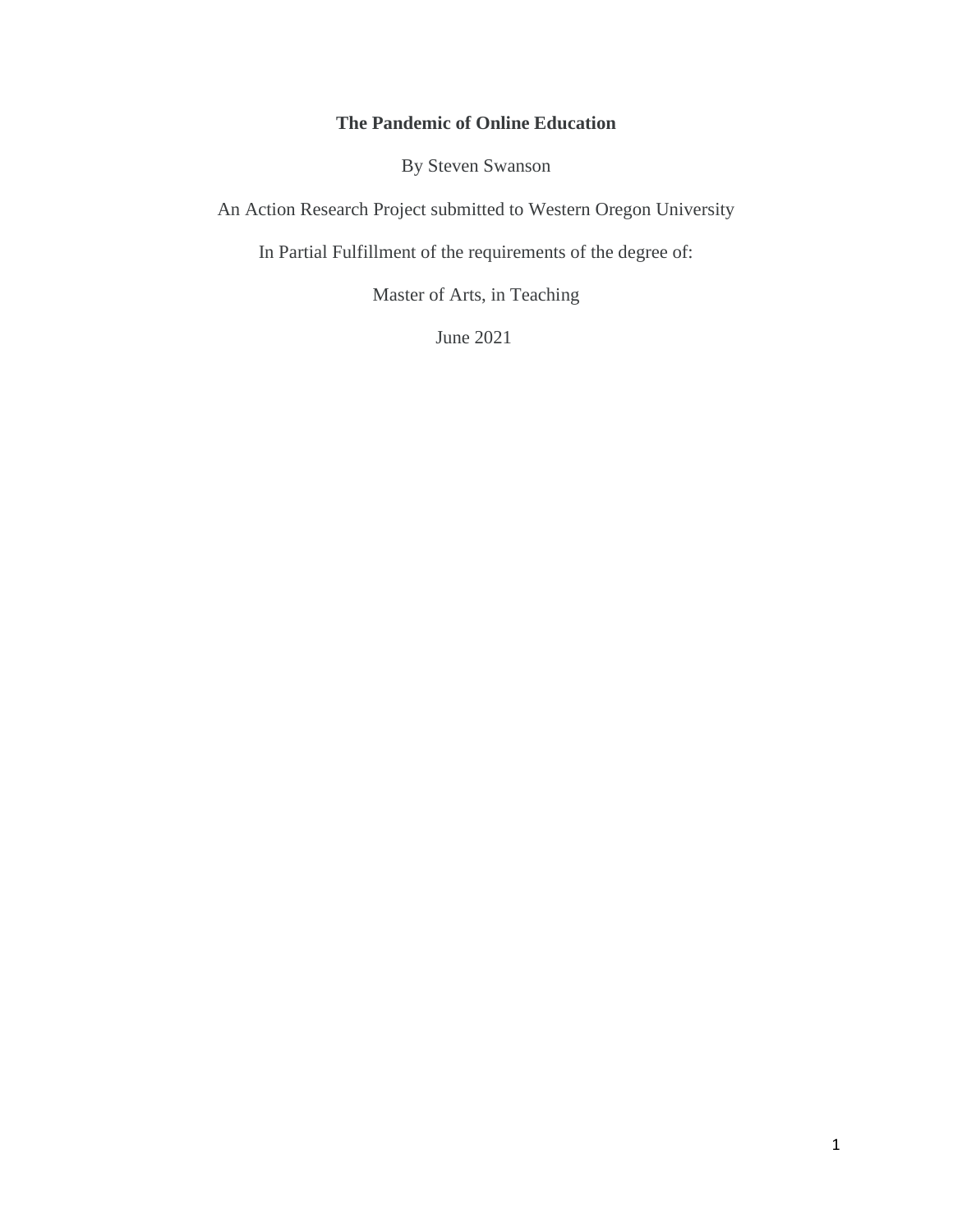

## **WE, THE UNDERSIGNED MEMBERS OF THE GRADUATE FACULTY OF WESTERN OREGON UNIVERSITY HAVE EXAMINED THE ENCLOSED**

Action Research Project Title: The Pandemic of Online Teaching<br>
The Pandemic of Online Teaching

Graduate Student:\_\_\_\_\_\_\_\_\_\_\_\_\_\_\_\_\_\_\_\_\_\_\_\_\_\_\_\_\_\_\_\_\_\_\_\_\_\_\_\_\_\_\_\_\_\_\_\_\_\_\_\_\_\_\_\_\_\_\_\_ Steven Swanson

Candidate for the degree of : Master of Arts in Teaching: Initial Licensure

*and hereby certify that in our opinion it is worthy of acceptance as partial fulfillment of the requirements of this master's degree.*

\_\_\_\_\_\_\_\_\_\_\_\_\_\_\_\_\_\_\_\_\_\_\_\_\_\_\_\_\_\_\_\_\_\_\_\_\_\_\_\_\_\_\_\_\_\_\_\_\_\_\_\_\_\_\_\_\_\_\_\_\_\_\_\_\_\_\_\_\_ \_\_\_\_\_\_\_\_\_\_\_\_\_\_\_\_\_\_\_\_\_\_\_\_\_\_\_\_\_\_\_\_\_\_\_\_\_\_\_\_\_\_\_\_\_\_\_\_\_\_\_\_\_\_\_\_\_\_\_\_\_\_\_\_\_\_\_\_\_

## **Committee Chair:**

| Name: Dr. Melanie Landon-Hays | →1gnature: |
|-------------------------------|------------|
| Date: 6/9/21                  |            |

## **Committee Member:**

 $Signature:$ Date: <u>6/9/21</u> Name: Sarah Waddell

## **Dean of Graduate Studies and Research:**

| Name: | $\tilde{\phantom{a}}$<br>$\sim$ |
|-------|---------------------------------|
| Date: |                                 |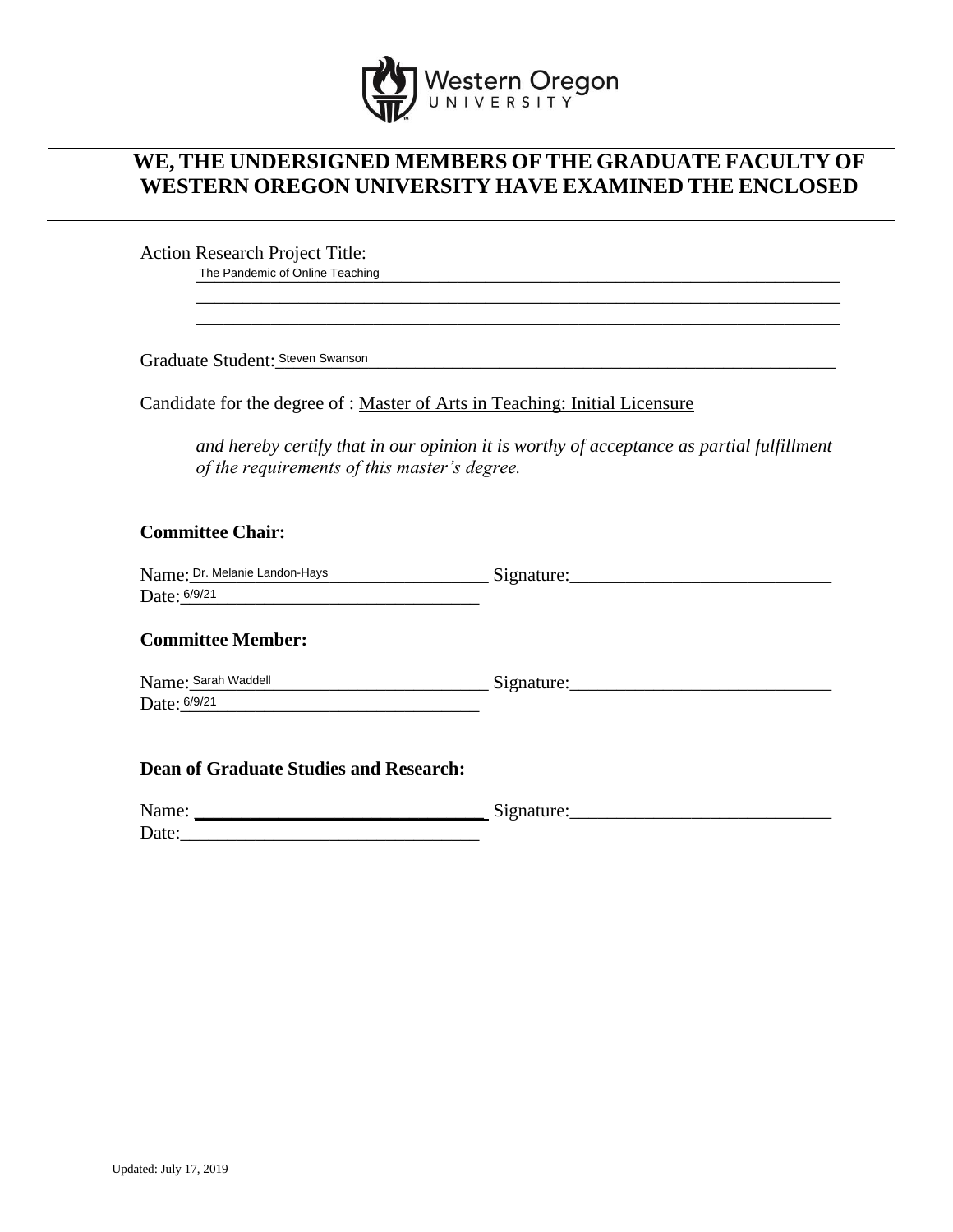## ACKNOWLEDGEMENTS

I would like to thank Dr. Melanie Landon-Hays and Dr. Kenneth Carano for providing great assistance and guidance through this time of a worldwide pandemic. It's been a confusing and interesting two years, and yet you two have been able to keep everything stable and together for everyone in this program.

A special thanks goes out to my collaborating teacher, Sarah Waddell. Not only did she accept me into her classroom, during a world pandemic, to help me learn to be the educator that I aspire to be, but she also did all that was possible to recreate a traditional classroom environment for me to gain experience from.

Regardless of all the chaos that occurred during the years of 2020-2021. I have felt that I have gained a great educational experience on what it means to teach students in a wide variety of situations.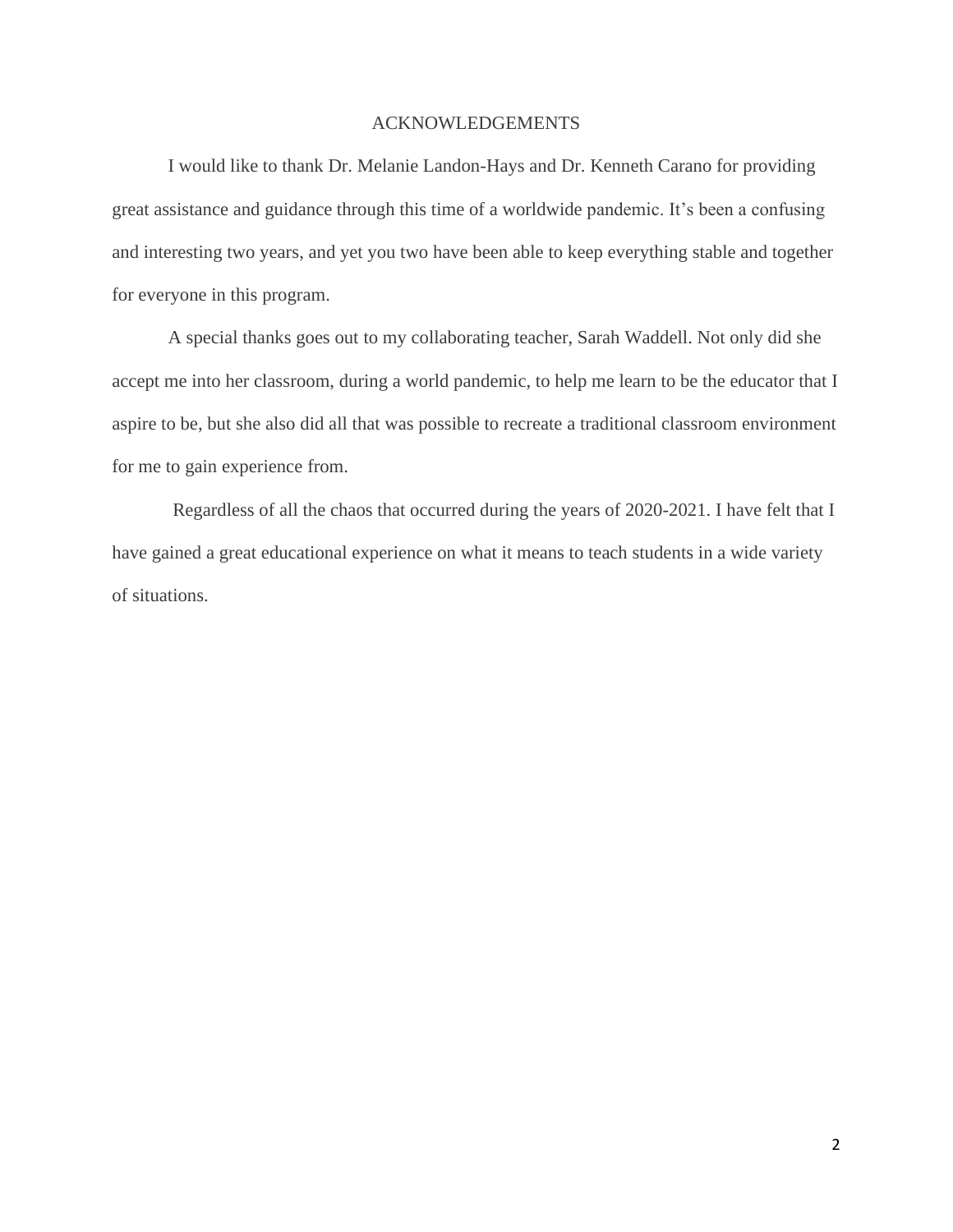#### ABSTRACT

#### **The Pandemic of Online Teaching**

#### By Steven Swanson

The purpose of this Action Research Project was to take a look at how my own actions towards students, and their own actions towards myself, compare and contrast between an online environment and a physical classroom environment. With the corona virus pandemic, students were transitioned from going to a classroom physically in person, to working remotely from their own houses online. When beginning this project, I wanted to put a specific focus on how the interactions between students and their educators change from an online environment to a physical classroom environment. Alongside of that, there is also a focus on whether or not student interactions change when interacting within an online environment or an in person environment.

Through this analysis of classroom interaction with students in both an online an inperson environment, as well as example lessons and journal reflections, it has become apparent that student academic experiences are vastly different between the two environments. While both can be successful and efficient in what students learn and accomplish in their academics, the personal relations and the connections made between classmates that are made within a physical classroom can be replicated in an online environment. This project looks at the different aspects of differentiating instructional material, the various styles of creating presentations between online and in person learning, and how students interact with one another and with their educator depending on whether their online or in person. These interactions that I encountered and handled throughout my teaching experience in this program shaped how I want to act as an educator for my future students.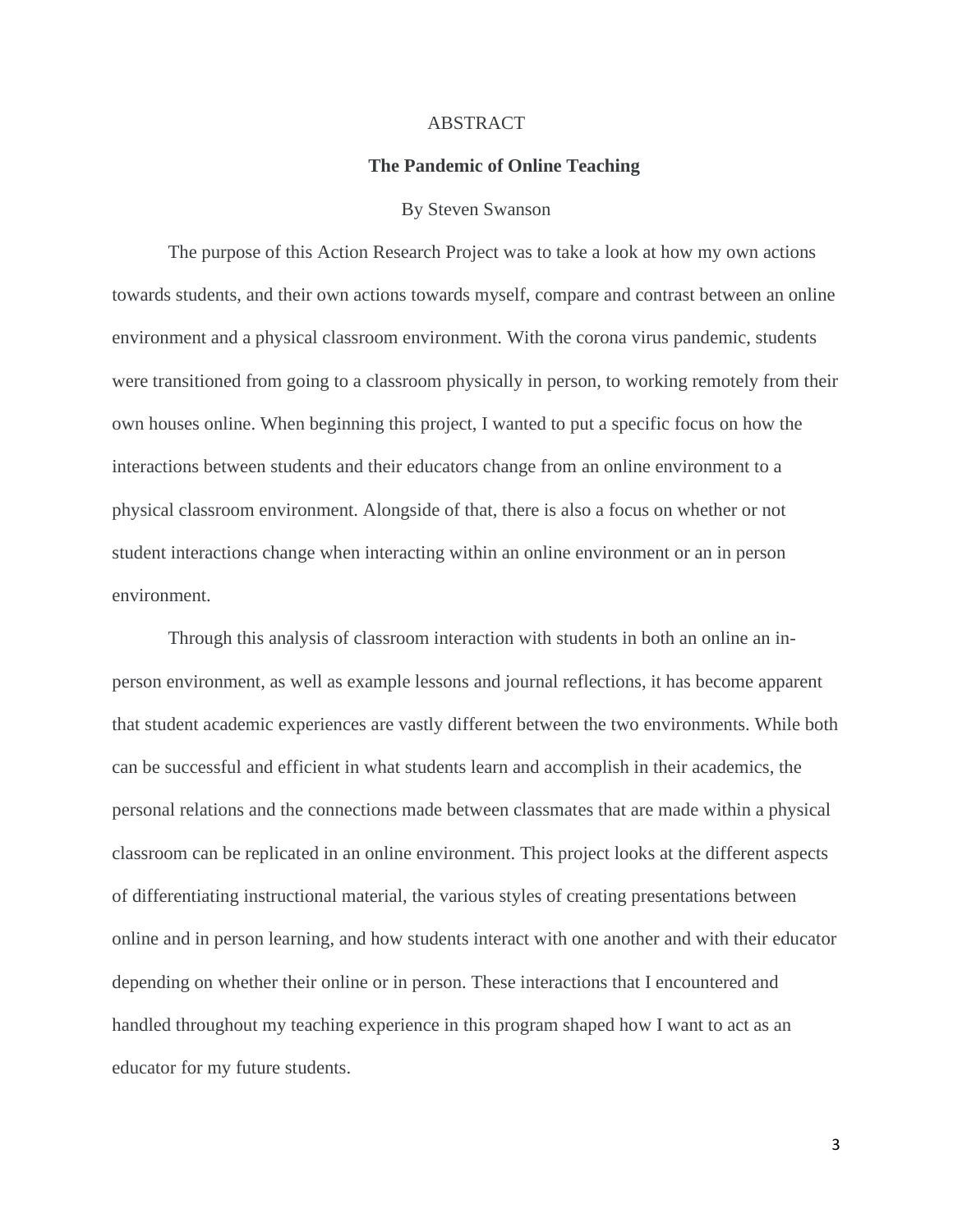|  |  | <b>TABLE OF CONTENTS</b> |
|--|--|--------------------------|
|--|--|--------------------------|

| Abstract                                                            | $\overline{2}$ |
|---------------------------------------------------------------------|----------------|
| Chapter 1                                                           | 3              |
| Knowing Who My Students Are                                         | 6              |
| <b>Inclusive Classrooms</b>                                         | 8              |
| Constructivism, Collaboration and Cooperation                       | 10             |
| Social Studies Pedagogy                                             | 15Ch           |
| Chapter 2                                                           | 18             |
| Proposes and Objectives for the Literature Review                   | 19             |
| Procedures for the Literature Review                                | 20             |
| Theme One - Differentiating Classroom Material For Instruction      | 21             |
| Theme Two - How Technology Affects Student Academic Achievement     | 26             |
| Theme Three - Utilizing Collaborative Learning Within the Classroom | 32             |
| Conclusion                                                          |                |
| Chapter 3                                                           | 40             |
| Context of the Study                                                | 40             |
| Participants                                                        | 42             |
| How I studied My Teaching                                           | 46             |
| Chapter 4                                                           | 49             |
| Overview                                                            | 50             |
| Data Set One                                                        | 55             |
| Data Set Two                                                        | 61             |
| Data Set Three                                                      | 65             |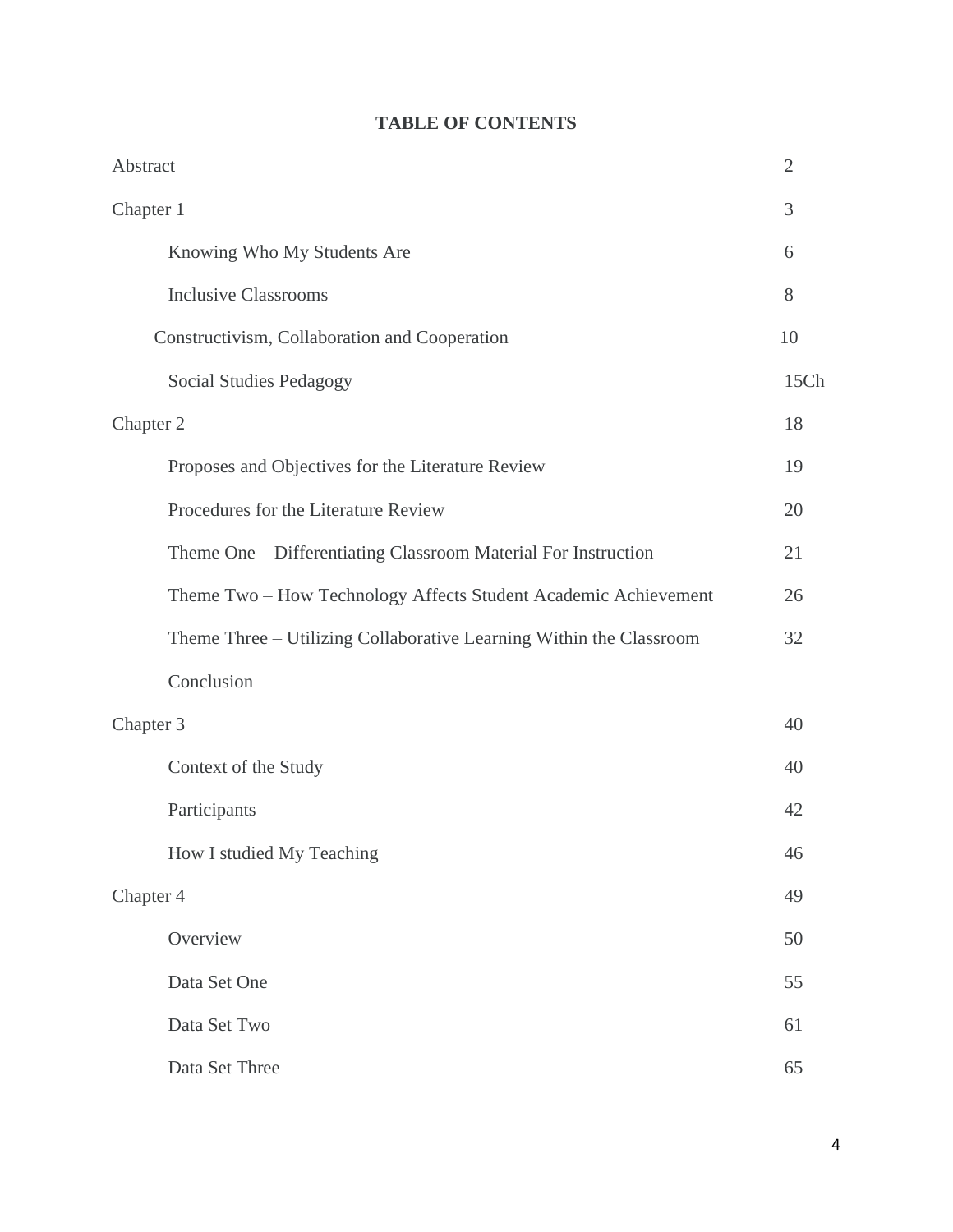| Chapter 5                                          | 67 |
|----------------------------------------------------|----|
| Online Learning and In Person Learning Experiences | 67 |
| Implications of Learning                           | 71 |
| Challenges and Limitations                         | 72 |
| Goals for My Future in Education                   | 74 |
| Resources                                          | 84 |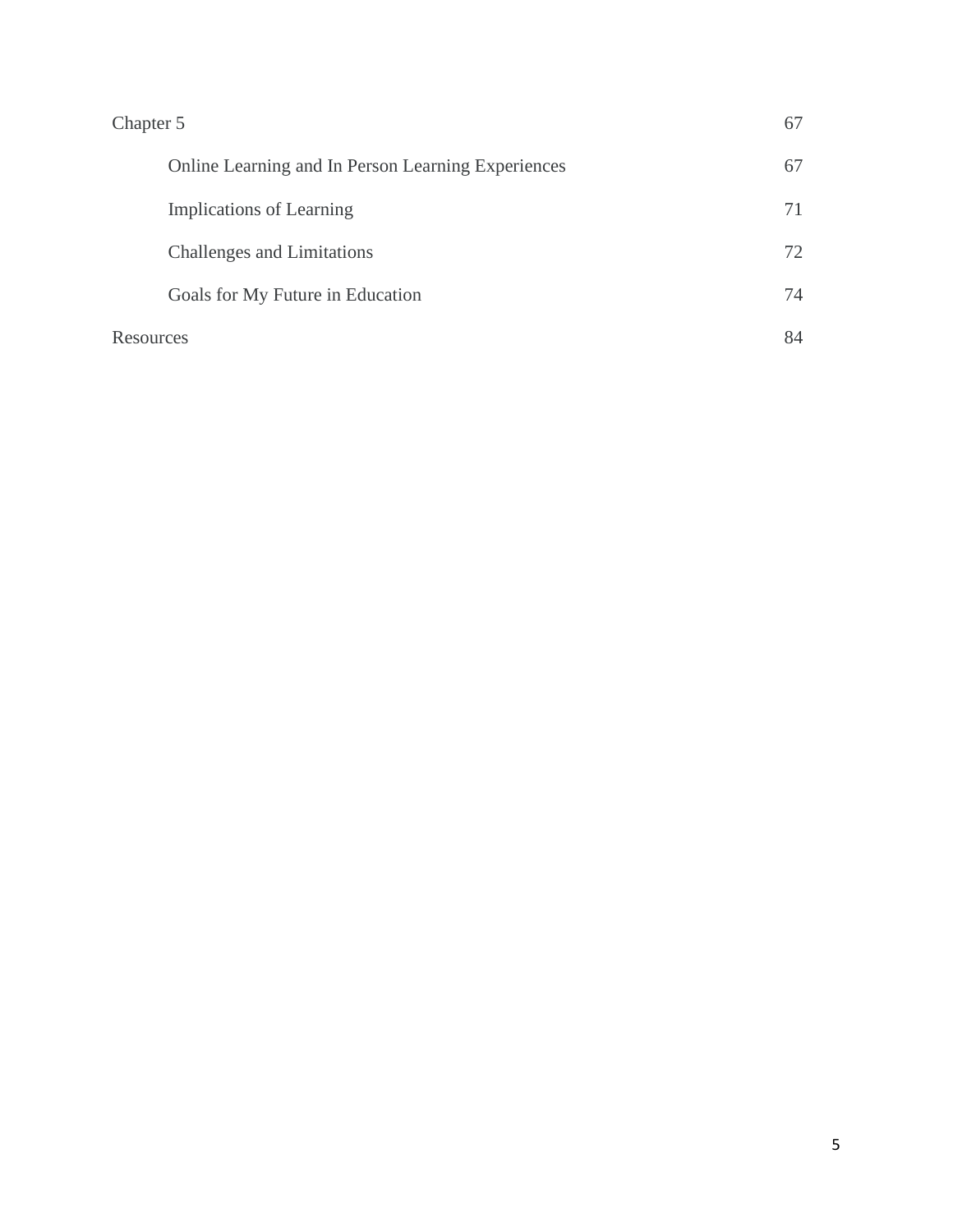#### Chapter 1

Through the MAT program at Western Oregon University, I have not only learned many different aspects of the inner workings of education, but I have been able to reflect on my own views and wants for my future classroom. Through reviewing the personal reflections that I wrote through the year, and in the different theories and methods that have been viewed in my classes in the MAT program, I believe that I have gained a better understanding of how I want to act as a future educator, and how I want my future classroom to be organized and conducted. I do recognize that these wants and beliefs are uncontested right now, and currently live within a perfect world scenario, but in my opinion it's better to have higher ambitions and have to bring them down to reality rather than having to raise them to unimagined levels. In the beginning of the program, I gained new insights on how a constructive system of education, along with allowing students to work within an inclusive and understanding environment, can be extremely efficient in being a successful teacher and allowing a student's academic potential to grow as much as possible.

#### Knowing Who My Students Are

In looking back at one of my first reflections in the MAT program, in which I discussed my own educational experience and views, I found different aspects that I think could be important to implement in my future classroom for my own students. For example, the use of student reflections on the work that they turn in can provide excellent insight on their thought and work processes. In my early schooling as a student, I had a teacher who after every paper that was turned in, required us to write a two-page reflection on anything that related to how I came to the point of having a finished product to turn in for a grade. These reflections were simply for the act of expressing any hardships or any points of enlightenment that may have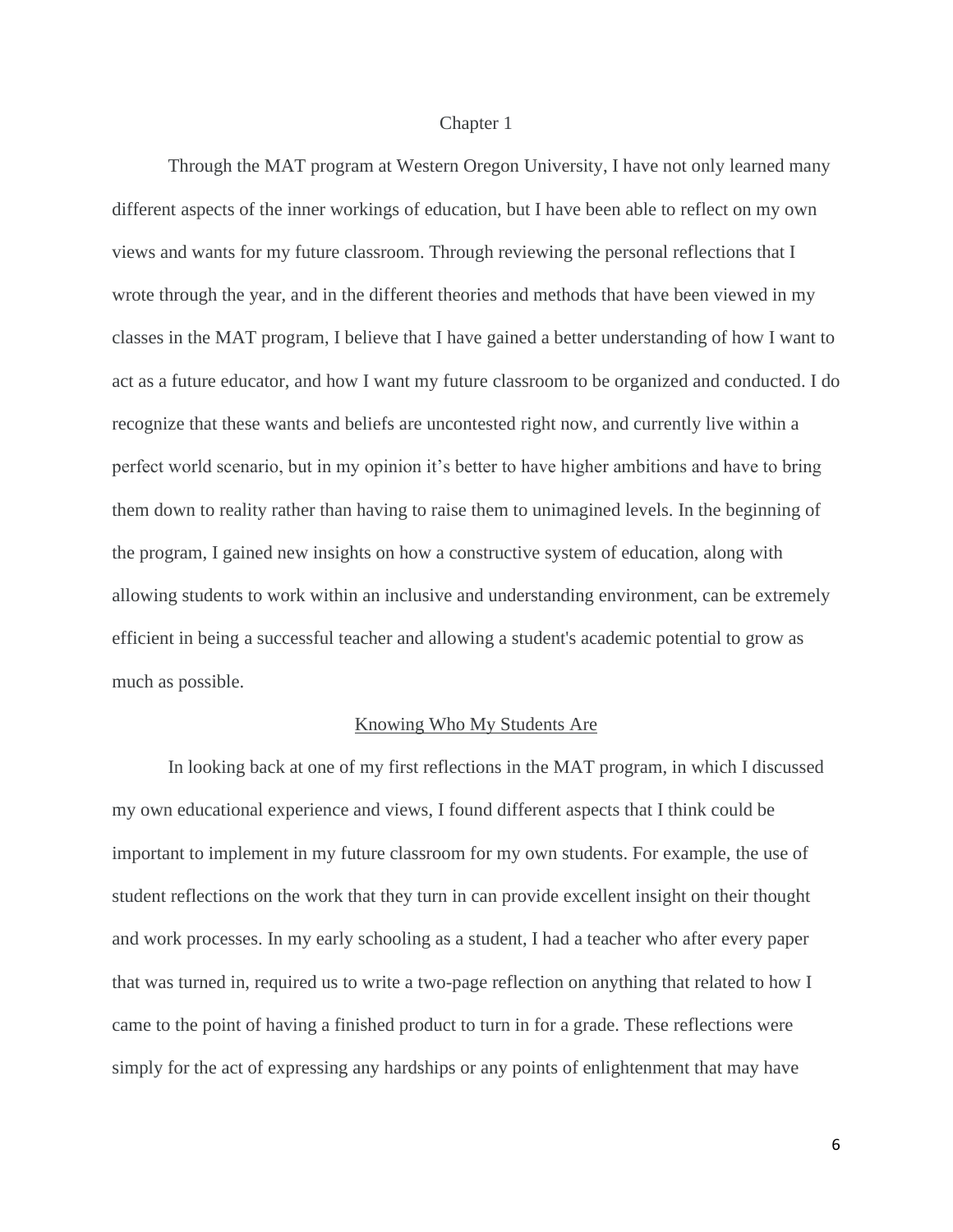occurred during the writing process, and to voice any concerns that we may have had as students within the class.

For my future classroom I want to utilize this process for the different types of major assignments that I know my students will have to go through. Such as any presentation projects, book reports, essays, etc. Essentially, I want these reflections to be structured in a non-stressful format, in which students will be able to just vent out any frustrations or positives that they felt through their work processes. I would want students to write out two pages, double spaced, that focus on points such as, but not limited to: how they decided what to research, did they plan out their work or did they procrastinate, was there information that they had found that had to be cut out, and did they work/communicate with others at all through the project. In my mind, it only makes sense to give full grade points on these assignments to all students, unless they specifically do not follow guidelines, such as writing less in length than what is required or discussing matters that are off topic from the work done on their assignment.

These reflections not only serve a purpose for the students to be able to understand how they operate in the academic world, but also serve the purpose of helping me get to understand each student's academic habits as individuals and to see how they change over the course of the year. Reflections in the beginning of the year will be important to me to learn how I should structure out future assignments, E.g., do I need to give students more time to work on assignments, do I need to give them more future notice, should I create more deadlines that break projects up rather than having all work due on the same day, are students finding instructions not clear enough, do they feel they need to talk with other classmates for clarification, etc. While the reflections at the end of the school year will allow me to see if the changes that I implemented actually created a difference, and/or if students reacted to those changes in the ways that I hoped.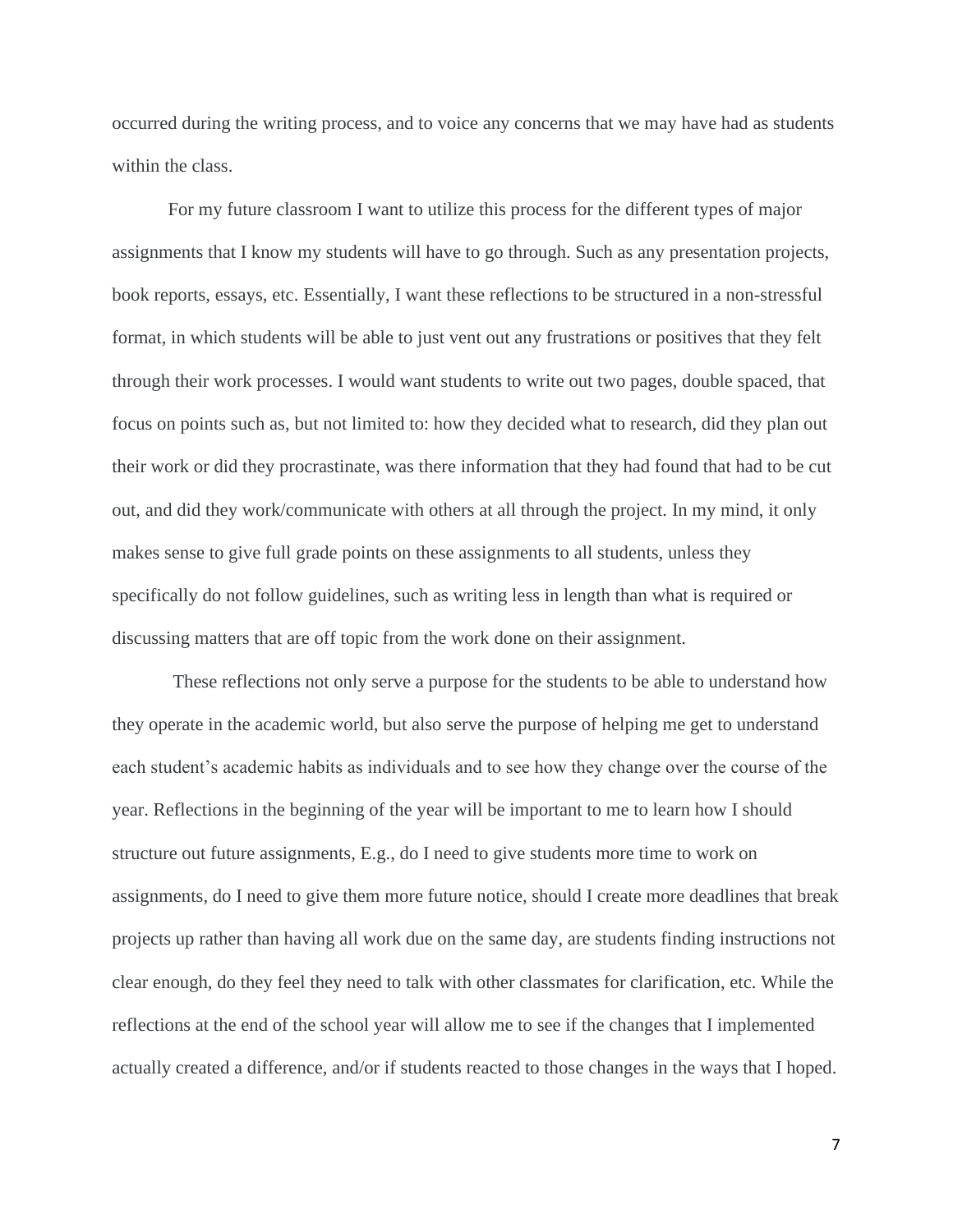My plan would be to give students back their reflections at the end of the year, in order for them to be able to see their own progress and give insight to how they were when they started in the new grade level to how they are now that they're advancing to a new and higher grade.

Reflections can also be a great way to bring a day's lesson all together for students. Giving students a chance to be able to write out what they have learned and be able to add an informative measure to this writing can help solidify ideas and concepts that they have just learned. In my own experience as a student, a large struggle to overcome is being overwhelmed with a vast amount of information that is given every day. A way to help remedy this struggle is to give students a moment at the end of a class to simply write out their thoughts and understanding of the topic being covered. This can also be a great tool for an educator, as they can get a personalized understanding for each student on where they are in their own learning, and get better insight on whether or not any points of the subject should be recovered during the next time that class meets together.

#### Inclusive Classrooms

Creating a classroom environment in which students feel not only heard, but included as well, is very important to me. I personally have been in situations as a student where in one class I was both engaged and enjoying a class, and then in other classes I've been in the situation where I felt completely discouraged and uninterested in how I performed with class assignments. Often this simply stemmed from how I felt the teacher treated both the subject material, and the students as a whole class and as individuals. Specifically, the class that I remember feeling the most discouraged in was my eighth-grade math class, for my class was titled "eighth grade math" rather than the other two periods that were titled "Algebra One". Right from the get-go we, the students, understood that we were in a class with less difficult work and because of this, we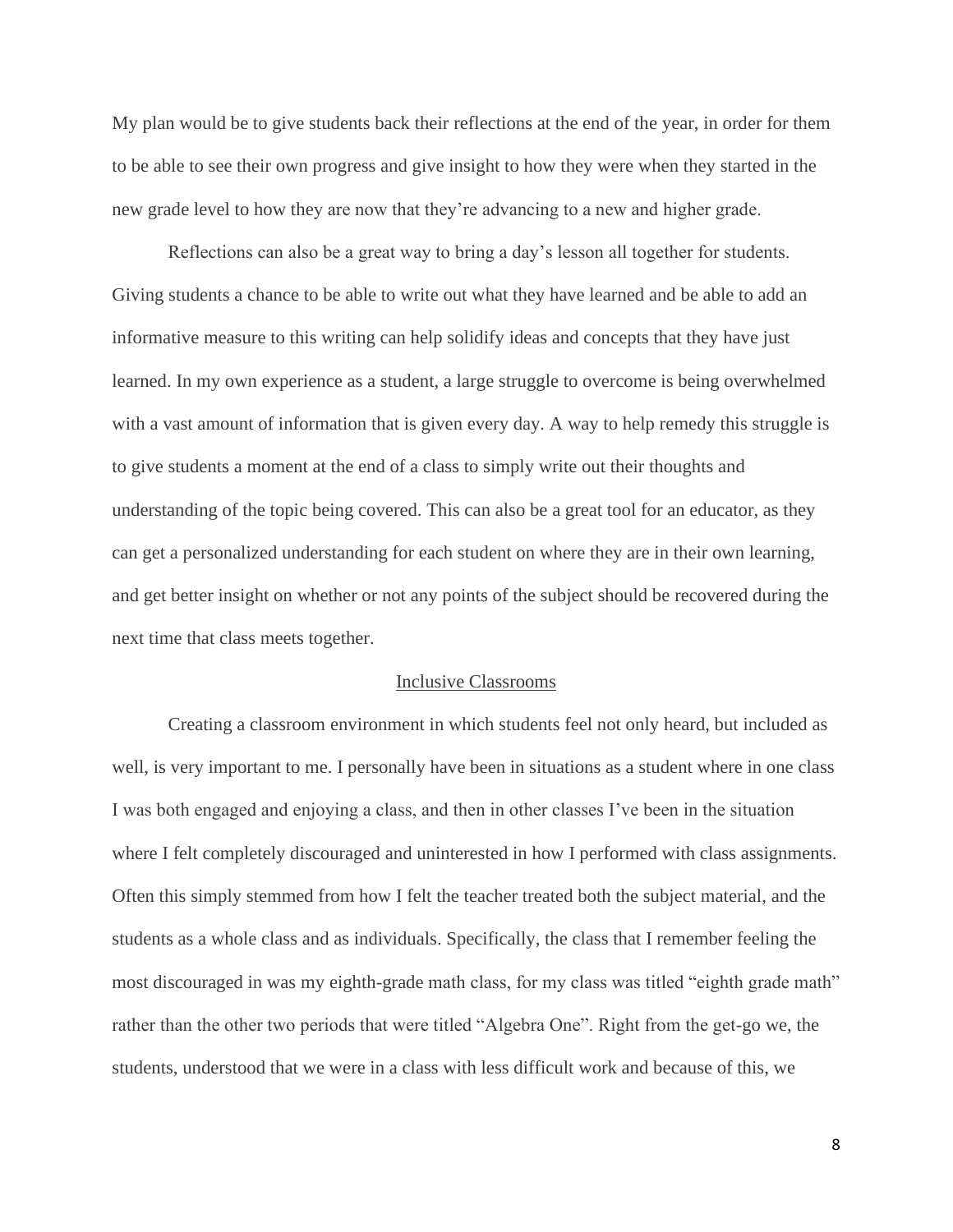didn't try as much as we should have. This also was evident in a middle school humanities classroom that I observed during a practicum I did at Oregon State, in which the third period class consisted of the least amount of students (in comparison to the other two periods) and these students were known to be less achieving in the subject matter. Though I'm aware that in both cases, this arrangement of students is not the teachers fault, I did see a large difference in the handling of students between my personal teacher and the teacher whom I was observing.

When I was a student, feeling discouraged in my eighth grade math class, I can remember feeling as though our teacher didn't actually care if we learned or not. All that seemed to matter was that the lesson was done, and assignments were turned in. In the classroom I observed however, students seemed to have the idea that their teacher actually cared for their learning, and gave more efforts to succeed than my math class ever did. A major reason that I saw for this difference was the simple act of treating students just the same as the students in the other classes, rather than simply as students who belong in a lower-achieving group. Something that I have been thinking about that could potentially help with this feeling of discouragement from both the teacher and other peers is to create group partnerships between students of different class periods. The main purpose of this idea would be to form connections and communication with students from different classes, and try to create a more communal environment. For this to work, each student in the groups would need to have specific purposes in a project to work on (to account for their separation during the day) and then they could come together and present with one another. This would also require the acceptance from other teachers, as students would need to leave their classes for a brief period of time. I do see this as being a method to help students form better connections with one another, and to help eliminate any ideas that one class period is better or worse than another.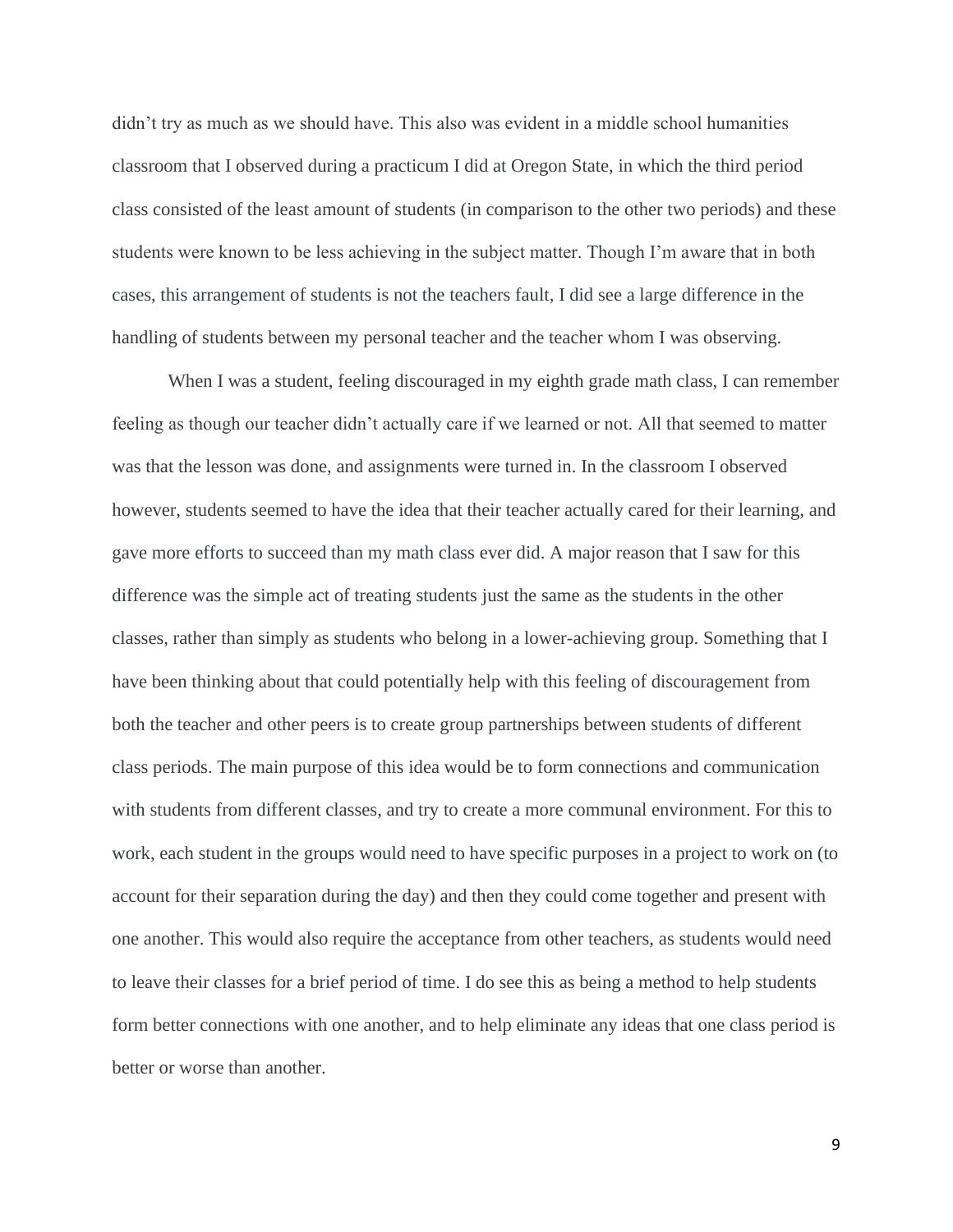This is something that I wish to bring into my future class as an educator, a sense of respect and understanding for where students are in their academic lives. With middle school students, they may not be considered adults in life yet, but they do have a desire to be treated as such. Especially eighth graders who are looking at the future of going into high school. They don't always understand/realize that only three years, sometimes two depending on how the school system is set up, prior they were in elementary school. To treat them as young adults who aren't just elementary school children can be huge in their world, and can garner a mutual respect that is vital for the management of a successful classroom. That's not to say though that I think they should be completely responsible for all of their academic success, they still are only thirteen or younger and are still cognitively developing in maturity and responsibility towards their own actions. This is where I see the methodology of constructive teaching to come most into effect.

## Constructivism, Collaboration and Cooperation

I see myself as implementing constructivist teaching methods as my main tactic for classroom management. Being that I want to teach middle school humanities, specifically eighth grade which focuses on early colonial American history, I understand that it will be extremely important for me to not only make the historical material to be interesting, but also memorable for students. I myself had the problem when going through primary school, as many students do, in which I didn't see my history classes as relevant as my other classes. While my math and science classes weren't always the most interesting, they at least were teaching me information that was able to be applied to everyday knowledge. What I didn't understand at the time, is how important actually knowing and understanding historical knowledge is. To be able to respect how far our country has come in terms of equality in society, to learn what different cultural and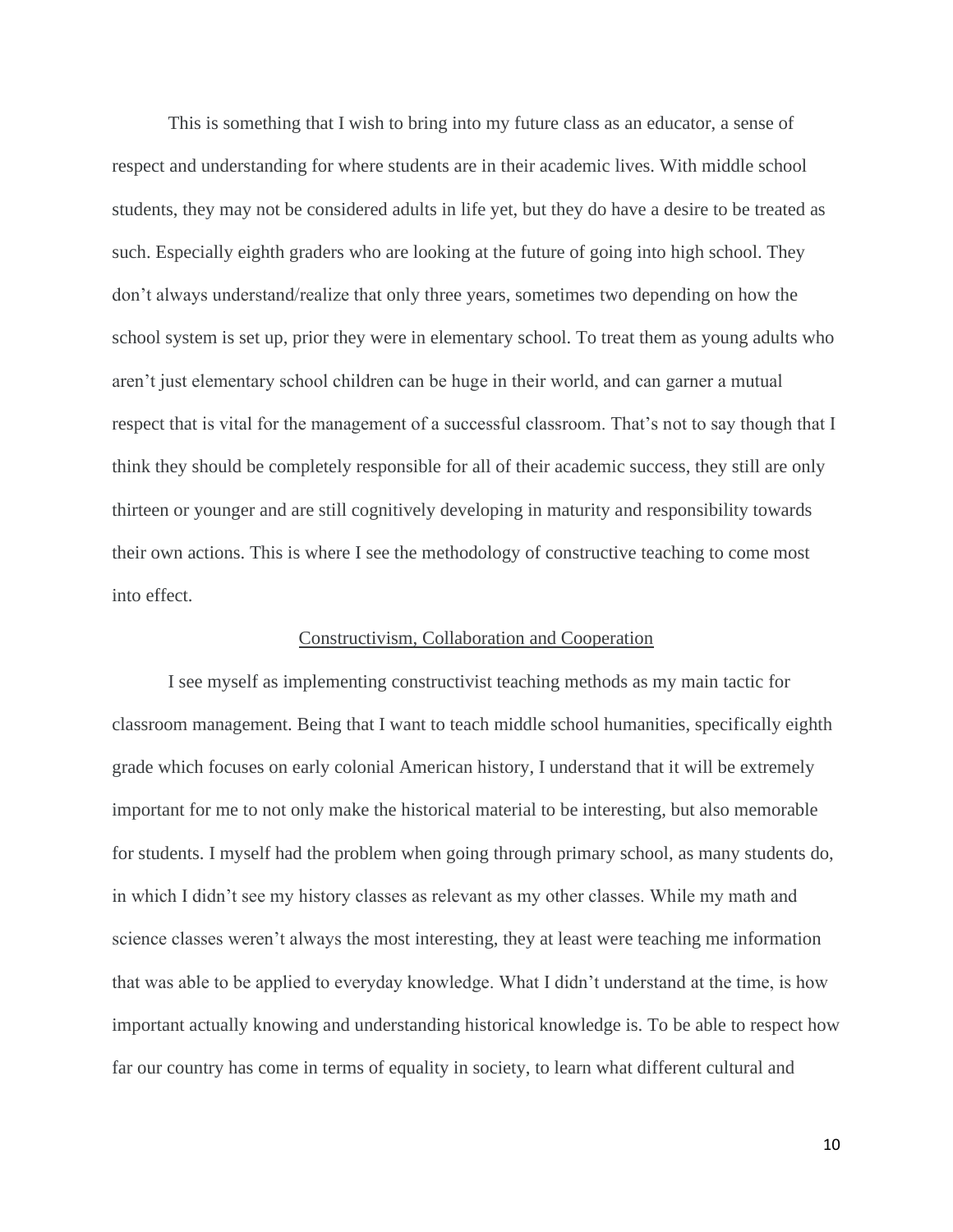ethnic groups have gone through in order to build this country to what it is today, and to understand how the events of the past still have repercussions that we're handling in today's modern age is vastly important and crucial in a societal perspective. But when in middle and high school, to the average student, none of that seems to matter as much or doesn't seem to have as much of an importance.

With my future students, I want them to be able to see the connections that link both historical facts to one another, and how those historical instances can be seen as having an effect on today's society. I see constructivism as being the most efficient way of doing that. Creating a foundation for students at the beginning of the year, and then allowing them to create the structural knowledge that can guide them through understanding new terms and events that are covered in the class. A main means of constructivism is also through cooperation with other students, and using one another to help with interpretations and understanding of concepts. While individual assignments and projects will be apparent in my classroom, I do have a want for students to be able to openly talk with one another about the work that they're doing if they so please. They should be able to feel that they have the ability to rely on one another as peers who are all within the same situation of the class, rather than as individuals simply trying to get a good grade on an assignment. Turning in their own required work will still be a requirement, as I will want to see their own ideas and knowledge being applied to assignments, but collaboration should be welcomed within the classroom.

A method that I have thought of when it comes to creating cooperation in the classroom between students is to have group discussions that are broken apart by smaller groups. Each group will have a major question that will be given to them ahead of time, and this major question will be broken down into different parts. Each student of the small group will be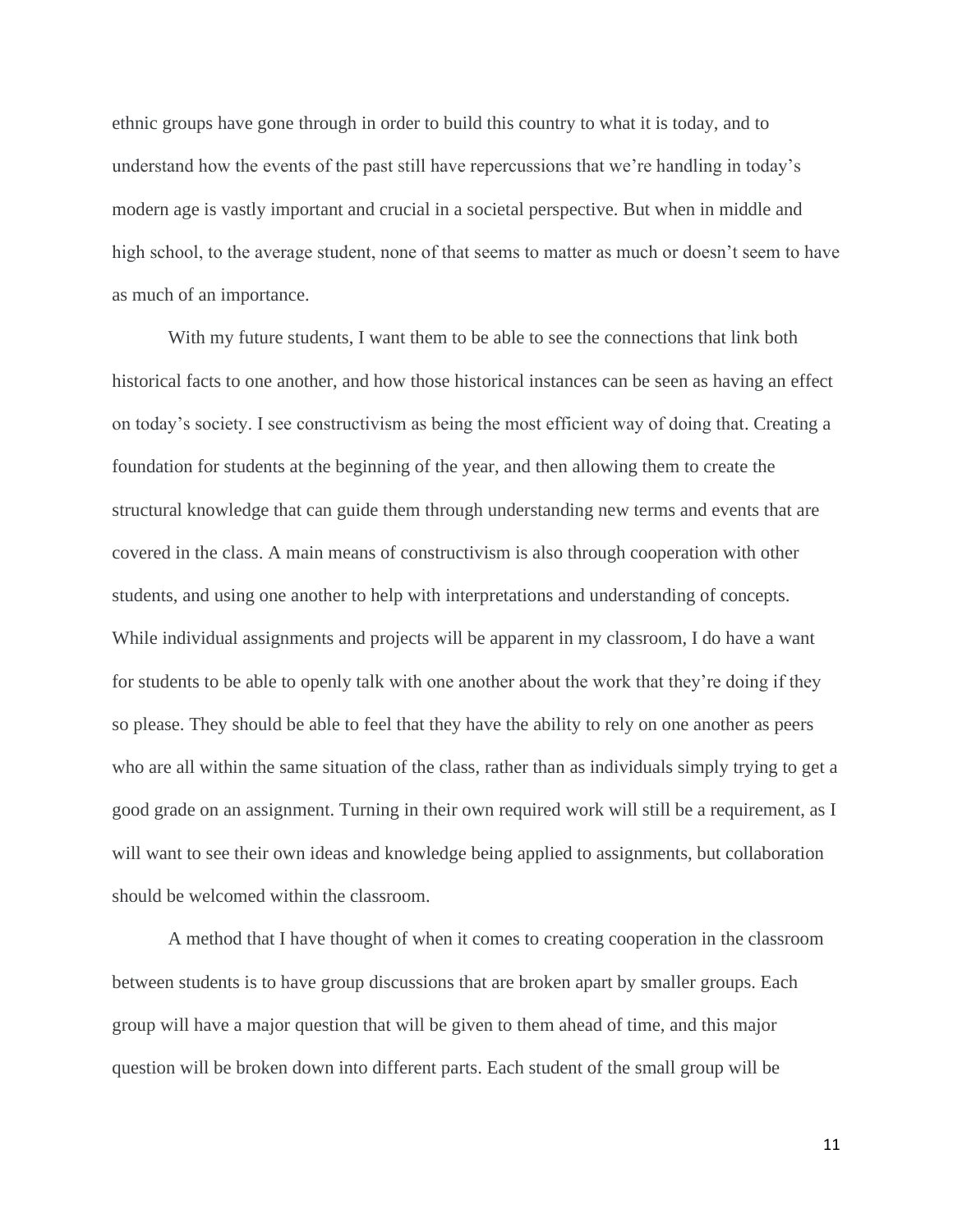responsible for their own separate part, and together they will be able to become a group of "experts" to educate the rest of the classroom and facilitate portions of the main class discussion.

With the idea of cooperation on assignments being welcomed, I also see this as a way to help create an inclusive environment within my future classroom. As an aspiring educator, I understand that it will be not only my duty, but my responsibility to accept and educate all who come into my class. Regardless of documentation status, ethnicity, race, gender identification, or any other demographic description that may apply to the individual student. Any personal biases or judgements that I may have, have absolutely no place in the classroom, and should never have any effect towards the education that an individual student receives. It's my hope that students within my class will feel confident enough to be able to come and speak with me if they're having any kind of issues within school, and trust that I will work with them in order to help find a solution.

The same levels of respect that I want to uphold for my students should also extend to their parents or legal guardians. Full and open communication with parents about class activities and individual student progress will be a priority for me for responsibilities outside of immediate classroom activities. An idea that I have to help with this would be a monthly letter to be sent out to parents on the first of every month that details the future four weeks of the class. My plan is to simply detail out any assignments that are due, any volunteering options that may be available for the future, and possibly a brief overview of what main topics that will be studied over the month. This not only will keep parents more involved and knowledgeable on what's going on in their students' lives, but it will also allow parents to be able to bring up any questions, comments, or concerns that they may have regarding their child's education. A second letter could be sent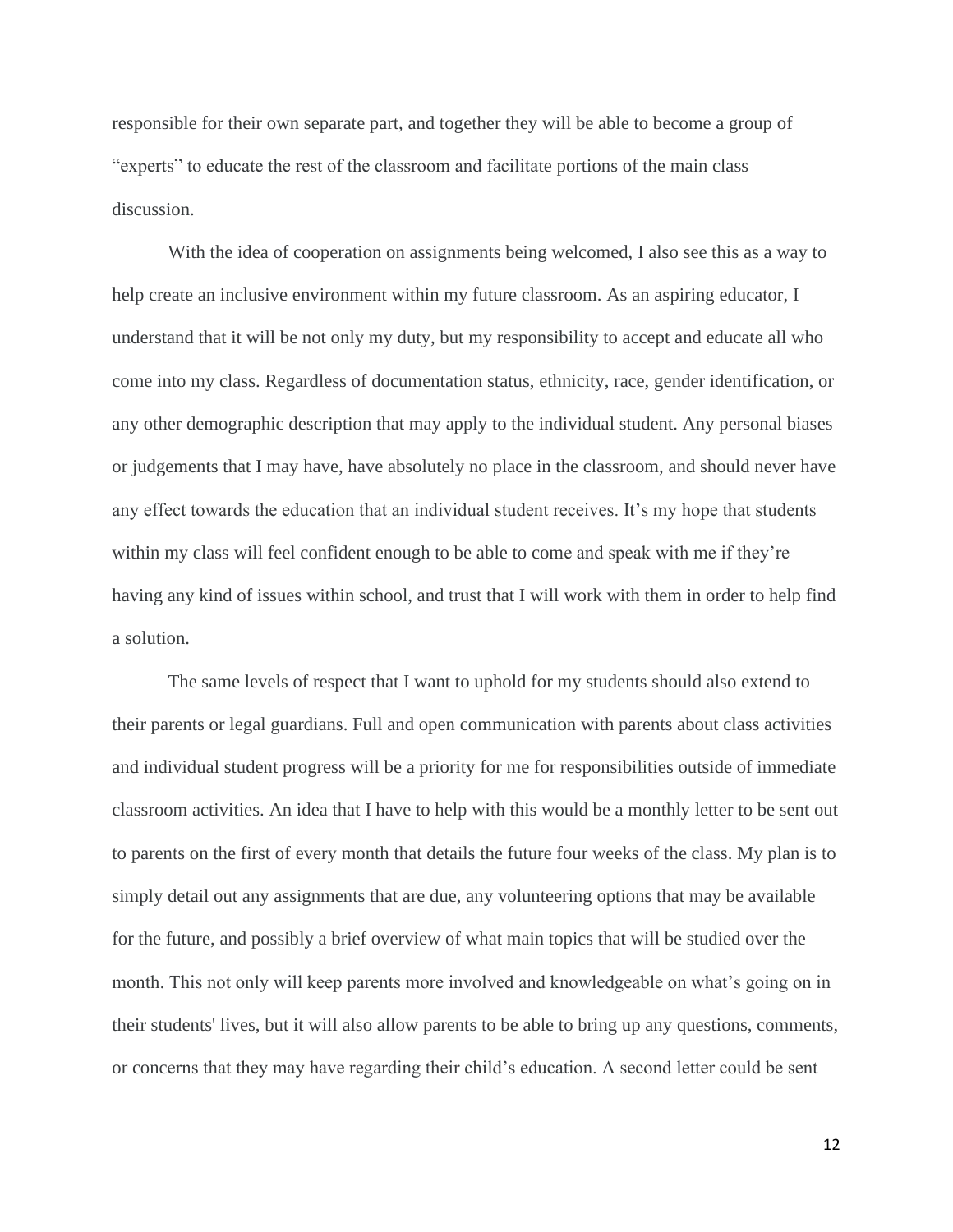out halfway through the month in case of any changes that may have occurred since the previous letter. These kinds of changes could include any assignment dates that have changed, topic additions, project modifications, or just a simple progress to how students are doing in general. I don't expect to write a secondary letter often, but the concept should still exist in case it's ever needed. My hope is to make sure that parents understand that I want them to also feel comfortable in coming to speak with me about their child's education, to help ensure that the best is being done for the student in all aspects. I may not be able to completely accommodate all individual parental wishes, but I can try and provide the ability for people to speak their thoughts and try to work with them and keep them informed on all that is happening. A major aspect of getting along with others and having individuals feel respected is by making sure that they know they're being heard. People want their opinions and thoughts to be heard and understood, and as an educator of other people's children, it will be my responsibility to be sure that parents understand that I'm here to help and provide the best educational experience possible.

As for other groups of people that influence how my career goes and the decisions that are made for me as a teacher, there isn't much of an argument that I can have. For example, in the case of our current world situation with the Covid-19 virus that's going on, many Oregon teachers who have taught in-person classes for either all of, or majority of, their career are now being forced to teach their classes online. Though they may not be the most pleased with this decision being forced onto them by the state of Oregon, it's their job to follow the choice of remote teaching. Regardless if it's the route of action that they personally would want to go through, or would choose to go through if they were in full control of their own class situation. Unless a situation or decision made by school board members, legislation, etc. creates a situation that I find to be a great hindrance to the education of my students, I don't think that I'll be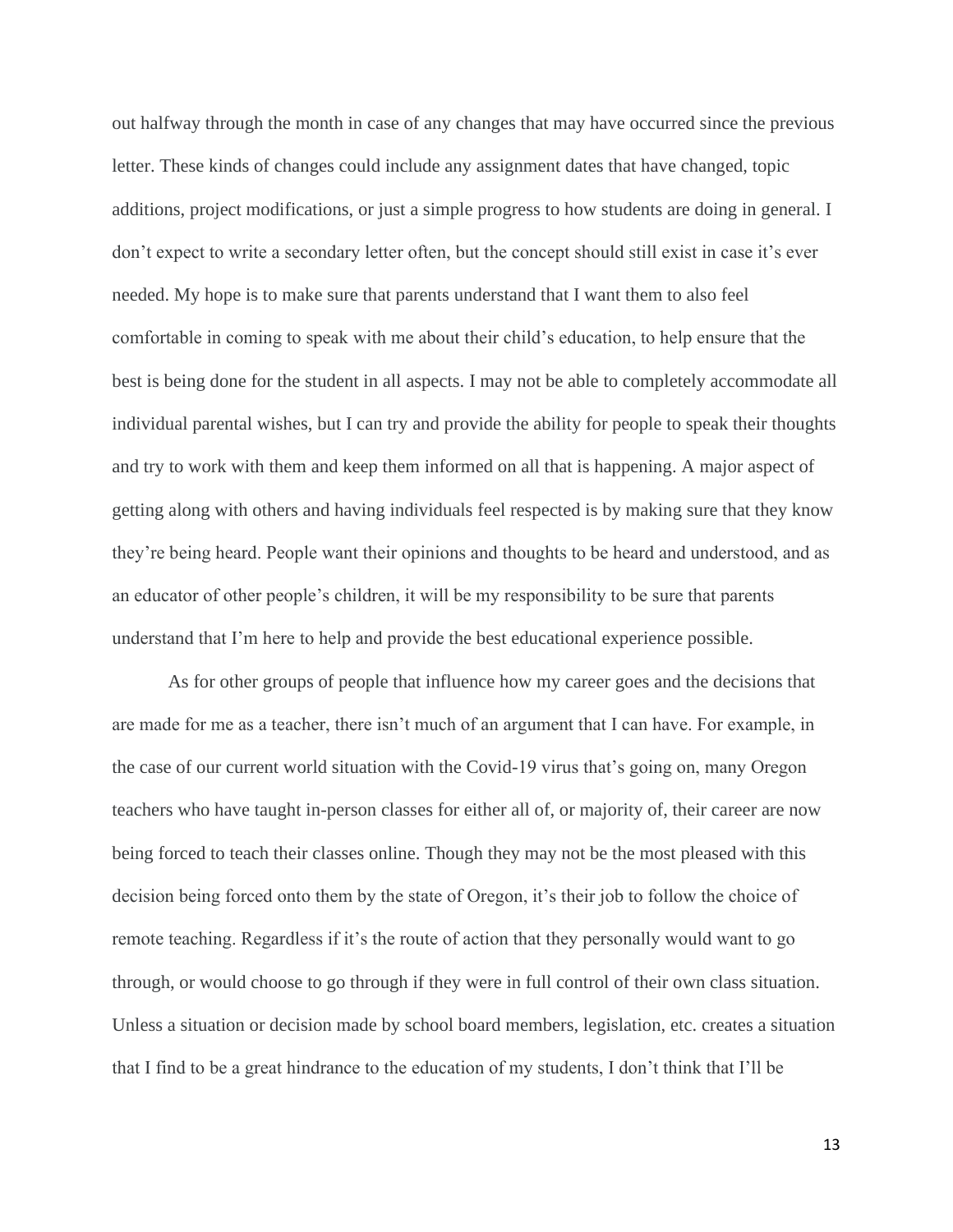bringing up many protests to how the school is being run. I do however have an ambition to move into an administrative position, so that I can have more of a personal say in how a school is run and the decisions that are implemented for its daily operation. The idea of being a principal or a superintendent has been attractive to me, but I've always had the belief that being a teacher first would allow me to have a better, more effective, perspective on the true needs of a school building, the staff that works within it, and the students who are in attendance. While those ideas have been in the back of my mind, being an educator within a classroom has been a main goal for me to achieve in life.

My desire to be a teacher stemmed from when I was in middle school, specifically in my eighth grade humanities class. During the second half of the school year, we had a student teacher come into our class that gave me the spark of inspiration to want to become an educator. Both the man's personality and his attitude when teaching our class made the profession seem not only fun, but real in comparison to the adults who had been teaching me all through the year. I viewed them as teachers who were a part of the school, staff members just doing their job. But with this student teacher, he brought a new perspective to both the job and my original teachers for me to see them both through. As a student, I had always wanted to be the one who sat behind the desk and wrote tests to hand out to students. To be the one to grade the assignments rather than having to complete them. When this student teacher came into our class though, he inadvertently reinforced those ideas in my mind, and brought to light for me that working as a teacher could be a career path that I would want to pursue. However, that thought would be masked by the idea of wanting to become an accountant after being in business and accounting classes my senior year of high school. When I look back though at my time in those high school classes, I realize that it wasn't the material I enjoyed learning, it was more the teacher that I was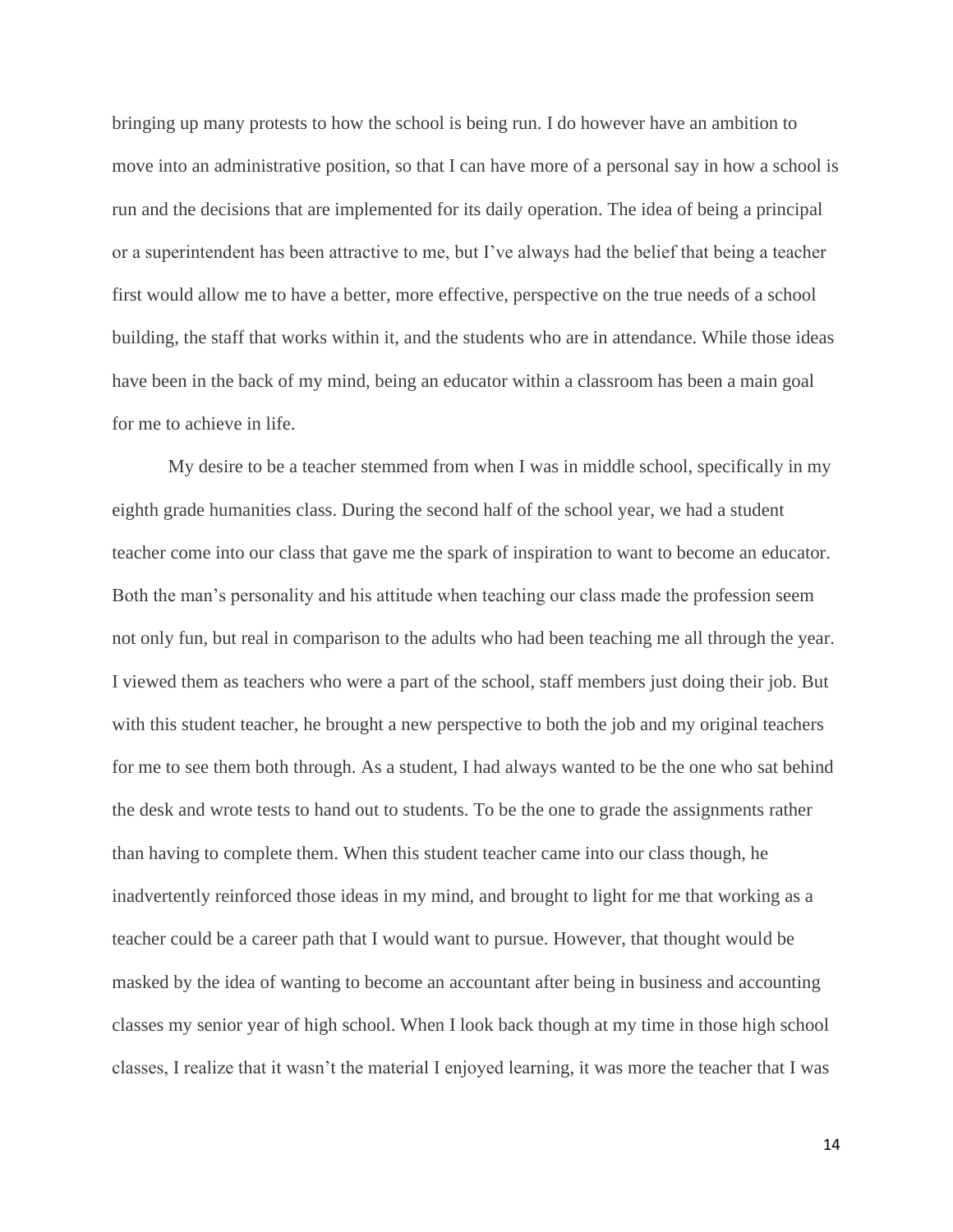learning from. I enjoyed being in their class, and found inspiration from them and how they operated their classroom just as I had from the student teacher in my middle school class. Many of the different aspects of how I wish to run my future classroom are mirrored to the ways that my favorite teachers through middle and high school operated theirs.

#### Social Studies Pedagogy

My thoughts and expectations of how I want to manage my future classroom have changed over the time that I've been in the MAT program at Western Oregon, as well as over the time that I am professionally employed. The thoughts and beliefs that I have now may be impractical or made for an ideal world scenario, but it is my hope that I can make a difference in how students view school and their education. I want to be a teacher that shows students that it can be fun and interesting to learn new knowledge, and specifically bring more of a positive light to studying historical events. For I know that the subject can be dull and boring in a multitude of aspects, whether that be through watching documentaries, reading historical documents or the different reports that are necessary for analyzing different events, but the importance of knowing and understanding history is much more important than most people realize. I've learned through the various readings that we've had across this term's education courses, and from my own personal experiences as a student, that a great amount of student engagement stems from the attitude of the teacher. A teacher who shows passion and understanding towards the students of the class, and demonstrates a positive want for them to succeed, will often have more success in the career than a teacher who is perceived as simply being there just to do a job. I am hopeful that I will be the former of the two options, and can bring a successful and inclusive environment for future students to learn within and experience a great growth in their individual academic potentials and futures.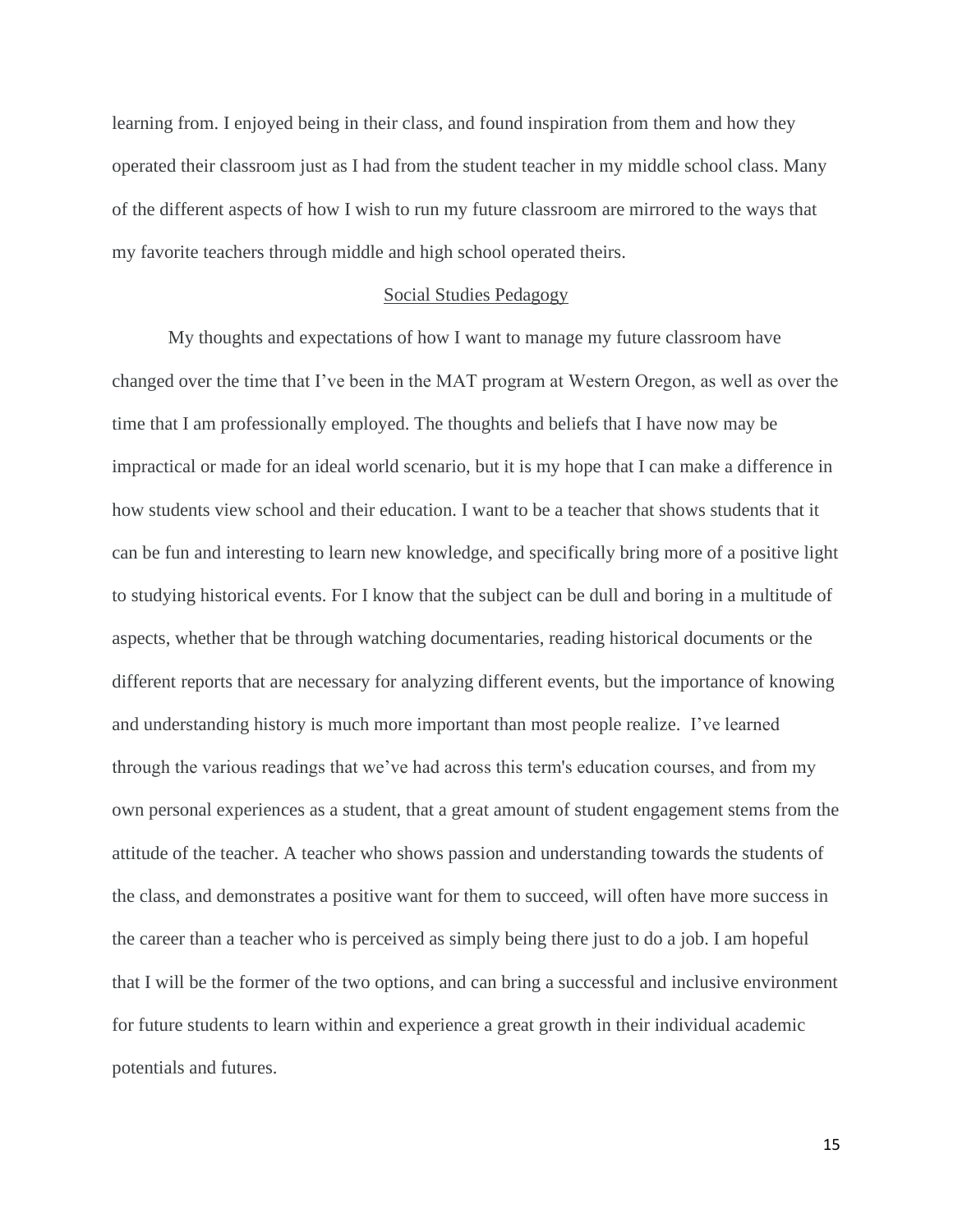Because I believe this about education and want to create this type of classroom in which students are able to respectfully speak their own opinions and ideas about class material, I have created a set of goals for myself to guide my learning and teaching experience over time. My first goal is to utilize more differentiated material with the classroom so that I can give students various perspectives on different subjects and topics that we cover in the curriculum. The second goal that I set for myself is to create a successful environment for students to be able to work more efficiently. Having this year be primarily online, with a possibility of returning to in person learning in the spring, students are having to learn how to work more independently on their assignments and be more accountable for their own academic success. I want to try and make this situation easier for students to work through, as I work through it myself as a student teacher trying to learn all that I can about working with real students. The third and final goal that I had created for myself to try and follow is to encourage more collaboration between students within the classroom. Whether they're online or in person, I think that having students talk and discuss with one another about their ideas and opinions is important. This can create connections between students and expose them to the different perspectives that exist simply amongst their own classmates. As I have progressed through my teaching program, I have learned that my different ideas of how effective education can be achieved is supported by a variety of education researchers. Alongside this, the goals that I have set for myself to focus on through my student teaching experience are based on the ideas of improving student success and classroom management efficiency during a period of time that is confusing for everyone to navigate through. With this action research project, I want to learn more about the impact that online learning can have on a student's academic performance, while also learning about different strategies that can be implemented into the classroom to help boost student engagement and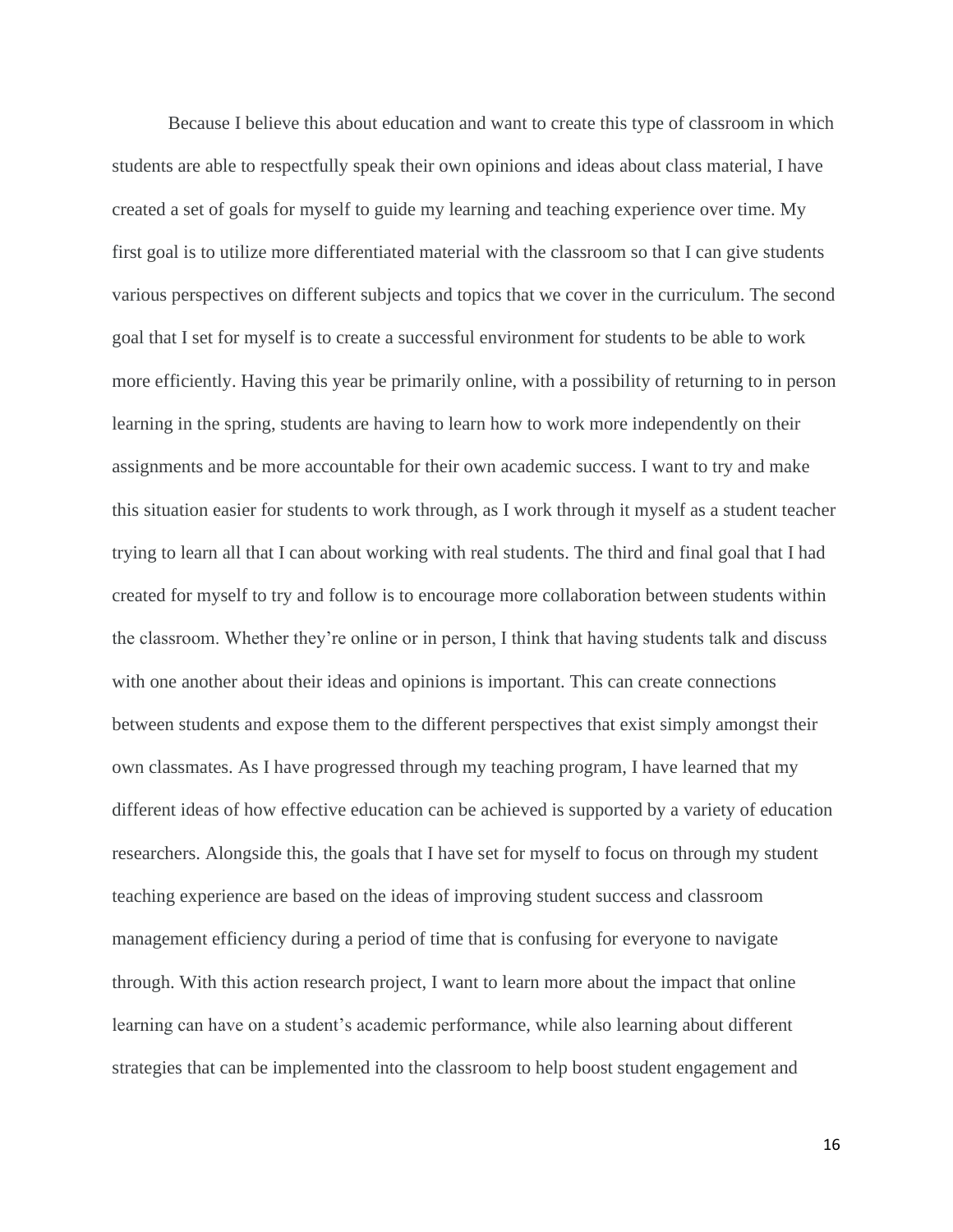interest in topics and subjects discussed within the class curriculum. The next chapter of this Action Research Project will focus on the research that has already been published on topics related to my goals for improvement as an educator.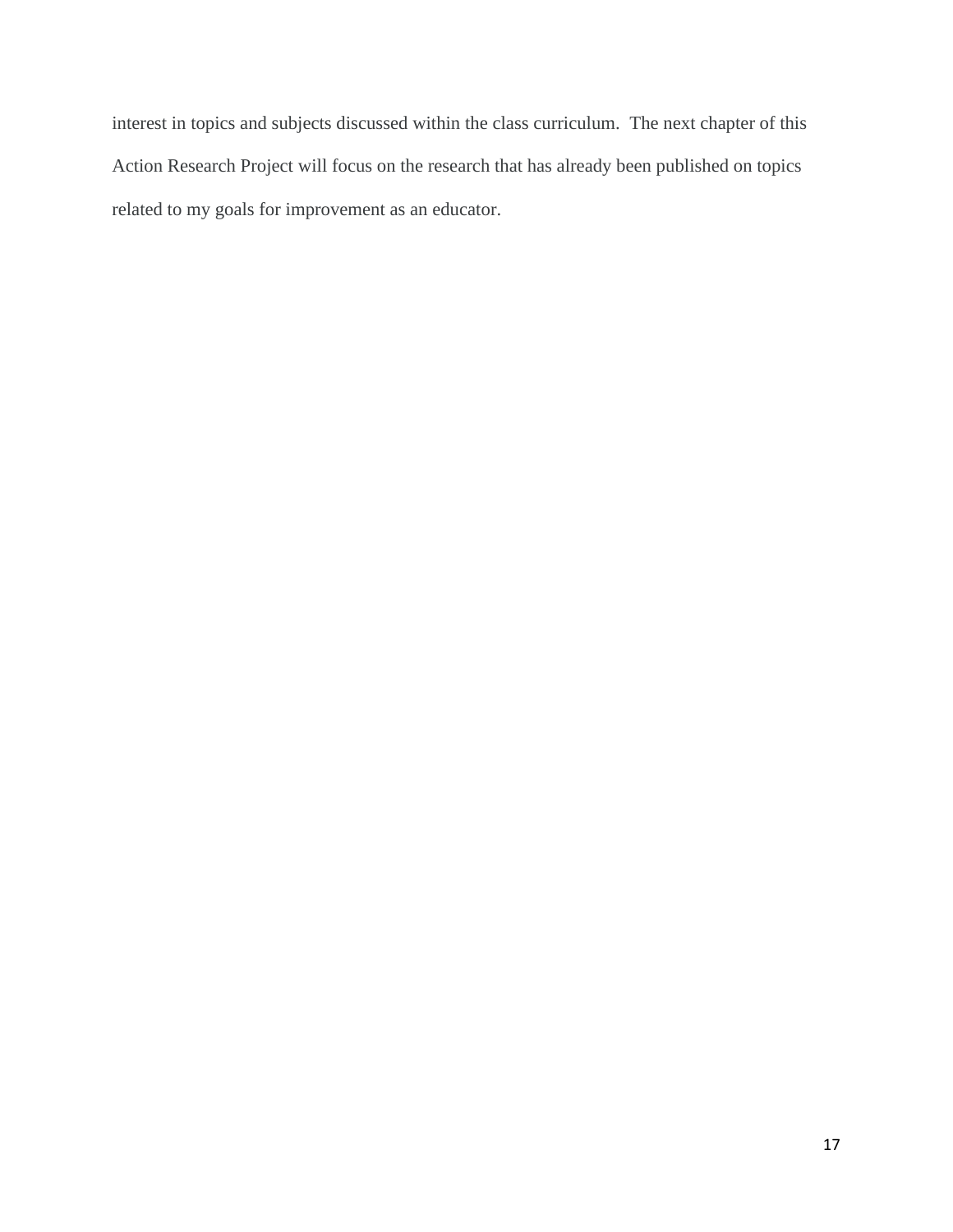## Chapter 2

## Literature Review

## **Purposes and Objectives for the Literature Review**

My purpose in this review of the research was to discover how teachers and researchers have looked at effective teaching and teacher growth in their discipline. I searched for research on differentiation of classroom instructional material because depending on the original source of the material being taught, students can often find different information on the same subject matter. I also searched for studies on student success rates of learning in an online environment versus being in class in-person because with the corona virus pandemic, almost all students have been transitioned to going to school online, and educators across the country have found a difference in student academic success. Additionally, because I would be studying my own practice and focusing on these ideas in my endorsement area, I looked for studies that indicated the kinds of instruction that are effective for collaboration and communication within the classroom between students.

This literature review addresses my knowledge of these concepts as a foundation for my understanding to set goals and grow from in my own teaching. I especially looked for research that described effective strategies for each area and gave examples of how it might work in a classroom. Application of this research was an essential part in building my own knowledge base for this project.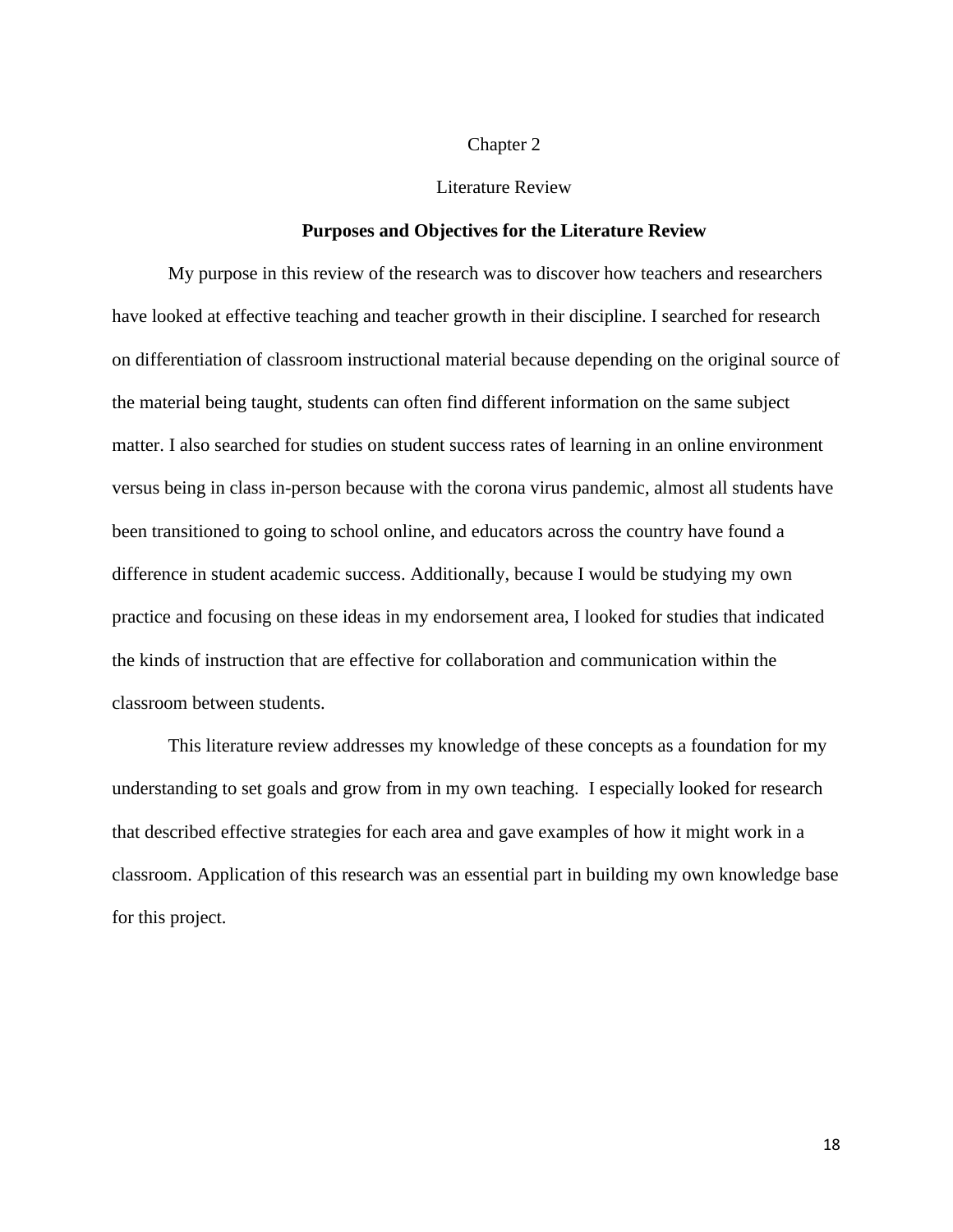### **Procedures for the Literature Review**

I selected literature for this review based on several specific criteria. Research on differential instructional material was included if it contained the following descriptors: perspectives, bias, southern/northern textbooks, collaboration between students, use of technology in the classroom. This search yielded ?number of relevant articles. In order to narrow my findings and make them more specific to this research project, I then focused my review efforts on articles that discussed the best methods of teaching social studies in a successful online environment while giving students efficient methods of collaboration and participation. From there, I looked for articles that supported sub-themes that emerged from the major articles in my literature review. These sub-themes are: 1) differential education within the classroom, 2) scaffolding within social studies teaching in an online environment, and 3) practices of collaborative group work teaching within social studies. For these sub-sections, I initially searched Google Scholar for articles that met the keyword criteria listed above, along with a conducting a search for books in the data base of the Hamersly Library at Western Oregon University. After finding these books and articles, I hand-searched their reference lists as sources to find additional related articles and books.

In order to integrate the literature review, I developed a coding protocol and corresponding separation of research into the major themes: differentiation of educational material, teaching online versus in-person, and collaboration among students in social studies. I read each article to determine how it fit within these broad thematic categories, and then, through a process of reading and rereading for salient features of each study, I determined the subheadings in the literature review. My intent was to start with a broad treatment of each theme and then to systematically reduce broad understandings of how social studies is taught across the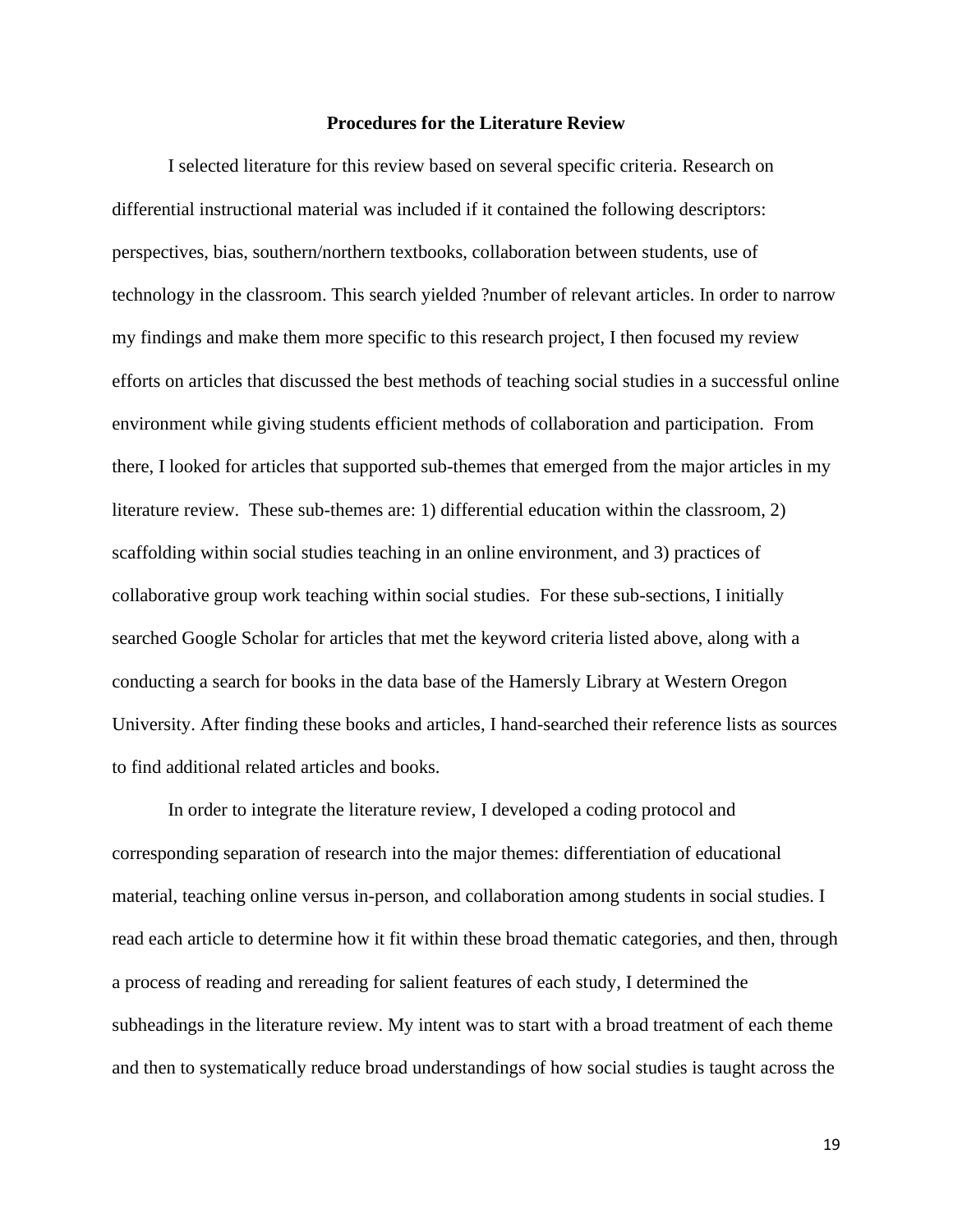country and within an online environment to specific understanding of how these themes are present in research about how to best provide students with the capabilities of understanding differences of perspectives in what they are studying and hold discussions with one another to deepen and solidify their own personal academic understandings.

#### **Theme One - Differentiating Classroom Material For Instruction.**

One aspect of cultural respect and appreciation is maintaining educational professionalism for students who speak a language other than English. These children face different challenges in their classes that primary English speaking classmates never do. While it's important for an educator to put a focus on these students to make sure that they aren't falling behind, it's as equally important to remember that putting too much emphasis on these students may become more of a hindrance than a supportive tool. There are methods to educating ELL students that allow them to be able to have an easier time with their time in class while they're increasing their proficiency in English. Byrnes and Cortez (1992) discuss that "In classrooms with patterns and routines, children don't have to figure out what is going on every day. They can concentrate on the language and what they are supposed to be learning" (pg. 76). Providing students with routines and patterns to follow creates both a stable environment for all students, and give ELL students a better chance for success in their education. Rather than having to worry about what's going to be happening when they walk through the door, routines and patterns take away that obstacle and help reduce anxiety and worry that a student may possess. A part of an educator's responsibility is to be sure that their students are in a promising learning environment that sets them up for success. In the idea of creating a successful environment for students, questions such as what routines work the best? How should teachers speak with their students?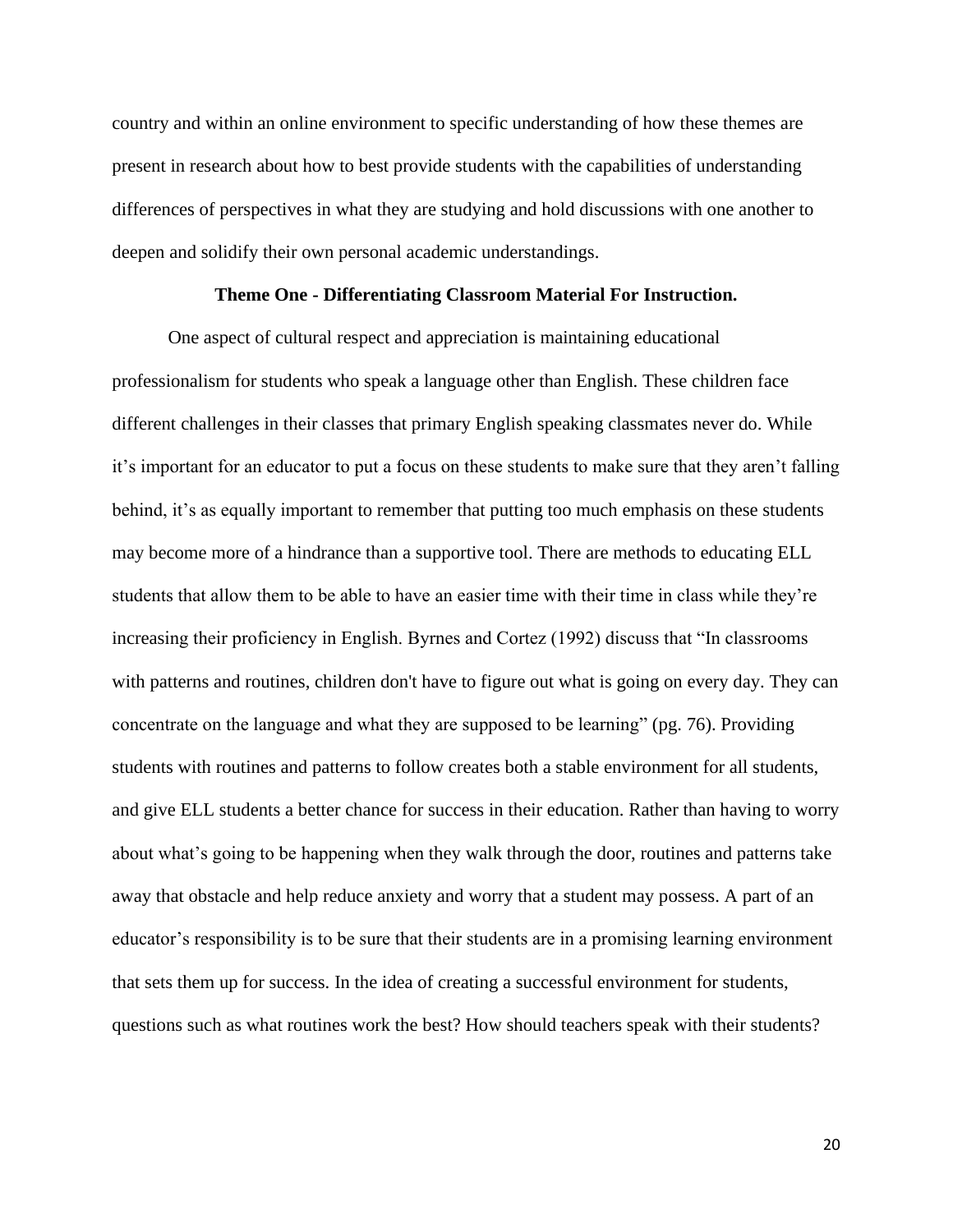Are there any kind of key words that should be brought up while giving instructions? These are points of interest that I wanted to have answered in my research.

When it comes to North American classrooms, more often than not, the educator of the students was born and raised in the United States. There are teachers from other countries and cultures, but for the most part they will have an American background, and were previously educated in the United States. Because of this, the information taught to students about other cultures and ethnicities comes from second hand knowledge, and is prone to inadvertent inaccuracies and biased perspectives. Whether these come from the curriculum, based on the amount of lesson time reserved for teaching the information, or from the educator themself on what they find to be more important to teach or have more interest in personally, this will be the primary means of students learning about other cultures. While these obstacles may exist from second hand knowledge sharing, there are methods that both educators and students can implement in order to help reduce these issues.

One of which is for educators to change the way that they handle discussions of other countries and ethnicities. In social studies, analyzing the writing of authors is a primary means of learning of historical perspectives on people and events. To do this effectively, an educator must be well versed in both the author and the subject matter that's being read. As Dieterich (1972) states, it's important to "-not only understand the literary environment from which it emerged, but [they] must also learn the significant facts about the history and culture of the writers and should make an effort to understand their national or racial experience in order to comprehend the significance of their writing" (pg.144). It's not enough to simply analyze a text for what it says, but to look at both the environment it was written in and the environment that the author comes from as well. In doing this, students can become more aware of perspective biases within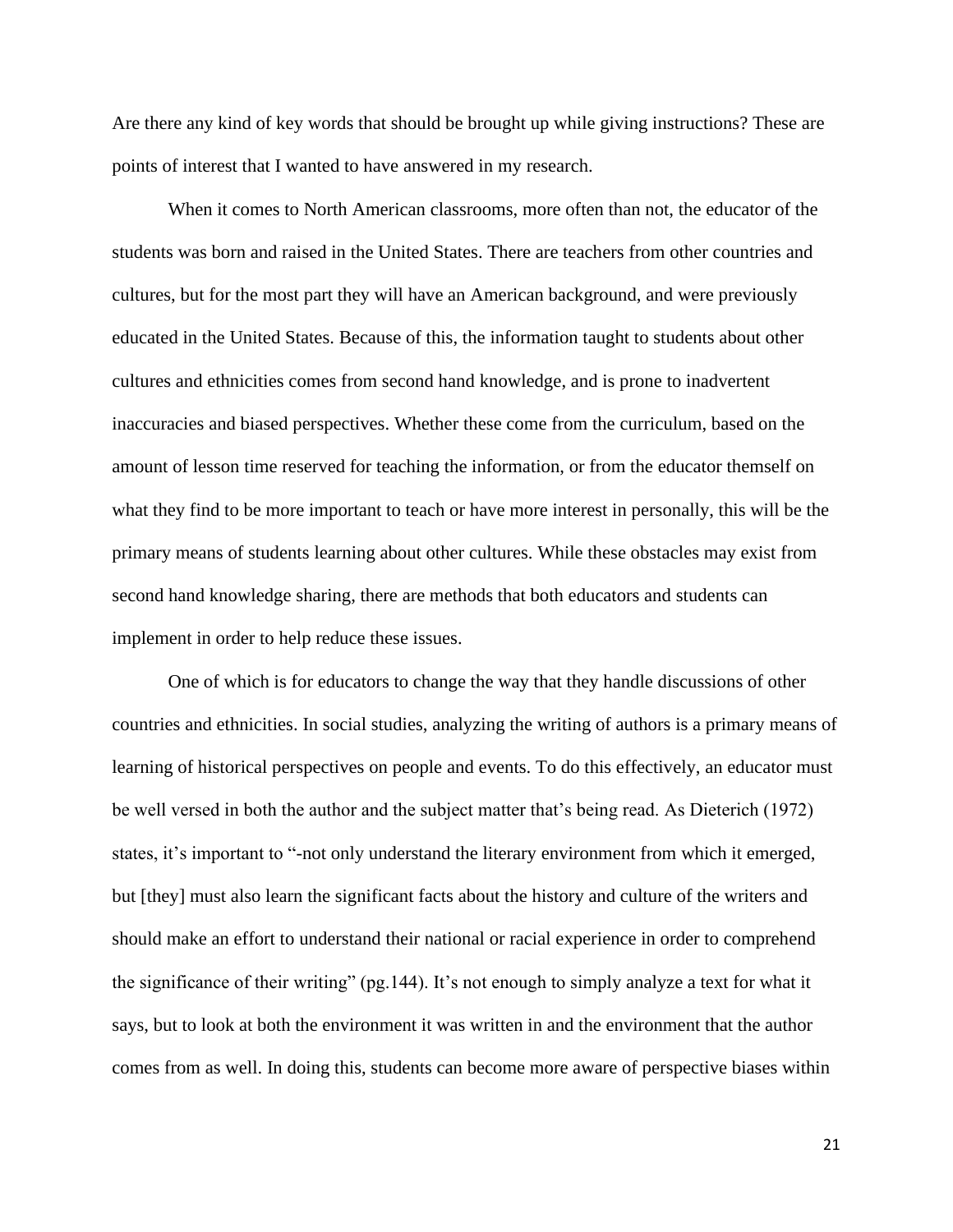their resources, and learn of different inconsistencies that exist within studying historical events. As the old saying goes, history is written by the victors, and for the most part this is true. It is those who win wars that often get to tell of the events that transpired, and it is the perspective of those who lose that becomes lost in time. Students who learn of this concept can perform more thorough research to learn about whether or not the information they're learning is entirely accurate.

 The same goes for the lessons that they learn in school. Due to the fact that textbooks often take years to write and then are used for years after, the information within them can become outdated or inaccurate over time. A teacher needs to be aware of this to be able to point out to students where different aspects, such as used language or historical facts depicted, are in need of modification. A book that was written in the late 1800s will have different diction when talking about non-white individuals than a book that's written in the early 2000s. As an example, one can look at the representation of men and women throughout history in older textbooks. An evaluation of outdated textbooks by Otlowski discussed how in "A study carried out by Ansary and Babii (2003) concluded that `women often appeared less visible than men` and women `were more visible in indoor passive activities and were placed in traditional roles.'" (2003, pg. 4). Not only can this type of misinformation taught to students give misinformation of the events of history, but also create a bias in their own perceptions of society. Education should be about expanding students' perspectives and deepening their understanding of all different subjects and topics.

As the information within textbooks can become outdated, curriculum taught across the country can also become outdated as well. Though students in public education all learn the same subject matter, the information explained in that subject matter can be different in scope. In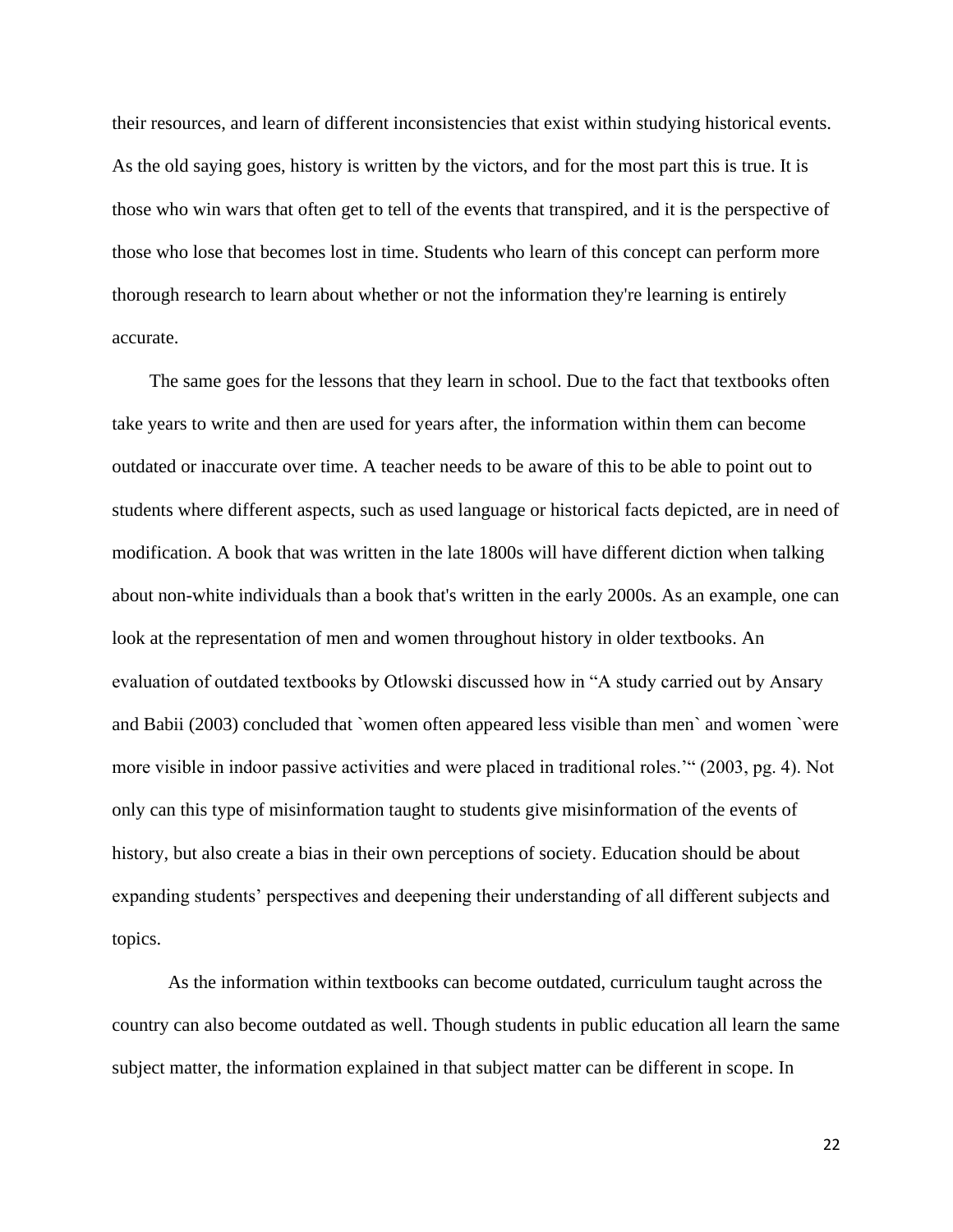America, the perspective of historical events changes when looking at what is taught to students in the northern states and students in southern states. Mint Julep textbooks, a name given to southern textbooks which is based on the popular southern Mint Julep drink, have been known to disregard or even modify historical information that can be found in textbooks written by authors from the north. Looking at 20th century textbooks as an example, when discussing the events of slavery and the Civil War, it's been known that Southern historians have often created "depictions of slaves as content and happy, as well as the war being fought for states' rights" (Bohan, 2020, pg. 139). Making a brighter and less negative portrayal of the dark history that exists in the Southern half of the United States - Mint Julep textbooks have a significant bias within them that can have a distinct modification of how history is perceived by students. The students who learned from these textbooks are some of the adult educators of today. Northern textbooks, on the other hand, have their own set of biases that often have a pattern of leaving less depiction and detail to Southern leaders, and put more emphasis on figures who fought against those individuals. Such can be seen in McLaughlin's, a Northern textbook author, writing about President Lincoln's assassination in which he "implicated, by extension, many Southerners in Lincoln's death" (Bohan, 2020, pg. 145).

These biases of historical events, and the individuals who played parts within them, lead to a distinct change in the lessons taught to students across the United States of America. To bring in different cultural perspectives into the classroom for students to learn and understand, an educator must be certain that their information is truthful and accurate. As stated before, while the subject matter may be the same across the country, the details discussed are often what become changed and modified. Social studies falls into a problematic scenario in which students often think that the historical events discussed in class have all been resolved and no longer play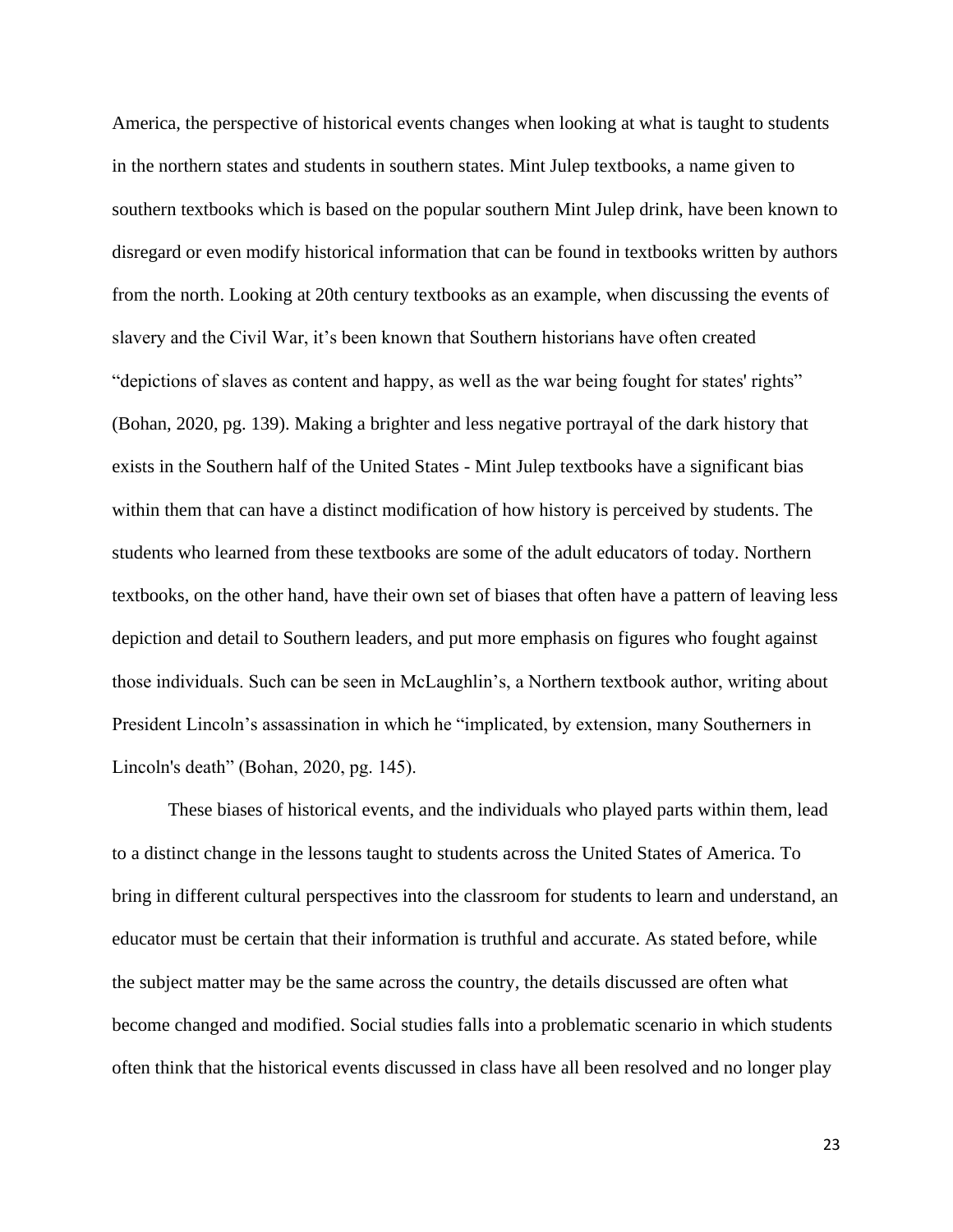a part in our modern day society. Looking at the example of the teaching of the Civil War, students often receive the idea that because the war ended in the 1800s, that social and racial issues have been since worked out and are no longer as much of a factor. Because of this, "Many students, understandably, assume that these issues are in the past and we are now a compassionate, caring democracy—a model for other peoples" (Nelson & Pang, 2006, pg. 116). This can prove to be problematic when including the cultural perspectives and issues of other groups of people from around the world in the classroom, as students will feel a distant distinction between what happened in the past, and what is currently happening now.

This brings in the importance for educators to bring to light for their students difficult questions and conversations that affect our modern day way of life. To not stray away from topics that may make people uncomfortable, because this is how we learn and understand the problems that still face our modern day society. To show students that biases still exist and that they aren't only visible or represented in the teachings of the past. It's becoming increasingly recognized in importance for teachers to have more uncomfortable conversations with their students about subjects such as racial identities. "As a White teacher working with students of diverse racial and ethnic backgrounds, [he] intentionally examine [his] own place in an institutionalized system that gives me privilege and power based on [his] race" (Martell, 2013, pg. 67).

One method of doing this is to bring in material to the classroom that handles current modern issues, such as newspapers or clips from different news broadcasts. In doing this, educators can make way in "creating real-life curricula as a basis from which teachers can help students shape their own growing understandings of race and racism" (Brown, 2011, pg. 11). While bringing in texts from authors of different cultures and ethnicities may still create a feeling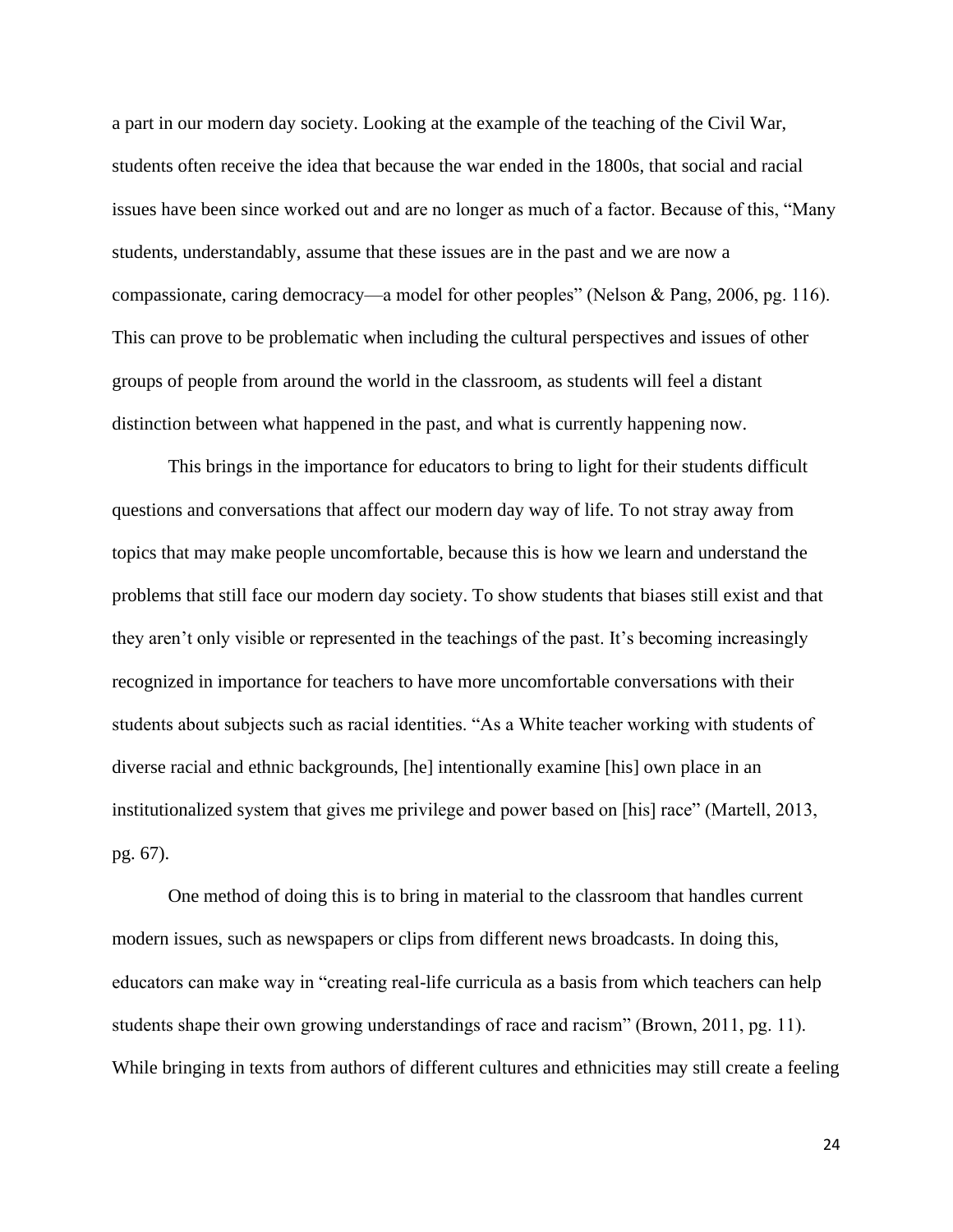of division for students who don't directly relate to the topics being covered, bringing in material that talks directly about the community that students live within can help bring the ideas covered in class more to life. Bringing this type of realism into the classroom not only creates a more realistic version of the world to students' education, but also teaches them to see that how they experience the world may not be the same as how others perceive it. This not only helps students to develop more empathy and compassion for others, but also clear up any kind of misconceptions about pre-European colonization history that they may have.

An issue with teaching history in the American public school system is that it's been center focused around the teaching of European history. While the country of the United States has deep historical roots that originate in Europe, there are a vast amount of ethnicities and nationalities that also have their own ties in the history of the creation to the modern day country. But these other ethnicities and nationalities are often overshadowed by the stories and events of white-European history. Along with this overshadowing, events depicted prior to European colonization are often imaged as being less civilized than they actually were. An observation by Kaomea was done at an elementary school once, in which indigenous teaching was just recently being introduced into the curriculum. The students were tasked with giving a presentation about Hawaiian history, and how islanders lived prior to the period of colonization. Kaomea (2005) reported, "The children's presentations and the textbooks they draw from depict precontact Hawai'i as a dark and scary world with merciless rulers, senseless rules, and harsh life or death consequences" (pg. 28). European centered teaching often describes colonization as the means of spreading civilization to unruly or "wild" (Kaomea, 2005) areas of the world. That the Europeans were the ones to spread culture and civility around the world, when it actuality that is simply not true, as they were simply just spreading their own ideas and beliefs of what civility looks like.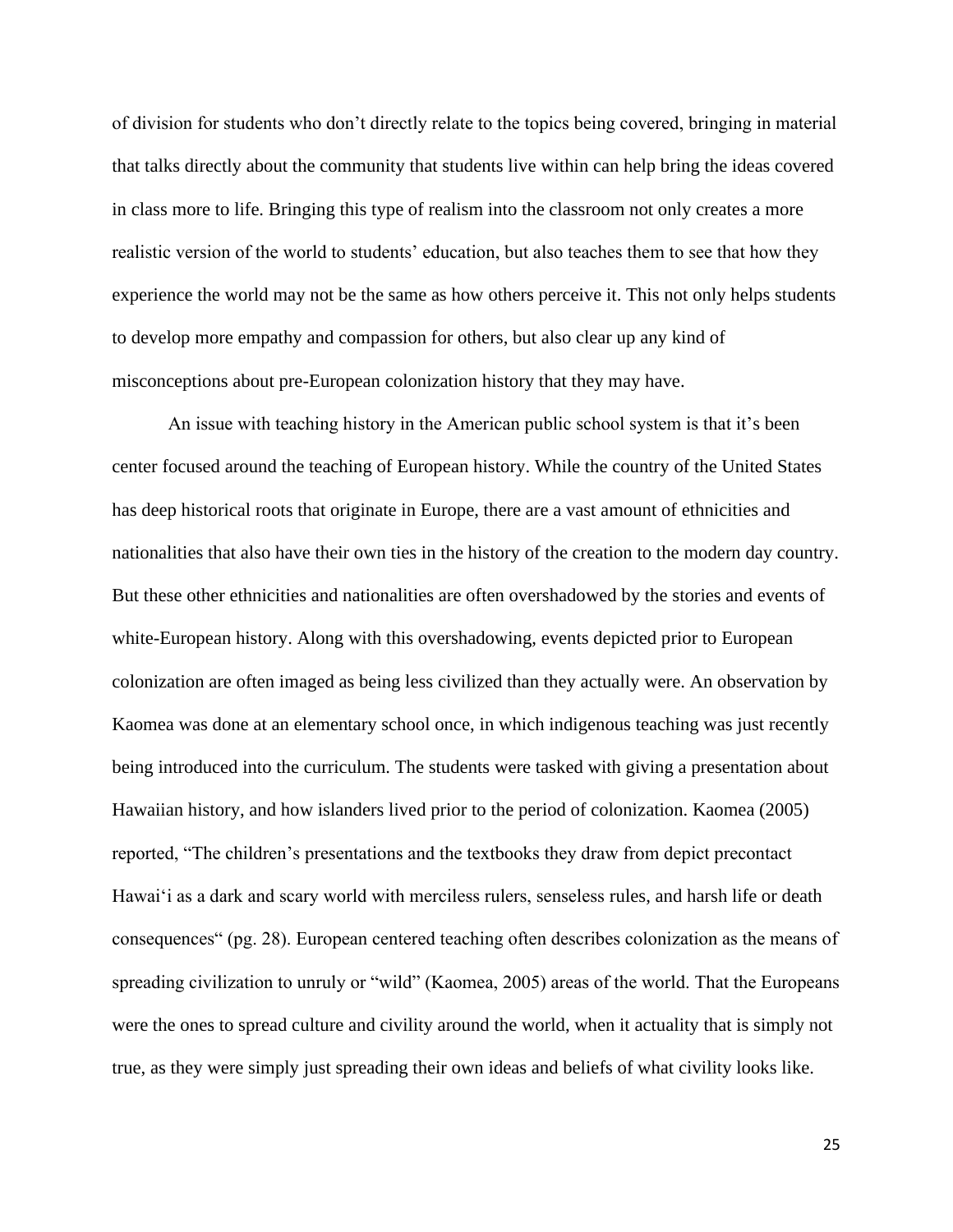Ironically, teachers often need just as much multicultural teaching as their students do. While for students it's to teach avoidance of racism and to increase understanding of others societal life experiences, the multicultural teaching of educators often - but not limited to - white educators in most cases, is for reconstructing their already preset conceptions of different cultures. Many teachers, while educated and experienced in their field of study, have come from generations in which multicultural education was not a priority. They've also been apart of an American educational system, which hasn't made this become a priority in primary and secondary education until more recent years. Howard (2016) says, "Too often we expect White teachers to be what they have not learned to be, namely, culturally competent professionals" pg. 6). This is primarily due to the fact that white educators don't have the same personal backgrounds or cultural experiences as their students of color. This creates a disconnect from the multicultural lessons that they themselves are teaching to their students. Which only adds emphasis on the fact that educators themselves need to be also educated in the lessons that they'll be teaching to their students. This creates a more accepting and meaningful classroom environment, while also making sure that educators are teaching accurate lessons with as little of bias as possible.

## **Theme 2: How Technology Affects Student Academic Achievement**

It has been recognized and acknowledged that differentiation of instruction is a highly effective strategy to utilize when working to promote student learning and achievement. Due to the events of the COVID 19 pandemic, and the transition both educators and students had to make from in person learning to online learning, this strategy became much more difficult to manage. Thus, this next section of the literature review will focus on how learning through means of technology has an impact on classroom success rates. In the midst of the coronavirus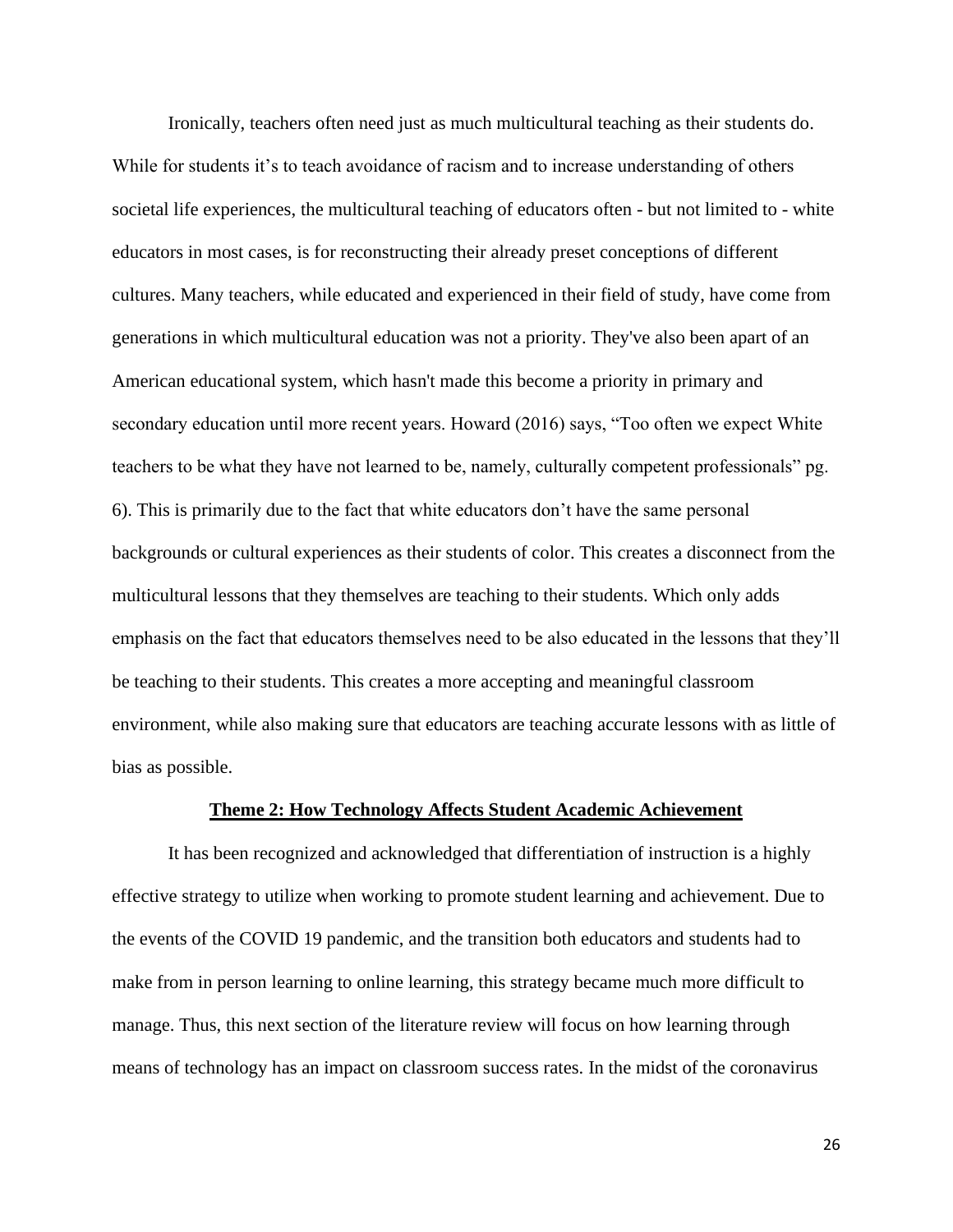pandemic, students have been reliant on virtual distance learning. Classes that were once originally in-person are now directed and taught online. While this still creates an environment that students can work with one another and the teacher, it provides a whole new set of challenges for all individuals involved. For my research, I focused on how a learning environment changes when technology is utilized as the main medium for students.

With this new form of learning environments, the ability to be literate in technology has become more important than ever. With in person classes, students can often get by with paper and pencil utilities. They are able to take notes, complete assignments, and keep up with their classroom studies with these tools. However, as online-distance learning has become more mainstream with everyday classes, due to the pandemic that has swept the country, the use of computers has become the main mode of success. A discussion of technology literacy importance was created by Judson (2006), who stated that "as technology literacy improves, the ability to use technology as a mediation tool also develops. In turn, learning is better facilitated" (pg. 274). Being able to help students become familiar and experienced with using technology in an academic setting is just as important as helping them learn subject content. These two concepts go hand-in-hand with one another, students need to be literate in technology to be successful in their classes, and to be successful in their classes they need to understand the content.

Because the two concepts of technology and classroom learning have become ingrained with one another, educators need to wonder if whether or not students are receiving the same quality of education now as the students prior to them who were. One thing to consider when wondering about this kind of information, is whether or not the use of technology as beneficial to learning as working by hand. It's often be found in studies that students often benefit from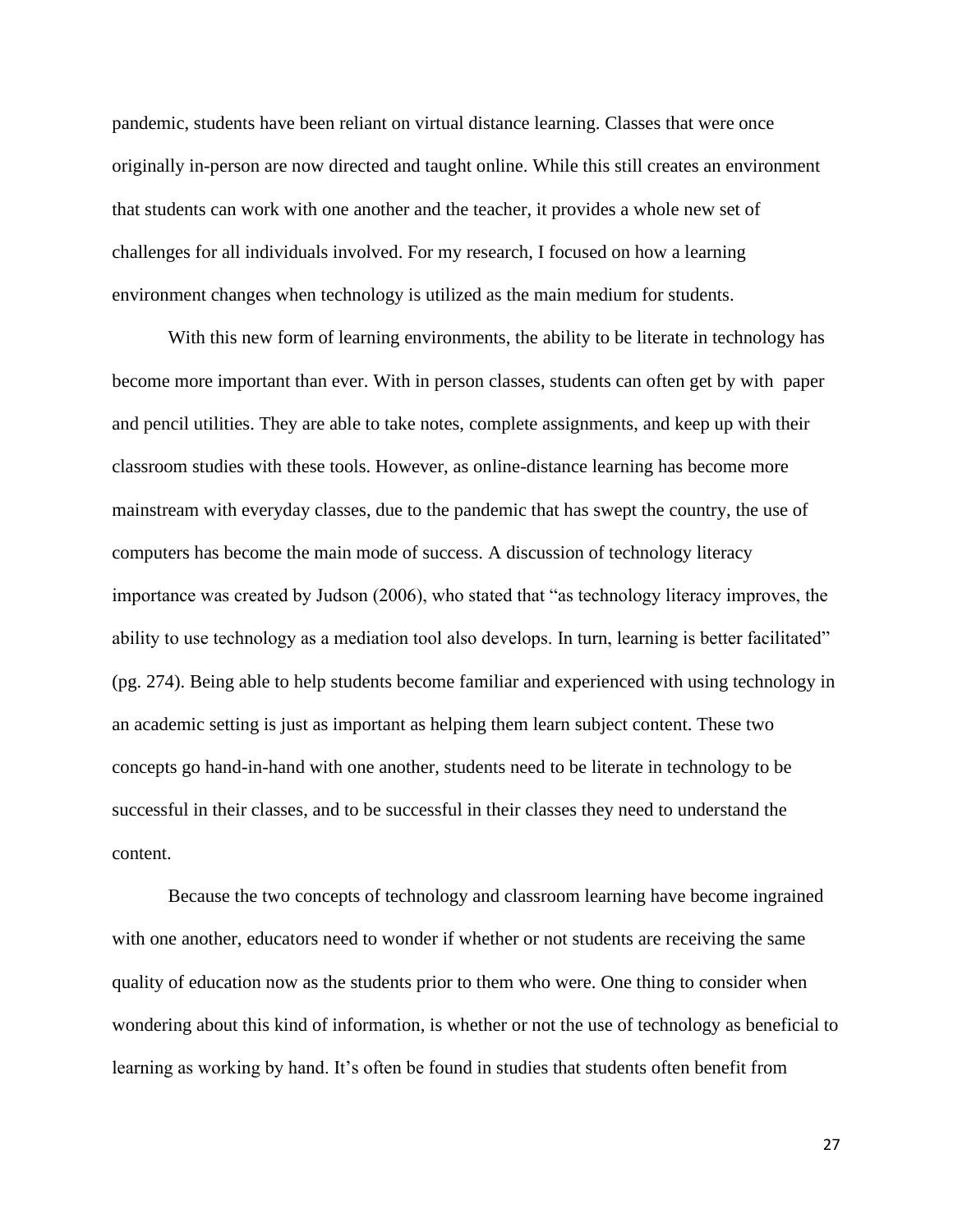writing their notes by hand, due to acts of muscle memory and having a physical connection to what they're working on. With systems such as typing, while the process of thinking is still being used, individuals may be losing the personal connection to the notes that they're creating that would exist in hand writing information. Anthony, Yang, and Koedinger (2008), studied student success in mathematics with fractions in regards to typing and handwriting. Students were taught the same fractions as one another, with the main difference that some were using handwriting methods to solve the problems, and their classmates were typing and solving the problems. As a result of the study, it was found that "These results show that handwriting does indeed afford students a higher degree of transfer to paper because it does not involve a modality switch from training to testing" "(Anthony et al., 2008, pg. 7). I found this to be interesting, considering that my original thoughts about the concept of handwriting versus typing would lead to the result that students who rely on handwriting would do better academically. Interestingly enough though, as the results of the research showed, learning through technological mediums doesn't create a situation in which students are unable to understand or comprehend content. It may create a different feel to academics, but it doesn't necessarily take away from the students' ability to succeed. Along these lines, Mangen, Walgermo, and Brønnick (2013), studied the differences of reading comprehension when reading on paper and on screen. Being specialized in social studies, reading comprehension is a vital skill that I see as being most important to succeed in the content area. With online learning, students are more likely to have class readings be found and read online, rather than being put into a physical paper format. The study focused on students' abilities to answer reading questions relating directly to the content, amount of words read, and a vocabulary test that was taken prior and after the test to see if students were able to directly learn from the text. In contrast to the study done on mathematics, reading scores did show a difference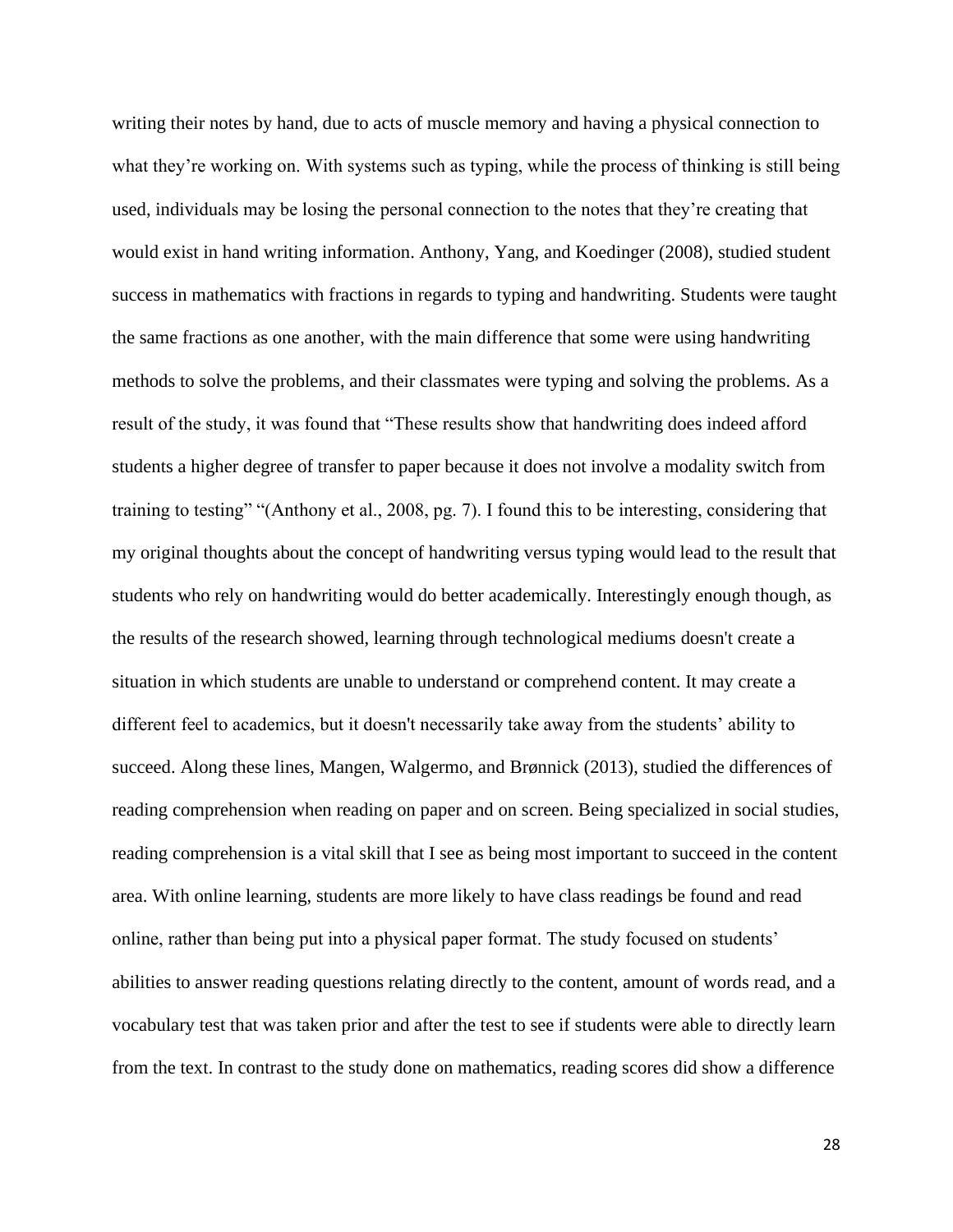between students who were reading on paper in comparison to the ones reading on a computer screen. It described that "students who read texts digitally were more likely to receive lower scores on the reading comprehension tests compared to the students who read the texts on paper" (Mangen et al., 2013, pg. 65). A large issue that was shown in reading on digital text was that students were only able to see a portion of the text at one time, and had to put more effort into searching through the document than those with physical paper copies. Students with paper copies were able to both see the entire document with ease, and also search much more quickly without any technological interruptions.

As students begin to use technology at greater lengths for their academics, there is the idea that students are changing their thoughts as to what constitutes as academic behaviors or not. Williams (2005), *Leading Double Lives: Literacy and Technology in and out of School*, focuses on the idea that some students create a disconnect between similar actions that are done both in and outside of the classroom. The action of writing is focused in specific, and Williams (2005) details how students often feel a disconnect between the physical writing activities that they do in school and the typing that they do at home for their own enjoyment. With the majority of students going to school online, this disconnect can potentially have a negative impact on how they feel about their learning. When students leave their homes and go to a classroom, they're in a new environment specifically tailored to learning and academics. There's a physical disconnect between where they are supposed to act and be seen as students, and when they can be their own individual person. Studies indicate that most students "complain of not really getting to know their online classmates, and that online interaction is not as personal as face-to-face interaction" (Dorniden, 2005, pg. 2). This can have a large hindrance on their enjoyment of actually attending online classes, and in return impact what it is that they actually get out of their online lessons.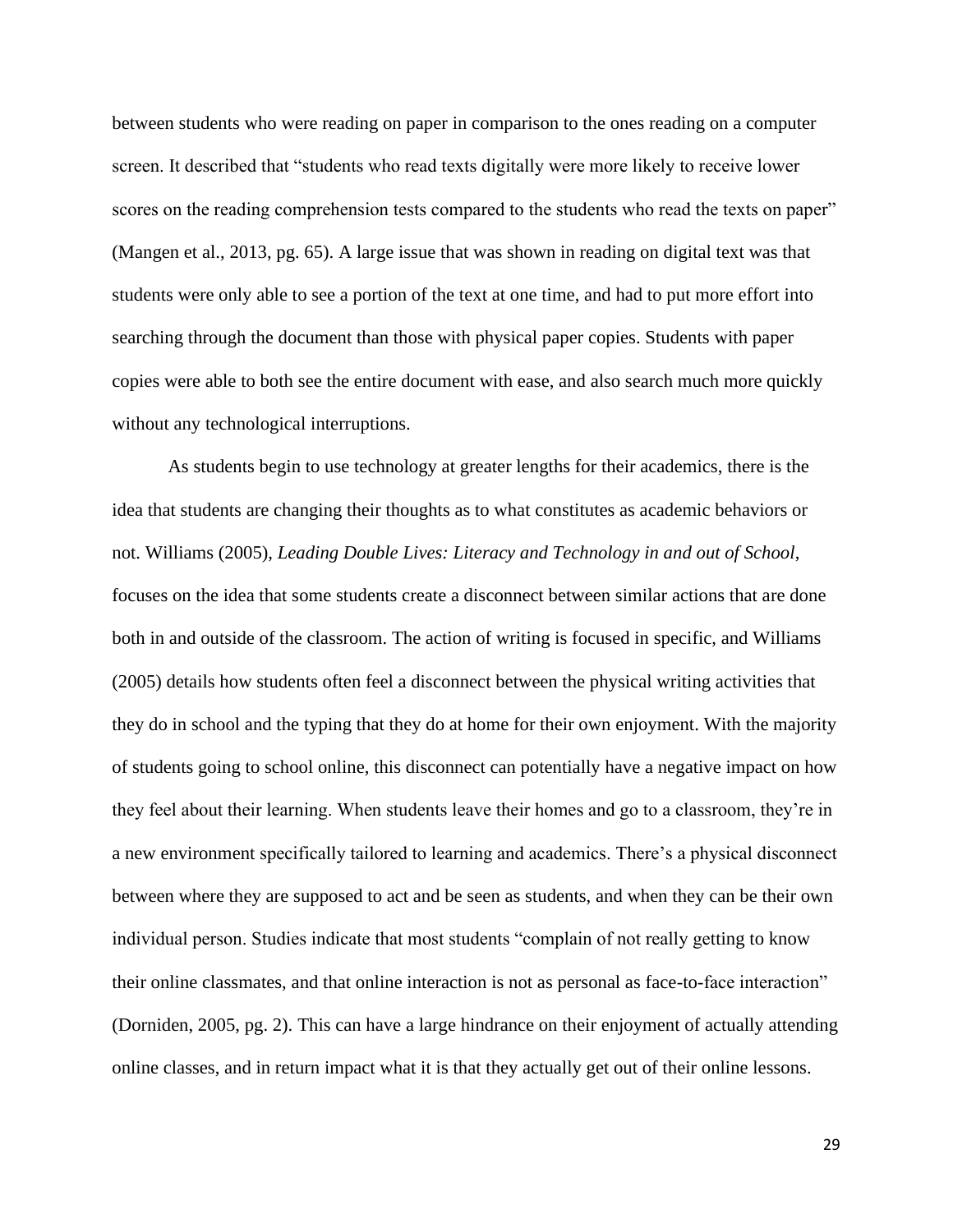With online classes though, this physical disconnect lessons, and students begin to merge the ideas of home and school together. This highlights the question of whether or not students are actually able to learn as successfully in their now online classes, in comparison to the physical classes that they were once a part of.

It's due to this change in physical location of schooling that educators may need to rely on more in-depth teaching methods, such as deep scaffolding, to reach students more efficiently in their classes. ELL students in specific are at a higher risk and disadvantage in this online scenario, as it can be more difficult to keep up with what's being taught to them through a video conference call. Brown and Broemmel's research (2011), dedicated to the idea of deep scaffolding methods with ELL students, found that one of the most important things an educator can do for these students is to provide easy access to documents read in class. Allowing ELL students to be able to reference text documents with ease can help them outside of the class lessons and provide a remedy to any kind of learning obstacle they are working through. One way that this can be done is by sending these students a PDF file of the readings directly, so that they don't have to navigate through deep online sources to find what they need. Known as "priming," with access to documents ELL students can preview them prior to lessons, which then once in class "The text has already become more comprehensible to ELLs, and they are ready to begin tackling the text" (Brown & Broemmel, 2011, pg. 36). Rather than having them struggle during the lesson, and then become more comfortable after the fact as they work through it outside of the lesson, ELL students will be able to have a chance to become familiar with different concepts and vocabulary and have more of a chance to participate with what's being taught to them. In respect to this type of scenario, being able to communicate with the educator, and receive formal feedback on assignments is crucial to know whether or not true understanding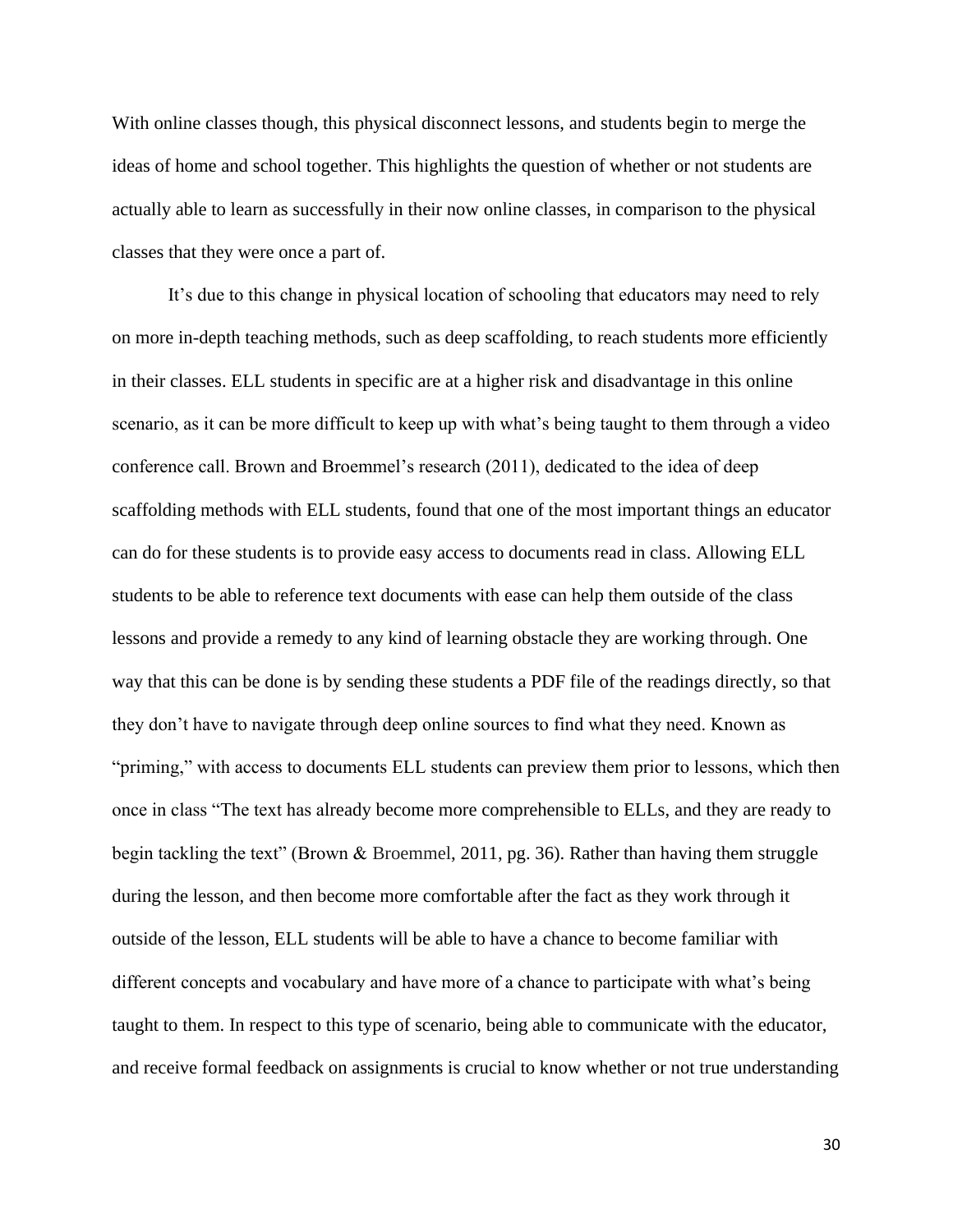is being reached. Unfortunately though, with this new system of online learning being placed onto students, having assignments be turned in on time can be a major issue within the classroom. This is both a hindrance to the students - as they will receive lower grades until turned in and in return higher stress levels - but also on their educators as well, as they aren't as knowledgeable on how a student is actually doing within their classroom. It has been found "that key frustrations commonly found among [online] instructors were a lack of interaction with students and difficulty providing feedback in a timely manner" (Brown & Broemmel, 2011, pg. 38). Having a lack of understanding on how to utilize online resources, not having a full understanding of the online assignment, or not being able to complete an assignment on time, can all be fixed by creating modified assignments for students with specific learning needs during this time of online instruction.

Scaffolding instruction is often described as being the most successful method of teaching, in which educators allow students to become self reliant in their academics and not have to rely as much on heavy instruction. In social studies, this often comes along with teaching students how to take efficient notes when reading, or how to analyze different documents to be able to pull all useful information out to be utilized in a variety of ways. Within the overarching aspect of scaffolding are different variations of high leverage practices that are useful for educators to utilize in their classrooms to help their students. One specific practice that I see as being most beneficial for students in an online scenario is to use "Explicit goals help teachers to maintain coherent, purposeful, and equitable instruction over time" (Martin-Raugh et al., 2016, pg. 37). With teaching students who have been thrown into the world of online classes, having very clear and explicit goals and instructions can help keep students not only on track, but also help relieve any anxieties or worries that students may have through this new system of school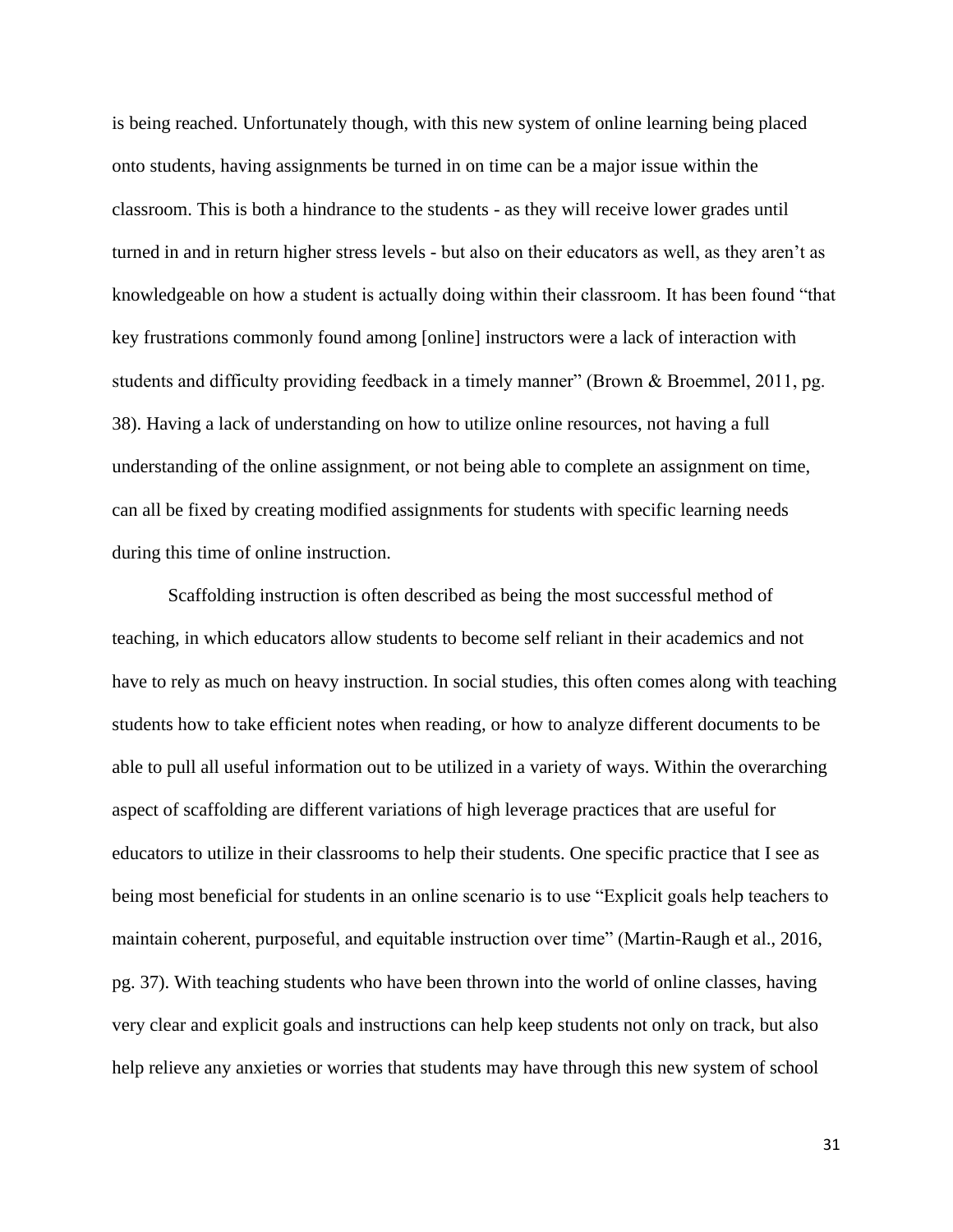that they're learning. Having these explicit goals of how the classroom should be ran and how students should act in their online classes can also create a sense of normalcy for students who aren't used to online learning. Having distractions such as personal items or family members, who wouldn't normally exist within the classroom, become a detriment to students learning abilities and can often have negative impacts on their success. To help with this, and begin in the early stages of scaffolding in which students need to learn how to become more reliant on their own learning processes, educators need to create an environment - to the best of their abilities that students feel as comfortable within as they would within a physical classroom. This falls in line with the understanding that "When [students] perceive their online collaboration activities as useful and the platform as easy to use, they will become active participants" (Kahlid, 2019, pg. 6). Scaffolding instruction will become much more effective and appropriate for students online once this has been achieved, otherwise they won't truly be able to become self-reliant in their learning and will always need to lean on and utilize their teacher for assistance.

#### **Theme 3: Utilizing Collaborative Learning Within the Classroom**

Differentiation and changes in the academic environment are important considerations for successful and effective teaching within the classroom. However, an educator cannot do all of this work on their own. By creating a collaborative learning environment which fosters and encourages communication and cooperation, students can help one another build a strong foundation for their learning success (Vygotsky, 1978).

This final subtheme will focus on the importance of acts of communication and cooperation among students in the classroom. It's no surprise that the world of academics is a fairly individualistic environment. While working along side their peers through their classes, students are graded and tested on an individual basis. Because of this, some students may feel a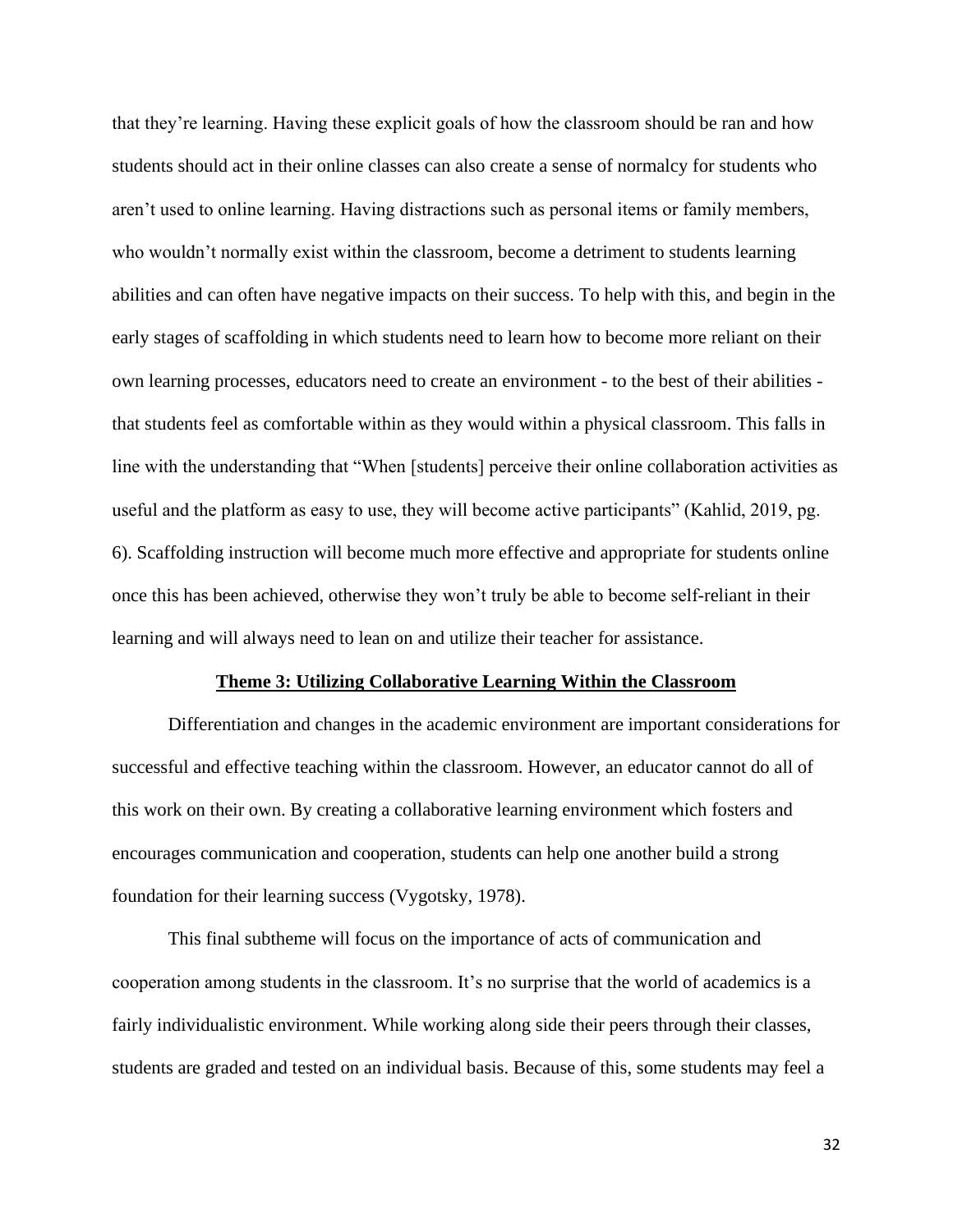discomfort towards the ideas of group work, in which their grades now become more dependent on the work of other people. They no longer have a full grasp of control to the type or quality of work that is done, which in turn can create more anxieties or frustrations that wouldn't necessarily exist if they were doing an assignment/project on their own. However, group work and collaboration have shown to not only be effective in many instances, but also beneficial for students in the long run. Not only does it create a system in which students can work together in a more comfortable manner, but also it allows them to learn how to interact with others and develop socials skills. There are many different ways that an educator can create a meaningful and beneficial learning environment that utilizes both individual and cooperative learning in a supportive way to students' academic lives.

One of the ways that an educator can do this, is through the use of technology in the classroom. In today's day and age, technology and education go hand in hand in various amounts of ways. Including through online classrooms, where students are on a virtual call with one another rather than being in the same room. But with concepts such as live document sharing where students can work on an assignment simultaneously, and discuss with one another about how they want to go about their work. It is interesting to note that working in a group environment, demonstrates that "Individuals working cooperatively tend to value heterogeneity and diversity more than do individuals working competitively or individualistically" (Clevenger, 2018, pg. 11). This can be attributed to the fact that they are being exposed to one another in a social way, but also that their perspectives of others change as well. In a competitive environment, individuals think of others as opposing forces. The main goal is to end up on top and surpass all others. In this kind of thought process, an individual must try to think of how they can be better than those around them, and find a means of staying better. In a non-competitive,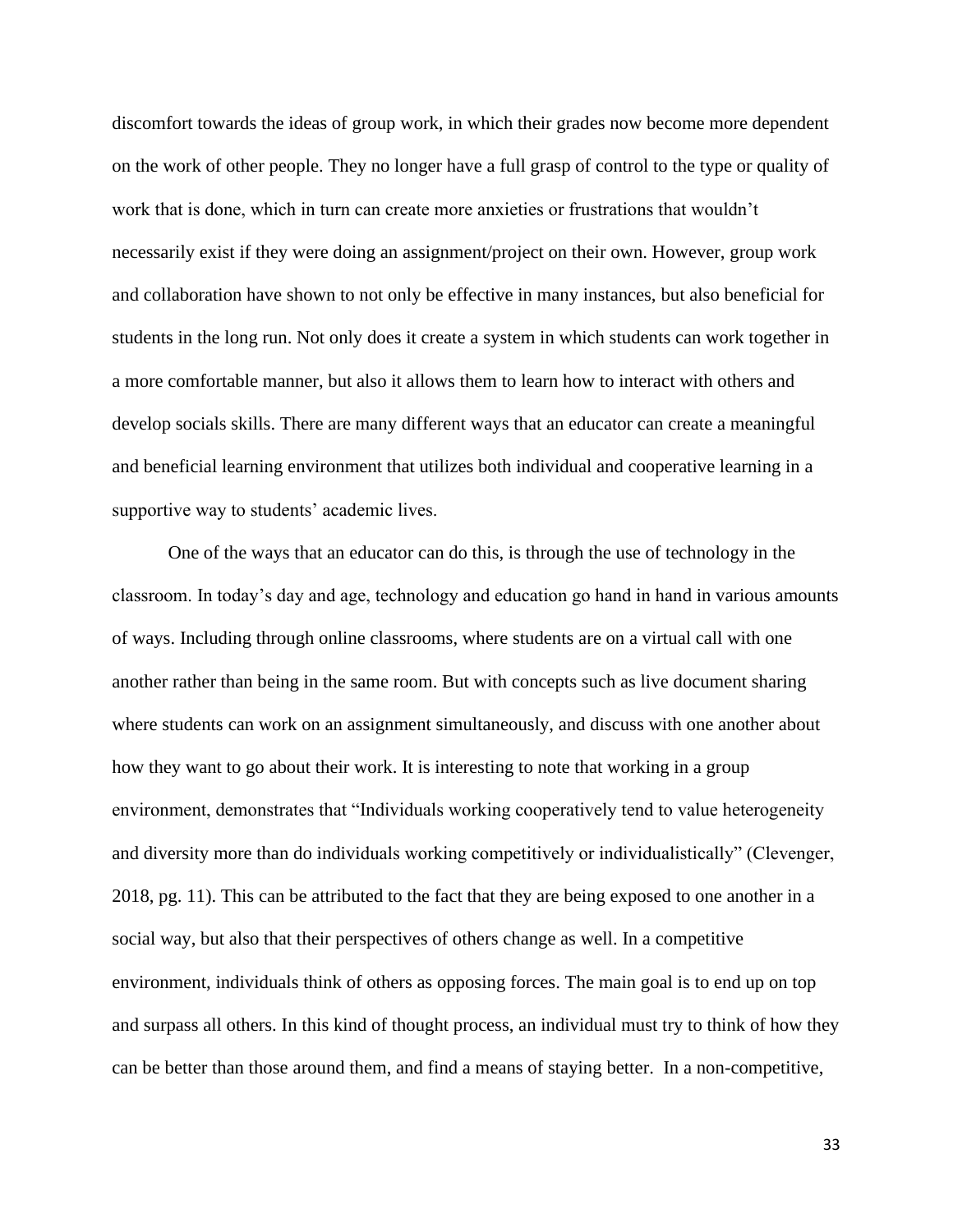but still individualistic, environment the emphasis lies more on finding a way to succeed and maintaining that way. Others around you can succeed as well, and ideas can be based off each other, but in the end the work is all individually different. Both of these scenarios have the common theme of being an advocate for your own learning. Which can be an advantage in it's own way, but the social concept of being able to help and relate with others is lost.

Another way that educators can utilize groupwork to create a more effective cooperative learning environment is by choosing the right moments for when to have students work together. In a study based around the concepts of using group work in the classroom that was conducted by Bliss, it was found that teachers within social studies often follow a pattern of choice of when they utilize groupwork. In a set of interviews with 40 high school social studies teachers, it was asked of participants to choose three classroom objectives that they focus on bringing students together for collaborative work. Results of the study showed that "Teachers who used groups frequently (as least once every two weeks) had first and second choice objectives that were quite similar to those of other teachers : essential concepts in history and government and critical thinking skills" (Bliss, 1989, pg. 308). For both of these class objectives, group work is an effective choice on how students can become more solidified in their understanding of classroom subject material. Students working together on essential concepts is a great system for testing preparation and presentation creation. When having conversations and discussions about essential concepts, all students involved benefit in some way. Students can quiz one another, ask each other clarifying questions, and learn about one another's thought processes which can help give other perspectives and insights that weren't thought of prior. In terms of critical thinking skills, group work in this regard can help students with their academic problem solving skills, analysis for research projects or presentations, and hold small group discussions that tackle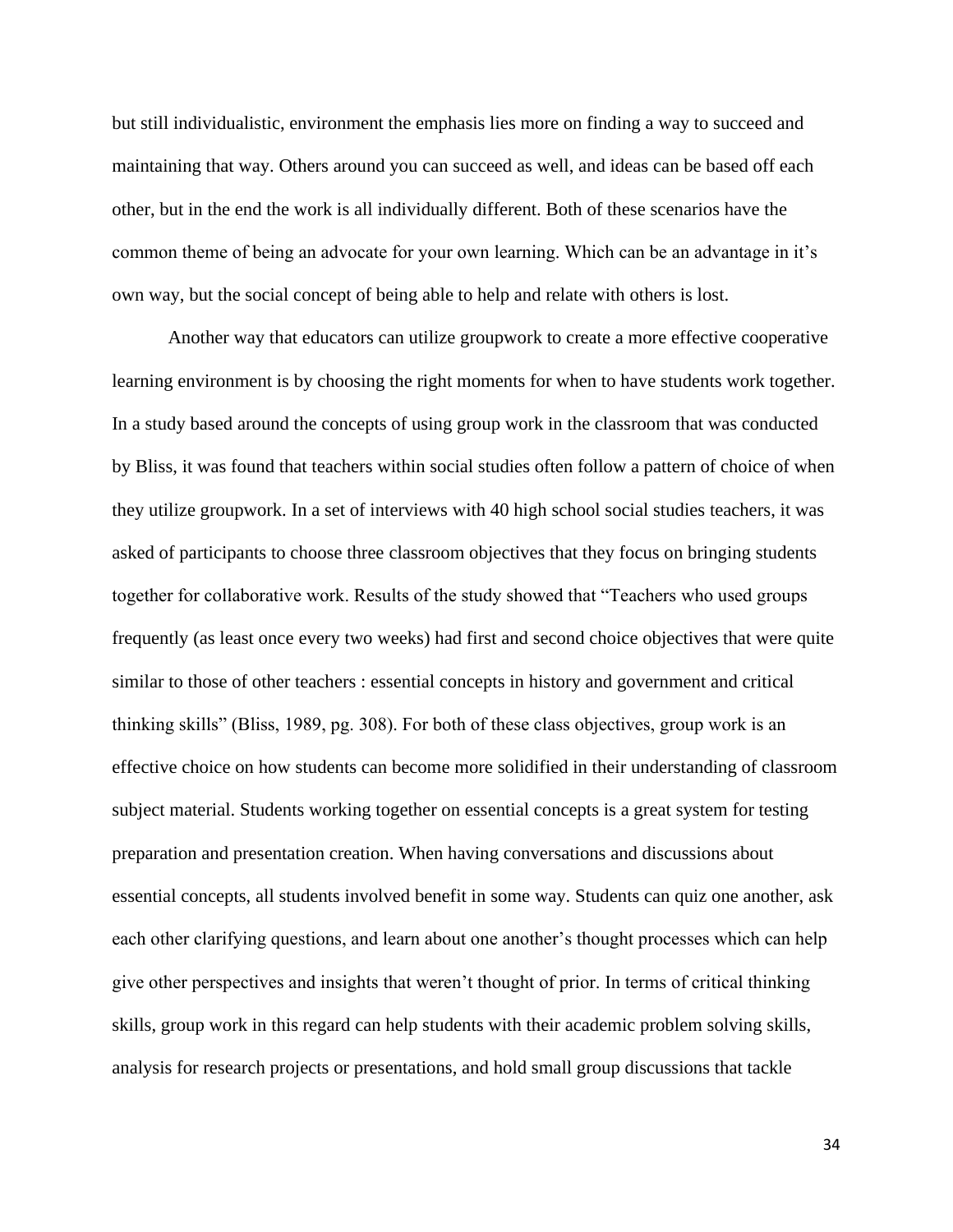complex questions and issues that can be discussed later with the entire class as a whole. In order to be able to properly identify the most opportune time for group work, an educator must be both in tune with the classroom dynamics of their students (does the class as a whole actually handle groupwork well or is there a general tendency to become distracted and disengaged?) as well as knowing what points of a lesson can become more academically beneficial by allowing classmates to talk with one another. Knowing these two factors of classroom management can help make sure that class time is used in the most efficient manner, and as limited time as possible is lost due to class activities that aren't executed at the right moment.

Education is a powerful tool when it comes to how individuals interact with one another. Being able to understand how specific events and actions have underlying causes and consequences that can be felt for years to come is taught through the use of social studies. Most individuals within America are taught from a young age that when they get older, they need to get a job that not only makes them enough money to survive on their own, but also one that they enjoy doing. Unfortunately though, these two concepts don't always equal out to one another. As students climb through their levels education though, often what can be seen is that "education makes people more concerned with performing meaningful voluntary work than with maximizing their wealth" (Gilead, 2009, pg. 10). This most often stems from the acts of cooperative assignments and environments in the classroom. Students begin to learn and understand that their lives are not all separated, and that the actions they make have impacts on those around them, both in the classroom and in the communities that they live within. In other cases, it has been found that "having students engage in cooperative learning results in higher achievement, greater retention, more positive feelings by the students about each other and the subject matter, and stronger academic self esteem, compared to competitive and individualistic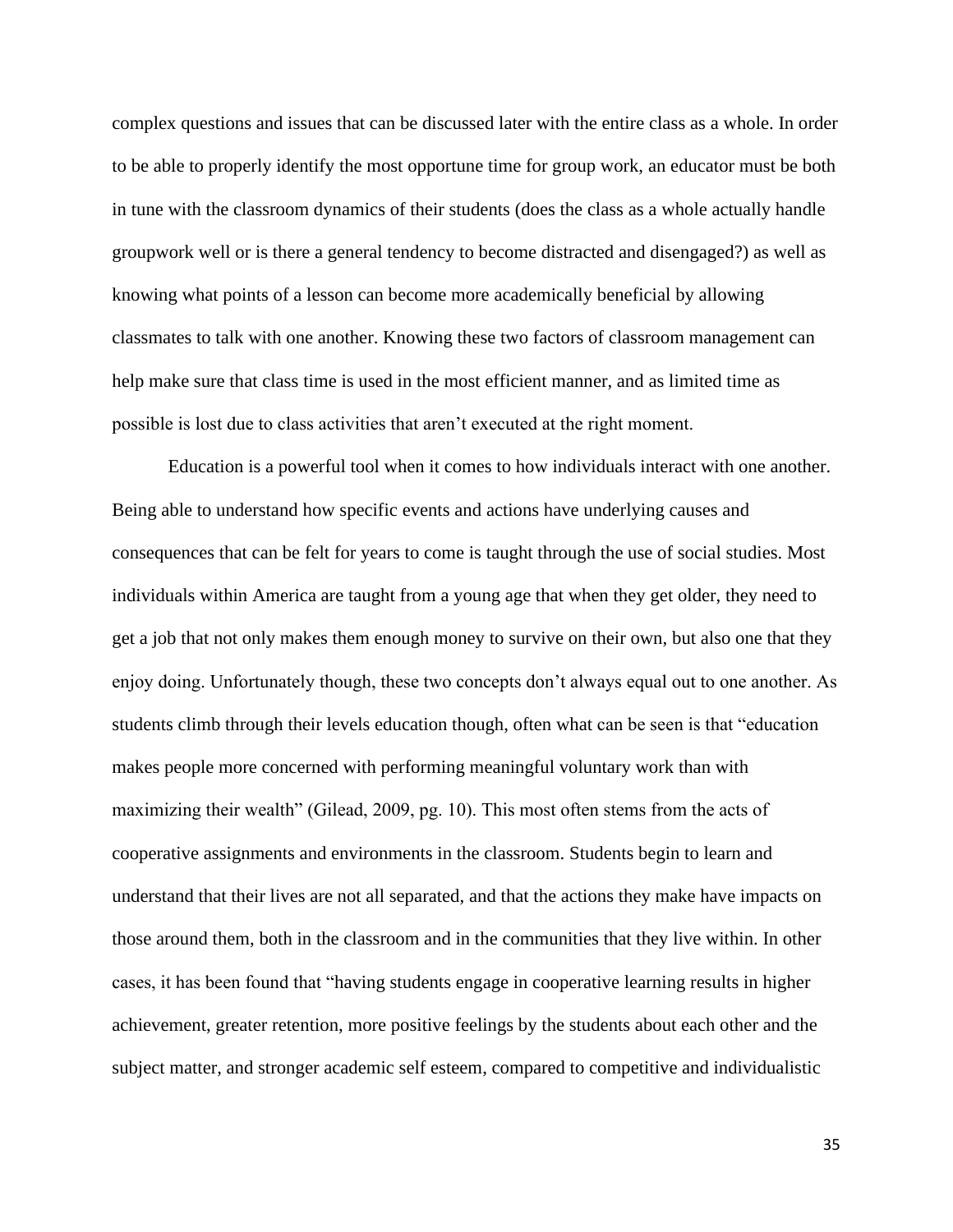learning" (Johnson, 2008, pg. 29). At younger ages, having classrooms that are cooperative and allow for students to communicate with one another on an open basis can help strengthen these ideas and concepts of a positive social community.

While there are many different benefits to group work and collaboration within the classroom, there are aspects of the process that aren't completely positive. One of which is supported on the social relationships that students have with their classmates. While students having friends within their classes isn't necessarily a problem, these relationships can have strong impacts on student performance in their academics. In a study done on student productivity within group work, Janssen and Wubbels (2016) found that many students "described that feelings of friendship in the group sometimes inhibited them from working seriously and constructing good arguments" (pg. #112). When working in groups together, friends often have no problem holding conversations with one another, the main problem is though that often these conversations are not related to the classroom material. Getting off track with others or not being able to maintain a serious conversation can be a large obstacle to overcome in group settings. There is also an opposite effect to this, in which students are grouped with students whom they normally don't ever interact with. In this scenario, students may have limited discussion and spend most of the dedicated time sitting in silence or working individually rather than together. This can be exceptionally difficult in social studies, where students often can often get lost within details of history, ignore the readings assigned, or have a disinterest in the subject matter, causing them to have a lack of participation in both small and large groups.

In an online environment, as the Covid-19 pandemic has required students across Oregon to experience, the use of breakout rooms is most utilized for group work collaboration among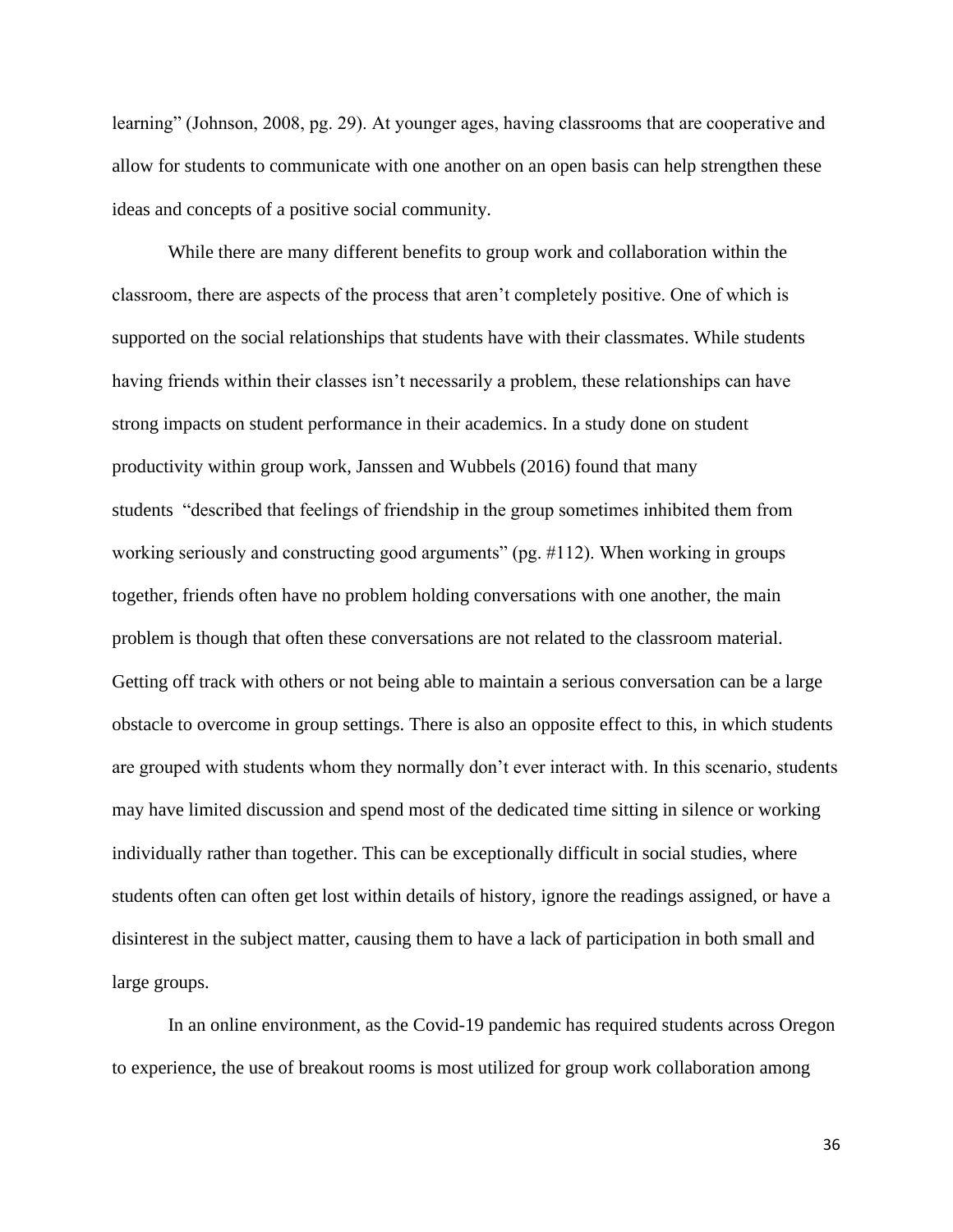students. Breakout Rooms are a system utilized with online classes, where students are broken apart from the main call and into separate small groups that are set up by the teacher. Like many other systems of online collaborative work, this online tool has its own set of advantages and disadvantages that educators and students alike need to both work with and around to maintain the most successful classroom environment possible when working during this pandemic. Research has found that "weaker language learners find it beneficial that the closed audio environment obliges them to talk…[while] attending to technical problems engages too much lesson time from both the teacher and student" (Siltala, 2005, pg. 229). Being in private online rooms, rather than in a shared physical classroom space, allows for students to be able to both hear one another and talk with one another more clearly than with all of their classmates speaking around them as well.

The question emerges from these obstacles of how an educator can make an efficient and effective classroom through the use of collaborative work. How can someone specifically in social studies create a system of participation that can overcome the challenges of that arise when there are friend-groups forming or in cases in which students may feel more isolated in their group settings? There are different strategies that an educator can implement within the groupwork to make it more successful for students, as well as different kinds of group work that can help boost student creativity and achievement levels. One idea that has been shown to promote high results is the act of roleplaying in a lesson. As discussed by Garvey (1967), "By assuming the roles of others, students acquire a better understanding of events in history, methods of government, conduct of international relations, and problems in social relations than is the case when more conventional methods of instruction are used" (pg.19). To have students pretend that they are a person in history, or a part of an event, can help with understanding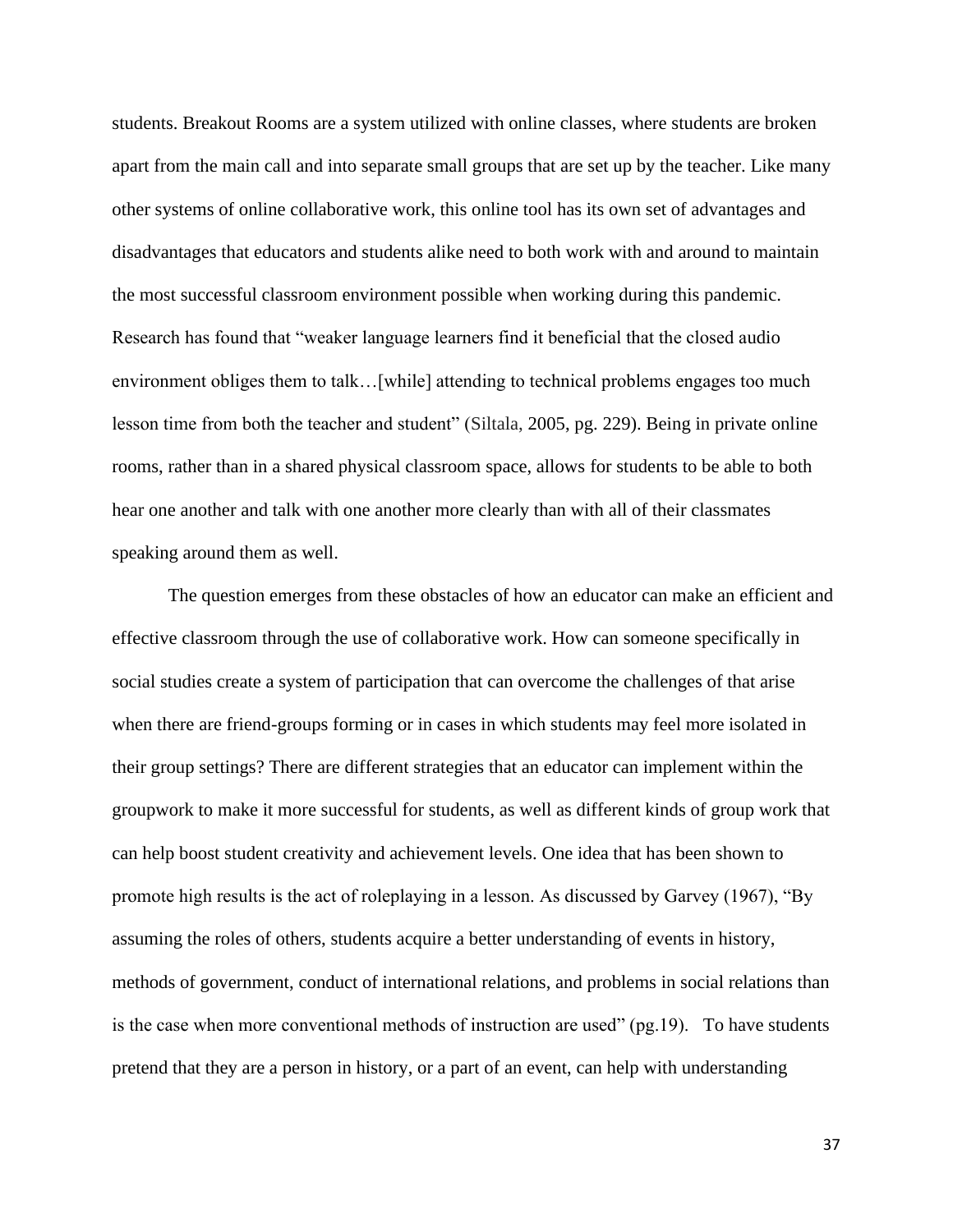concepts of the subject as well as boosting memory abilities. This keeps students from being able to zone out as well in class and become a part of the material, rather than only listening to lectures and reading on different subjects. This type of teaching can also bring students within the class together in a more interactive and positive way, as they are required to work together in a way that's different from reading together and filling out a worksheet. As with every teaching strategy though, this method of role playing can have it's own downsides that need to be watched out for and overcome if they arise. One major problem that can occur is that student's aren't prepared enough on their roles to efficiently role play the scenario presented by their teacher. Blatner (1995) puts this into a great analogy, in which when a teacher simply just assigns a role to a student to portray without any kind of detail or discussion of the role, this "isn't enough information and those thrown into this situation in that fashion will feel as if they'd been tossed into a pond and told to learn to swim" (Blatner, 1995, pg. 4). Proper and thorough guidance for students is required in order to make a role-playing exercise be actually useful to student's learning experience. However, during the time of a pandemic in which students are in their own homes online rather than within the same classroom as one another, group work becomes much more difficult to plan effectively.

# **Conclusion**

Over the course of working through my research for these three different themes of my Action Research Project, I found that they could be connected to one major overarching idea that I want to hold for my own future classroom. Education should be operated within a "personcentered" mindset by the educator. In which making communication and connections between everyone in the classroom should be a major priority. If students are in a classroom that they feel is a safe space to speak their ideas and opinions, they'll be more inclined to do so. This is much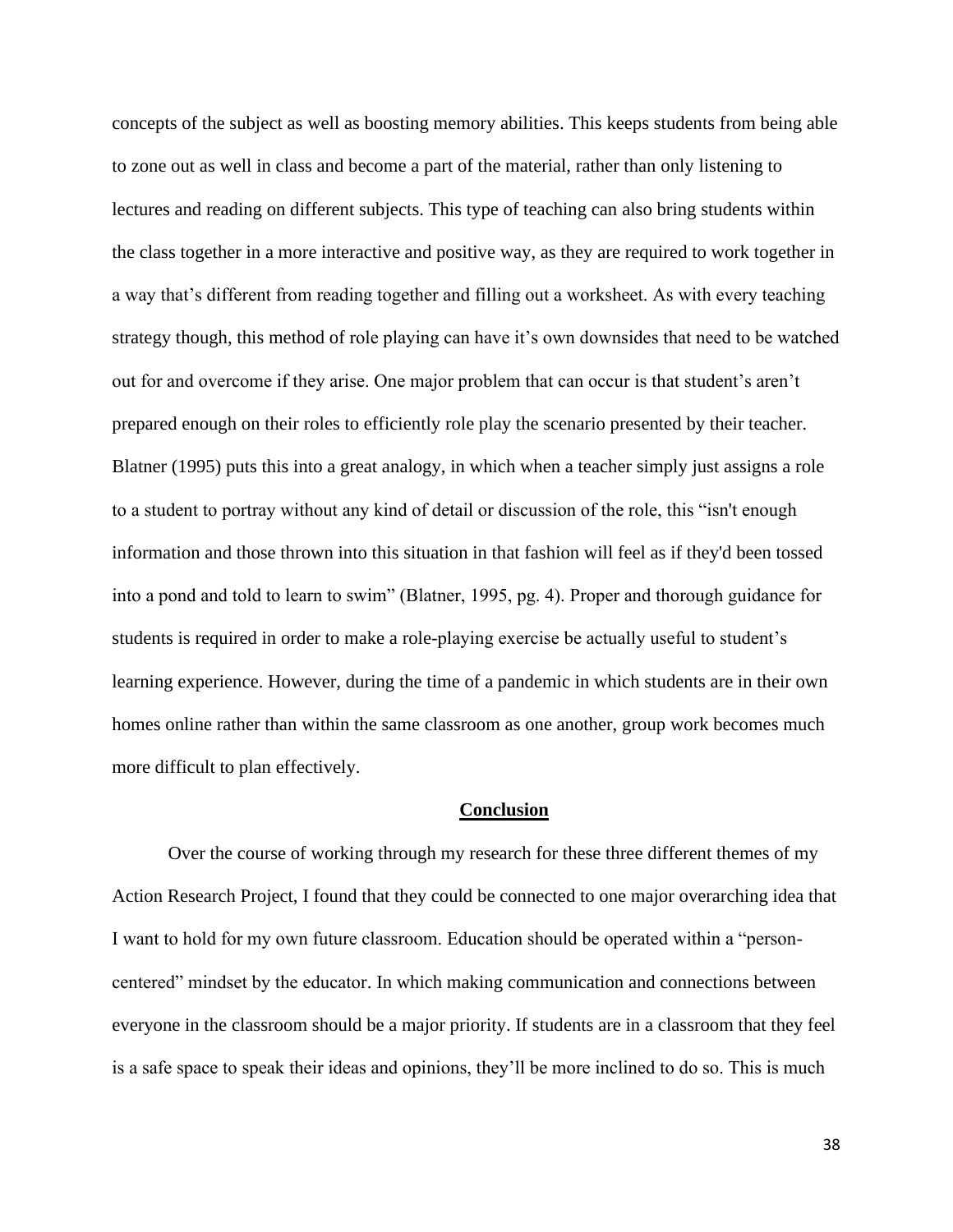more difficult to obtain within an online classroom, due to the fact that when a student speaks up into their microphones, every person in the classroom hears what they have to say. The act of privacy and being able to discretely say something to their friend is taken away within this context. This begins the start of the disconnect, for students, from feeling like they're still in a regulated school environment. Adding in the factor that nobody has their cameras on during online class meetings, so nobody is seeing any of their friends faces, only creates more of a disconnect for students from their academic work, responsibilities, and effort.

When moving back to the physical classroom, and having students physically back in school, not only will this be a major shift in student behaviors, but it will also change the dynamics of the classroom completely. Students will no longer be able to hide behind their cameras that were turned off, or their microphones that were muted. This is important due to the fact that it will provide me with a chance to put this research to use, and make true comparisons to both what I learned through my research and what I experienced through student teaching. When students come back into the physical classroom, there will be many more chances for student participation/engagement during classroom presentations and discussions, and I will also be able to facilitate more group work activities efficiently. Keeping students engaged in the classroom material - whether their working individually or within groups - is a key concept that I have seen as being a way of creating a successful classroom. Whether it's online or in person. This is a concept that I have learned through all of my research, and hope to be able to successfully bring into the classroom that I will be student teaching within, as well as the future classroom I will be professionally teaching. The next chapter will focus on how I used what I have learned from this research to refine my own goals for teaching, and then study my teaching improvement in line with my goals, in my practicum classroom.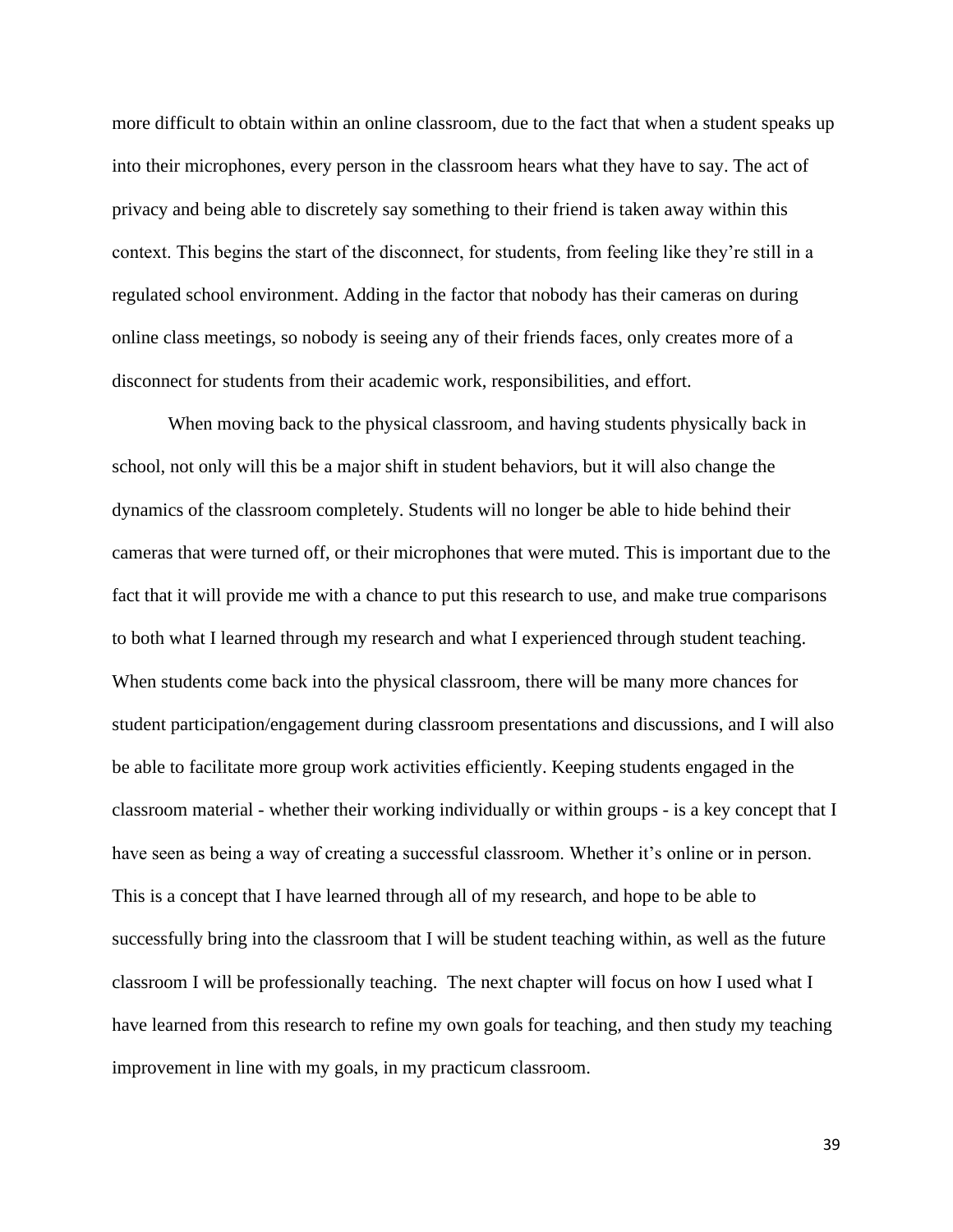#### **Chapter 3**

## **Context of the Study**

For my Action Research Project study, I worked with a group of middle school students online with the use of Google Meetings. If their classes had been in-person, rather than online due to the Coronavirus Pandemic, I would have been working with these students in a fairly large school within the area of Tigard, Oregon. The school itself is broken down into three grade levels, 6th, 7th, and 8th, with a rough average of 30 students per classroom. However, with online classes, this number has lowered to an average of 15 students. The reason for this is how classroom setups had to change in the transition from the school building to the computer. Language Arts and Social Studies have become combined in their responsibilities towards students. Every day I see two groups of students - one in the morning and one in the afternoon and for each group I provide them with a lesson in social studies and then a lesson in language arts. Each class period is set for 50 minutes of instruction. Because of this, rather than there only being three social studies classrooms sharing the whole group of students in the eighth grade, there are now six teachers (three social studies and three language arts) - all of who teach the two different subjects. This change in educator responsibility has also created a change in the amount of instruction time that teachers have to give to their students. I've learned that in the actual classroom, rather than only seeing two groups of students for 100 minutes total, I would be seeing six groups of students for 45 minutes each. Needless to say, this switch to online education has created a large change in both the speed at which the classroom runs at, but also the amount of responsibility teachers have to educate their students on multiple different subjects.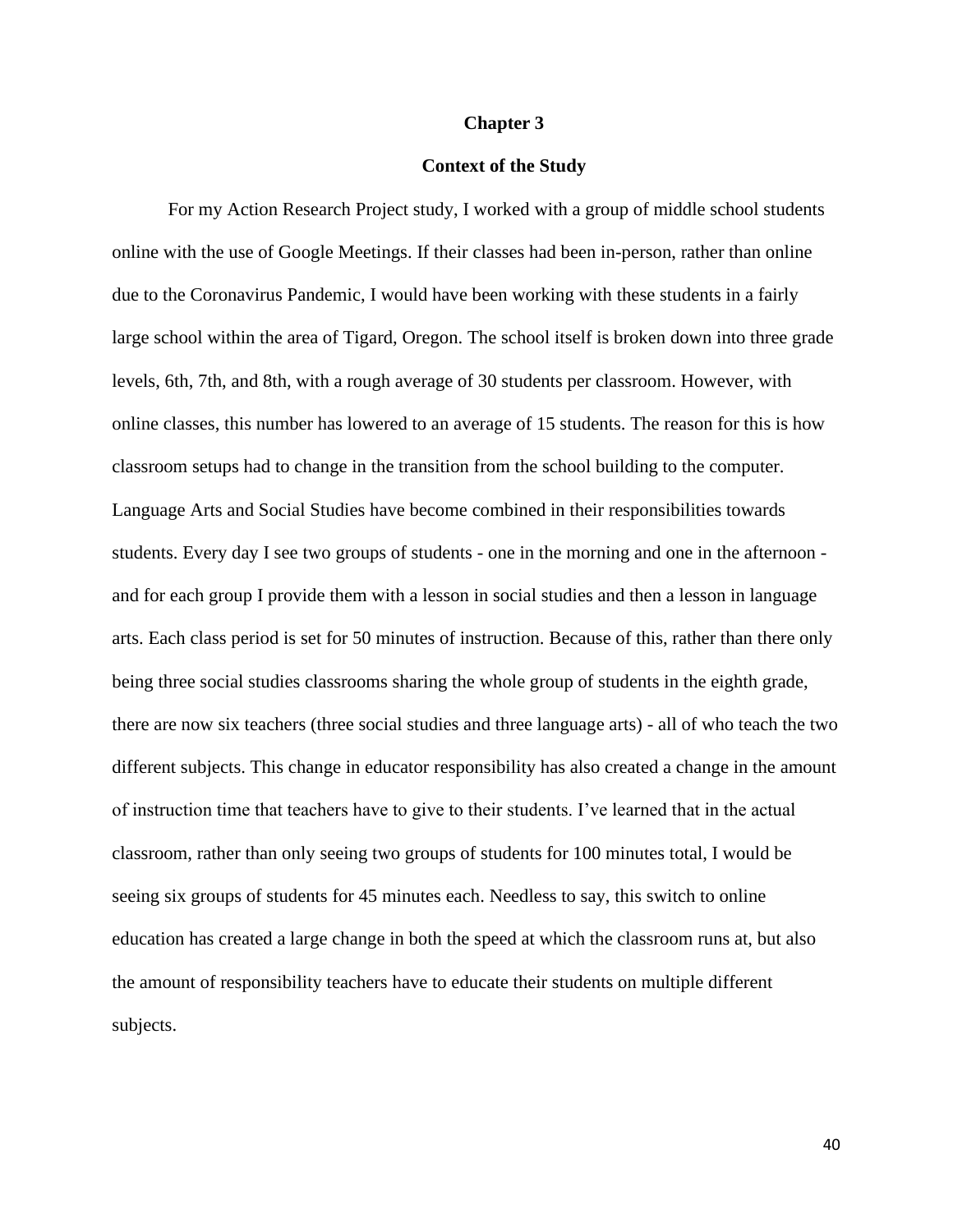While I am unable to speak about other grade levels or subjects, eighth grade social studies has been working through creating their own curriculum of lessons. When making the shift to online school, and the difference in speed that would affect classroom management, the school district had adopted the Florida Virtual Curriculum for educators to work through. Unfortunately though, when reviewing what all would be taught to students - specifically social studies - the teaching team found that the curriculum was full of misinformation and biased opinions that they did not feel comfortable teaching to students. With permission from their principal, the social studies teachers have been working together to form their own specific lessons that mirror what they would normally teach with the standard curriculum that they would teach in person. A major challenge that has arisen from taking on this task though, is making modifications for lessons being in an online format, as well as making sure that only the most important information is being presented on account that the classes are moving at a slower pace and not all topics can be covered. The teamwork that has been required of the social studies and language arts teachers has been incomparable during this specific school year, from sharing the responsibility of setting up and making different lessons, to sharing these lessons and assignments with one another and sharing details about how they should be taught.

The teamwork between teachers is not only limited to those working within the same subject matter. Teachers of all grades are paired up with another educator, from their same grade level, to work with one another in regards to maintaining student participation and engagement in multiple subject areas. In the online world of teaching, these pairs of teachers share the same cohort of students to work with. For example, my mentor teacher is paired with an eighth grade science teacher, and they share the same groups of students. On any given school day, the students my mentor teacher and I see in the morning will be going to the science teacher she's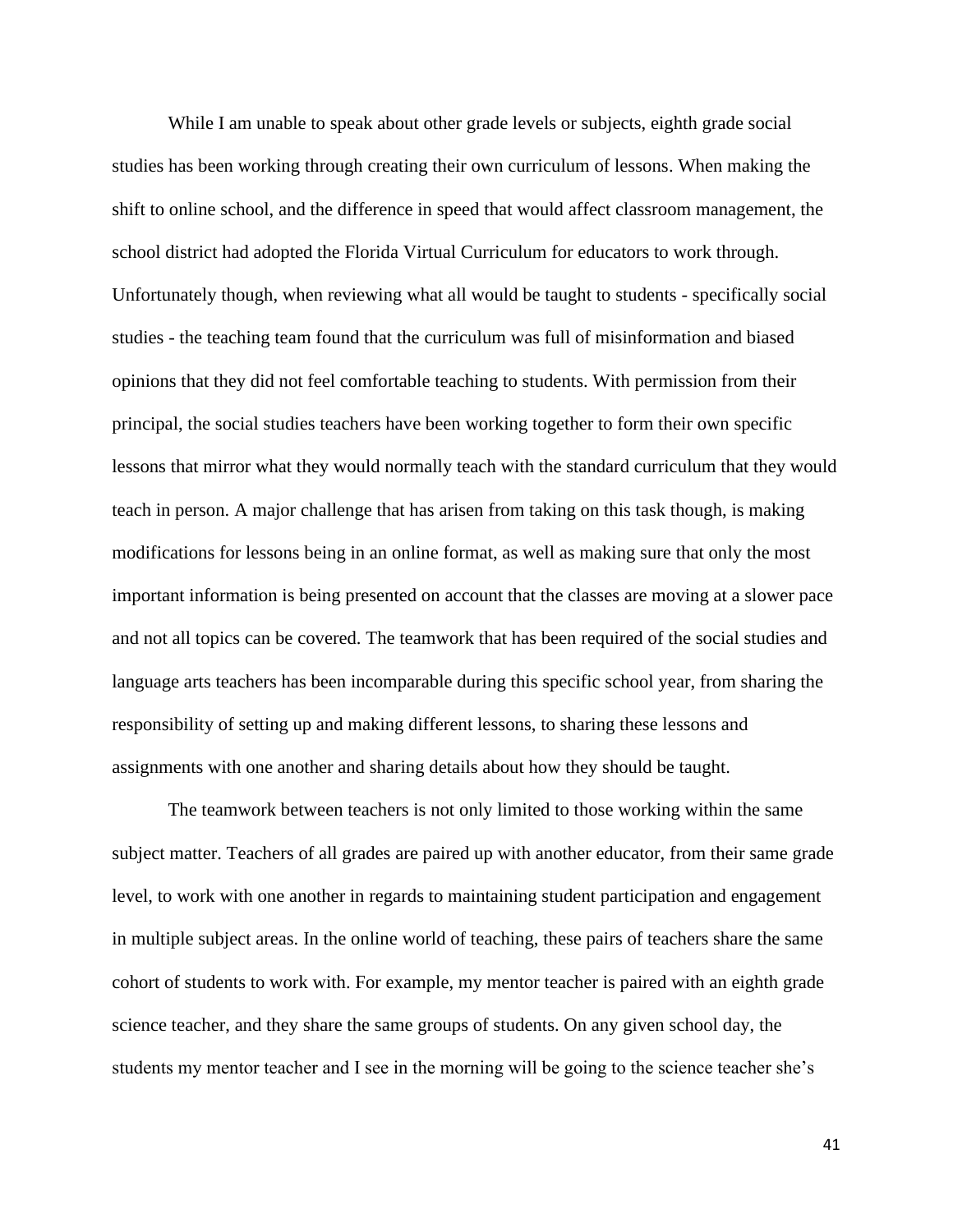been paired with in the afternoon, and the students that he sees in the morning will see us in the afternoon. As a pair, they often work together in student-parent-teacher meetings, or staff conferences about student attendance and participation. This provides a great scenario to watch how students interact within different classes, and also compare teaching styles with one another to see if student success is consistent within different subject fields, or if motivation within classes can be improved in comparison to others.

When it comes to the demographics of the students that I help to teach, there is a surprising amount of ELL students within the one cohort. On her own, my mentor teacher was placed with fourteen English language learners, a number that is higher than any of the other eighth grade student cohorts at the school. All of these students vary in different language learning proficiency levels. Because of the online environment, these students, specifically, are facing more difficulties than their English speaking classmates. Technical difficulties, having to read instructions online, not being able to directly talk with their teachers, or even simply being able to work alongside their classmates and interact with them more personally, all have different negative impacts on these students and their success within the classroom. For these students, specific modifications have been made to make sure that they are able to achieve success in their education, and be able to learn in an effective and efficient environment. One of these modifications is the simple act of having special teaching assistance to pull these students out of the virtual classroom, into breakout rooms so that they can have more personalized and focused attention. These students who are pulled out are often those who are considered to be lower in their English language proficiency. Alongside this method of helping these students, my mentor teacher has also made the decision to excuse these students from any and all Language Arts work - putting a full focus for them on social studies. This is due to the fact that the work done in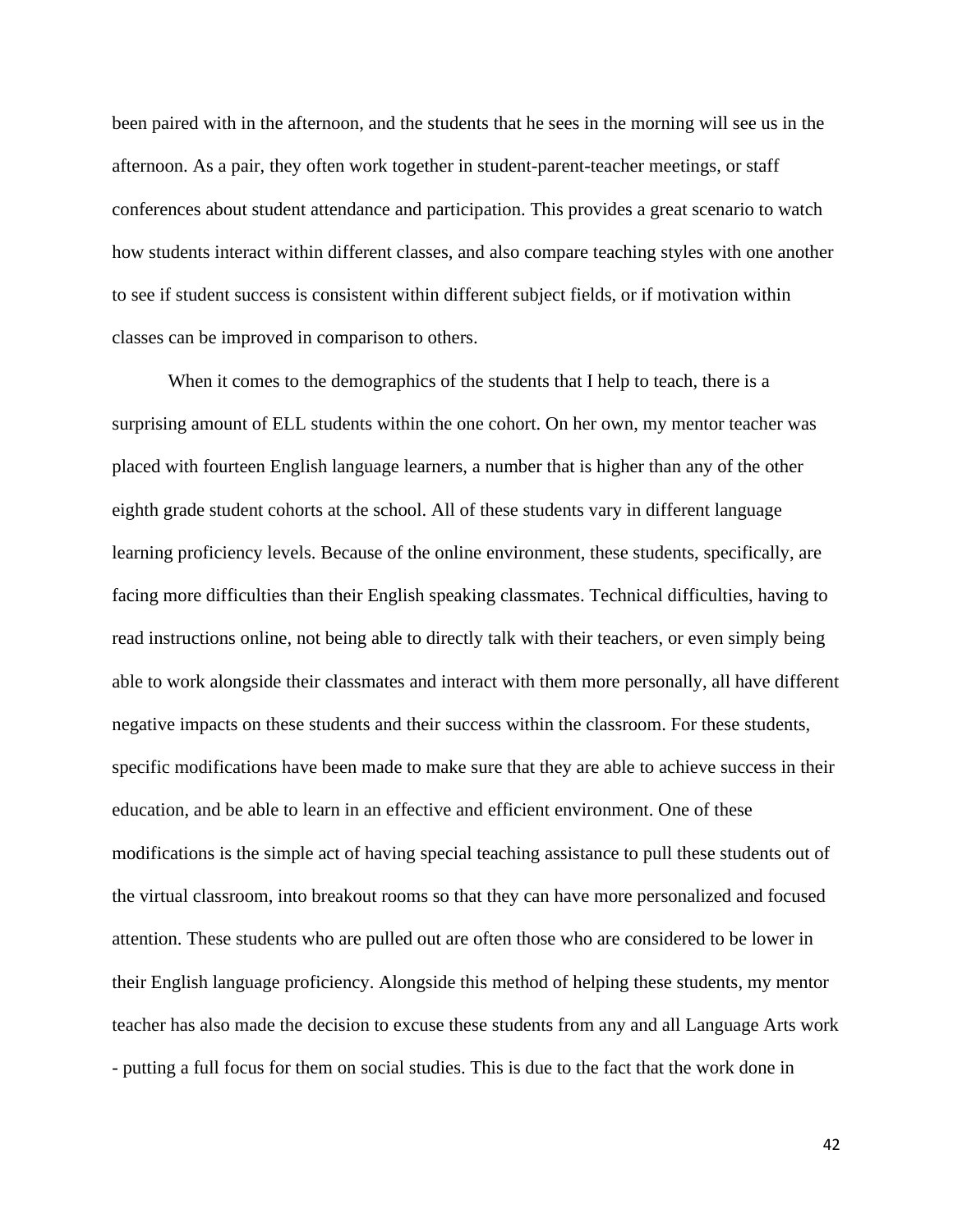social studies is often both connected to the work done in language arts, but also they are getting a large amount of practice in their academic reading and writing skills through the work of social studies. It's difficult enough for these students to keep up with all of their classes while learning English, so allowing them to have time to focus specifically on one class - such as social studies - is a tactic to help alleviate the amount of academic stress they may be feeling and help them have more success in their middle school experience.

Another strategy that is utilized for these students to help their success in this online environment is through the act of "differentiated assignments". These are not only for ELL students, but also students with specific plans such as IEPs or 504s. Differentiated assignments are modified to give students more assistance and provide more instruction than the standard assignment given to other students who don't have any differentiated learning needs. For example, if there is a reading assignment that requires students to analyze a primary source document and then answer a few questions about the document itself, a differentiated assignment may have sections of the document highlighted. It may also have example answers or sentence starters for students to reference when answering the questions. These modifications don't necessarily make the assignment easier by requiring students to do less work than their classmates, but provide assistance so that these students can be more independent and successful in their classwork. This can be made possible through the use of the online resource of Canvas. Canvas allows teachers to be able to separate assignments by specific students, which allows my cooperating teacher and myself create these differentiated assignments, allow specific students to be able to access them, and not compromise any kind of privacy with these students - due to the fact that students who aren't selected for having differentiated assignments will only see the standard assignment.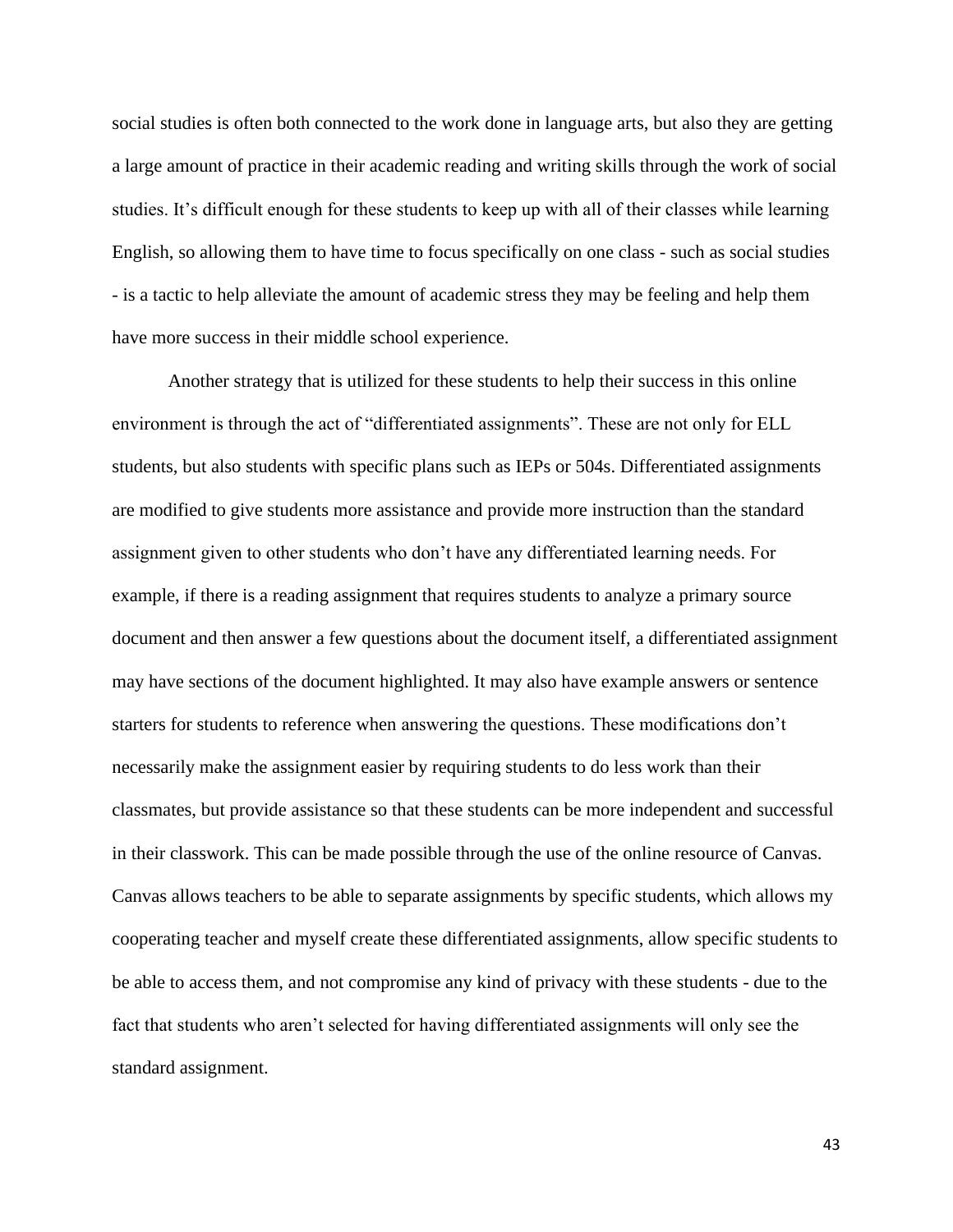As for my role within the classroom, I have taken the role as the primary teaching instructor within the classroom. Students go to a specific Google Meets link that is designated as my virtual classroom, and interact with the lesson presentations that I have created. My mentor teacher is also present within the video call, but will have her camera turned off so that students only see myself and direct their questions and attention to me. My teacher's main purpose for being in the virtual classroom now is to make observations of my teaching, and be able to answer specific questions that I don't have the knowledge or ability to answer (such as technical submission questions or anything to do with going back to school in person). Overall though, since the start of the students second semester of school, I have been the primary instructor of both the class, and one of the main lesson planners for all other teachers in the social studies and language arts team.

# **Participants**

Because this study was designed using an action research approach, the main participant in the study is myself, as the teacher. As my learning progressed throughout my student teaching program, I became interested in a number of ideas that would help me to improve my instruction. Ultimately, I decided to focus on the main research areas outlined in my research question. To lend credibility to the results I will share from my self-study of my practice, it is important to describe my role in the classroom where I teach. In this section I will focus on describing my own classroom and my role as the teacher.

As stated in the prior section, I have become the primary instructor within my classroom, and the primary lesson planner for the social studies curriculum that is being moved through for eighth grade. It has become my role to take a basic idea, such as westward expansion, and form different slideshow presentations that I share out with the other eighth grade social studies and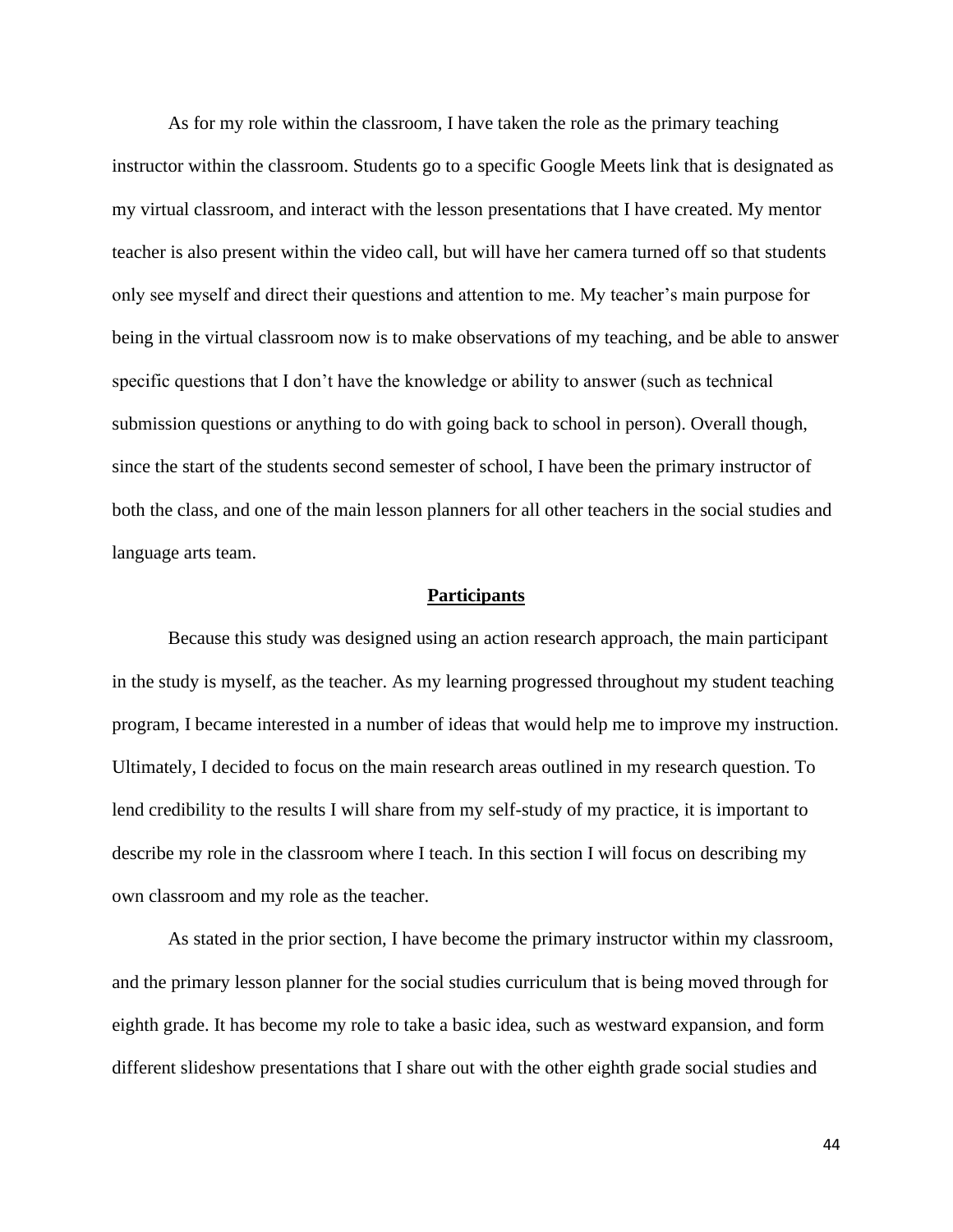language arts teachers. One major aspect that I have learned is that giving a slideshow presentation online is much more different than giving one in person. When in person, it's possible to see whether or not students are paying attention and are able to actually keep up with the information being presented. In an online classroom, due to the fact that students have a greater amount of distractions that exist outside of what the camera shows, they may not be giving their all to the lesson at hand and may be paying more attention to something else outside of their immediate schoolwork. This has been a major issue in my own student teaching experience, in which I have had to handle students who are not actually engaged or participating in the virtual classroom meetings. Because the school cannot legally require students to have their cameras on and show their faces on screen, students are able to hide behind their profile pictures and reduce their participation to the bare minimum. To alleviate this, my mentor teacher and I have been marking students absent when they don't engage with us after we have made multiple attempts to call their name out and allow them to participate, as well as sending out emails to families to make sure that parents are being kept aware of how well their children are actively participating within their online classes.

Another major issue that is apparent that I have seen in my classroom is the act of assignment submissions. Students are having a hard time keeping up on submitting their assignments on time. At the start of this whole pandemic situation, my teacher made a policy to her students that they could turn work in at any point, without any penalties. It doesn't matter when they turn something in, it only matters that they do turn something in. However, I'm seeing this to be a double edged sword. Eight months into this online school year, students are taking advantage of this policy and are constantly ignoring deadlines. While this may be making their lives easier during this emotional and stressful time, most students are adding more pressure onto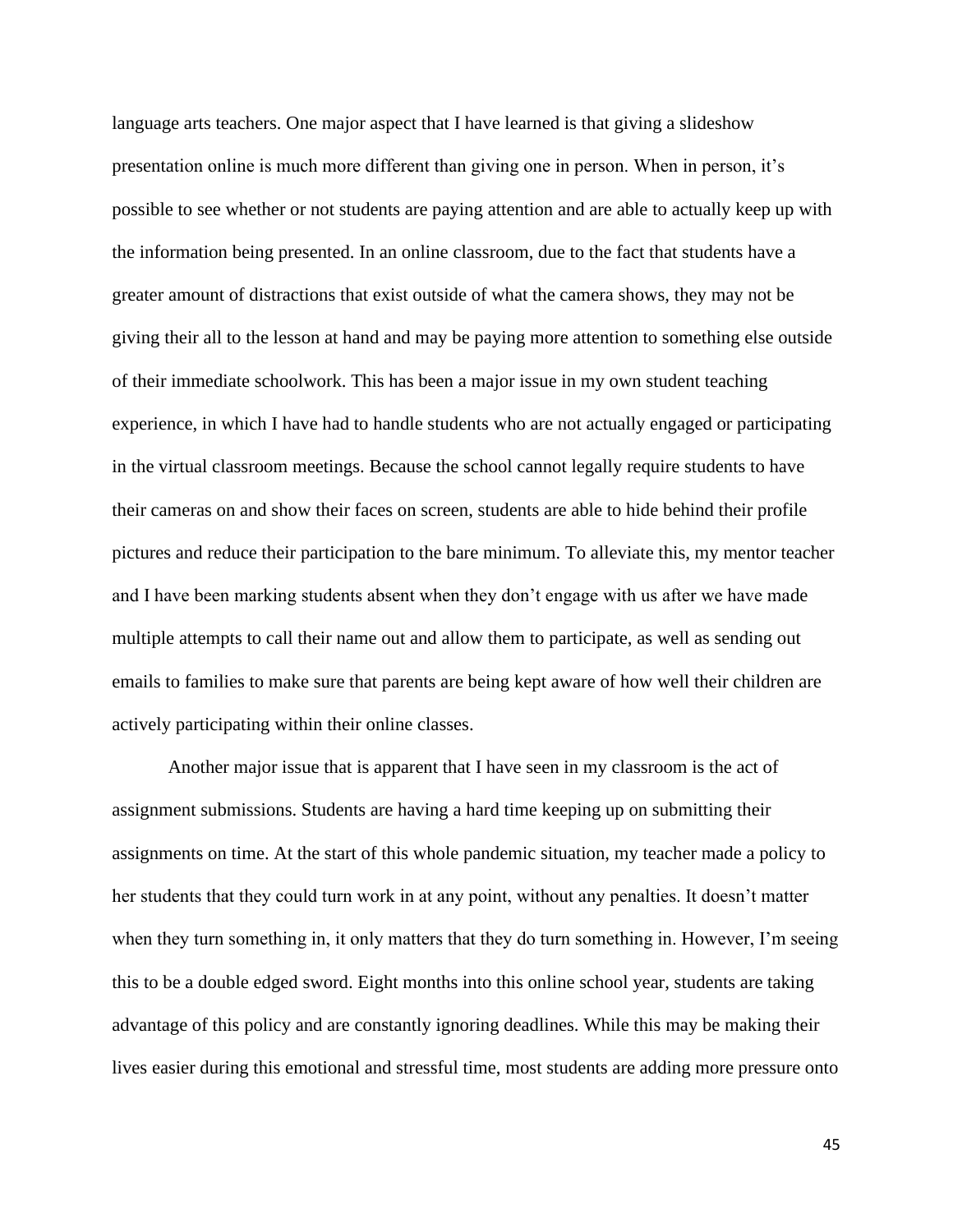themselves by waiting until the last moment to be able to turn in assignments. Students have more time to finish any assignments that they need more time to complete for whatever reason that may be causing them to slow down in their schoolwork, but at the same time students have also become more stressed because they are falling behind in the assignments that they aren't turning in and have to work on later in the school year.

# **How I Studied My Teaching**

When I study my teaching, one major aspect that I am looking at is different reflections that I am writing about myself. I have been making a habit to write down my thoughts and feelings about the day. I have found that not only is this a great way for myself to keep track of what goes on day to day, but also to track how my personal thoughts and styles of teaching have changed throughout my student teaching experience. Being able to look back at different ideas that I had in the moment of teaching, or my perspective of different scenarios that occurred, without having to rely solely on memory to recall my thoughts and feelings is greatly helpful to see how far I have come in my student teaching experience. One example that I have regarding how my reflections can show my own personal growth as an educator is through the details that I write about what to discuss with students. When I began to teach students different lessons, and actually have a real role as an educator in the virtual classroom, I was writing down mini, detailed, lesson plans to use as a reference to guide myself through the day. From the different tabs on my internet browser that I would need to have open, to the specific slides that I would need to put more focus on, I wrote down everything that my teacher would do so that I could mimic her teaching style as much as I could. As time went on though, these notes changed as I grew into my own style of teaching, and relied less on notation references and became more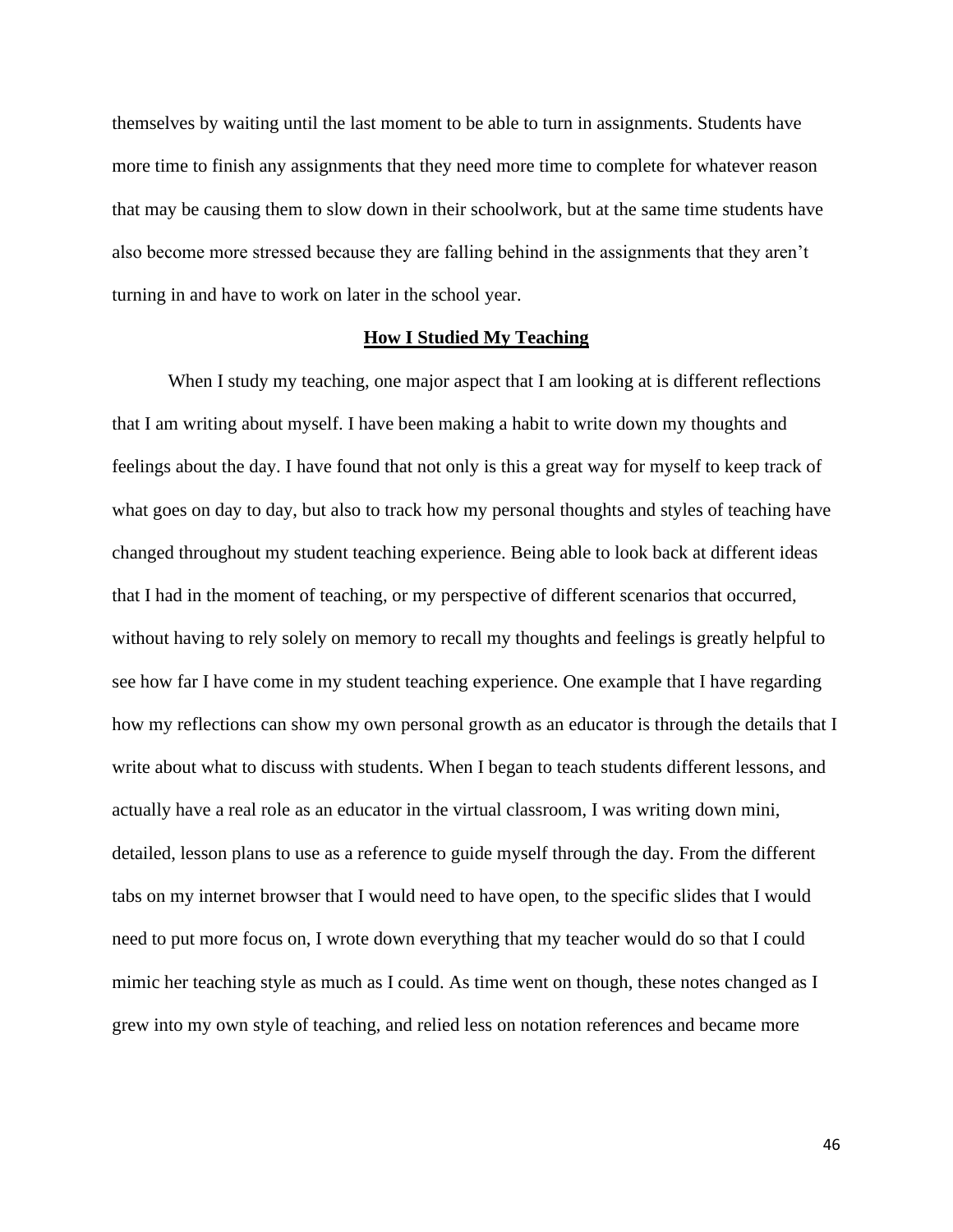confident in my ability to hold discussions with students about the different topics we were covering.

Alongside my journal reflections, another way that I have been able to study my teaching is through the different lessons that I have prepared for students. When I first started to make slideshow presentations to teach to students, I not only utilized my mentor teacher a great amount for assistance, but I also had many text-heavy slides. Being an online class, I held the belief that students would be more successful if I wrote out everything that I wanted to discuss with them. What I didn't consider at the time, was that students often will become intimidated or discouraged if a presentation has a large amount of reading. Though I was talking them through each bullet point that I had made, seeing a wall of text on their screens puts them into a more negative position, and causes them to be more likely to stop paying attention. As I've made more presentations, I've changed my style to having less text on screen, and more verbal discussions with the students. I have found that students are not only more interactive with the different questions that I ask of them, but their answers are more detailed and thoughtful. In this regard, I have found that while classes are online and students aren't always turning in their assignments, they are learning information from the class sessions we are teaching and they are gaining knowledge.

As the program continued into the Spring, my class transitioned to in person learning. During this period of time, though short, it was imperative for me to study how my online teaching style compares to how I talk to the students in person. In order to do this, I needed to pay more attention towards the changes of how students behave and interact with in person learning. For instance, are there students who become more talkative during in person learning versus when they're in online learning? This will be something that I need to keep track of and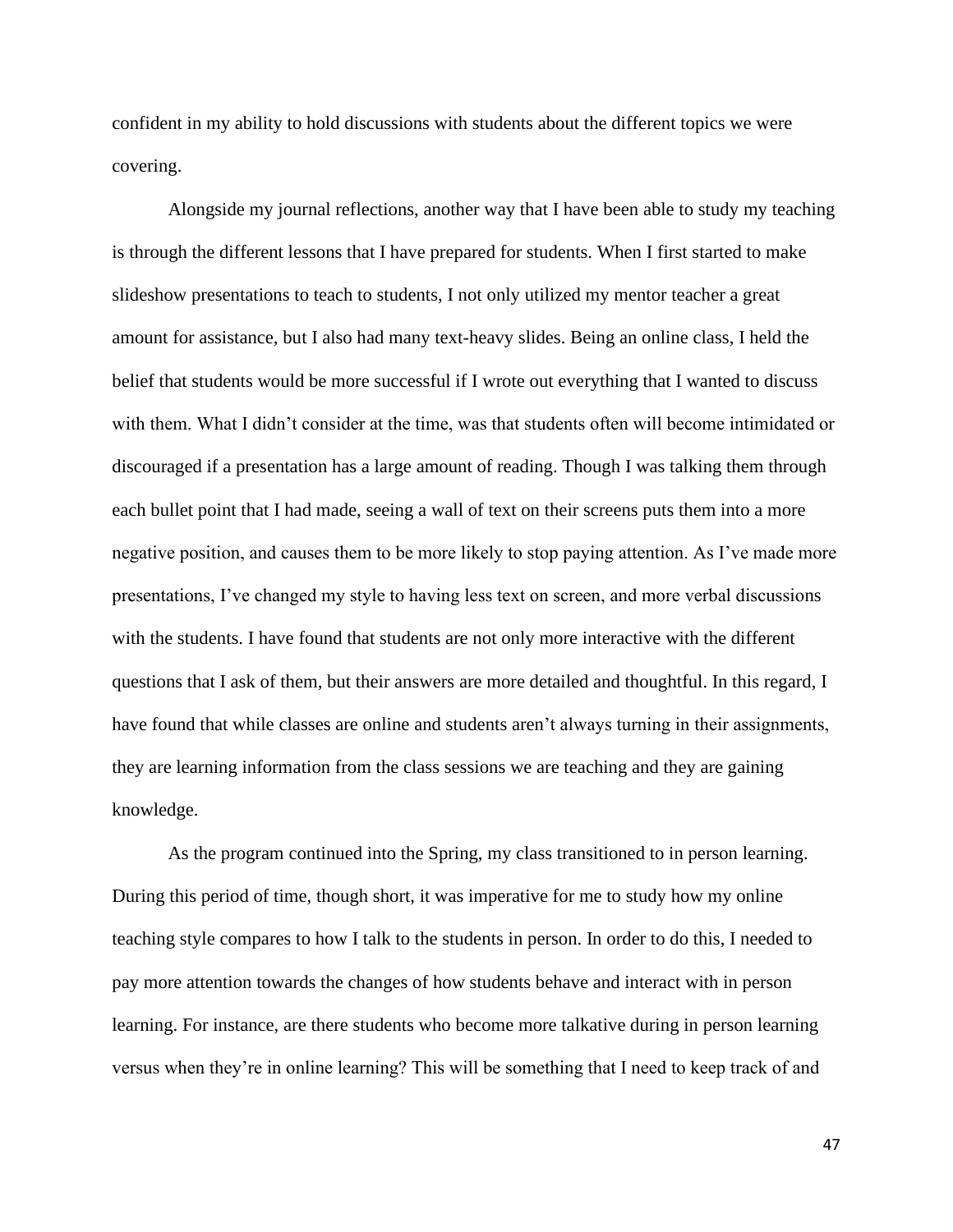recognize the changes between the different class cohorts. Prior, as I work with students primarily online, I came to realize that the different cohort groups have different personalities. However, when students came back into the classroom again, will these different group personalities stay the same - or will they change? This was a focus point for myself to be able to recognize and understand the real differences in teaching styles and experiences when working with students online or in person. It also gave me a chance to examine how the different strategies I used to work with students online have changed since I moved into the physical classroom. The next chapter presents data from my study, including journal entries and lesson plans over time, to demonstrate how I integrated the research into my own teaching as well as demonstrating some of what I learned as I focused on these goals.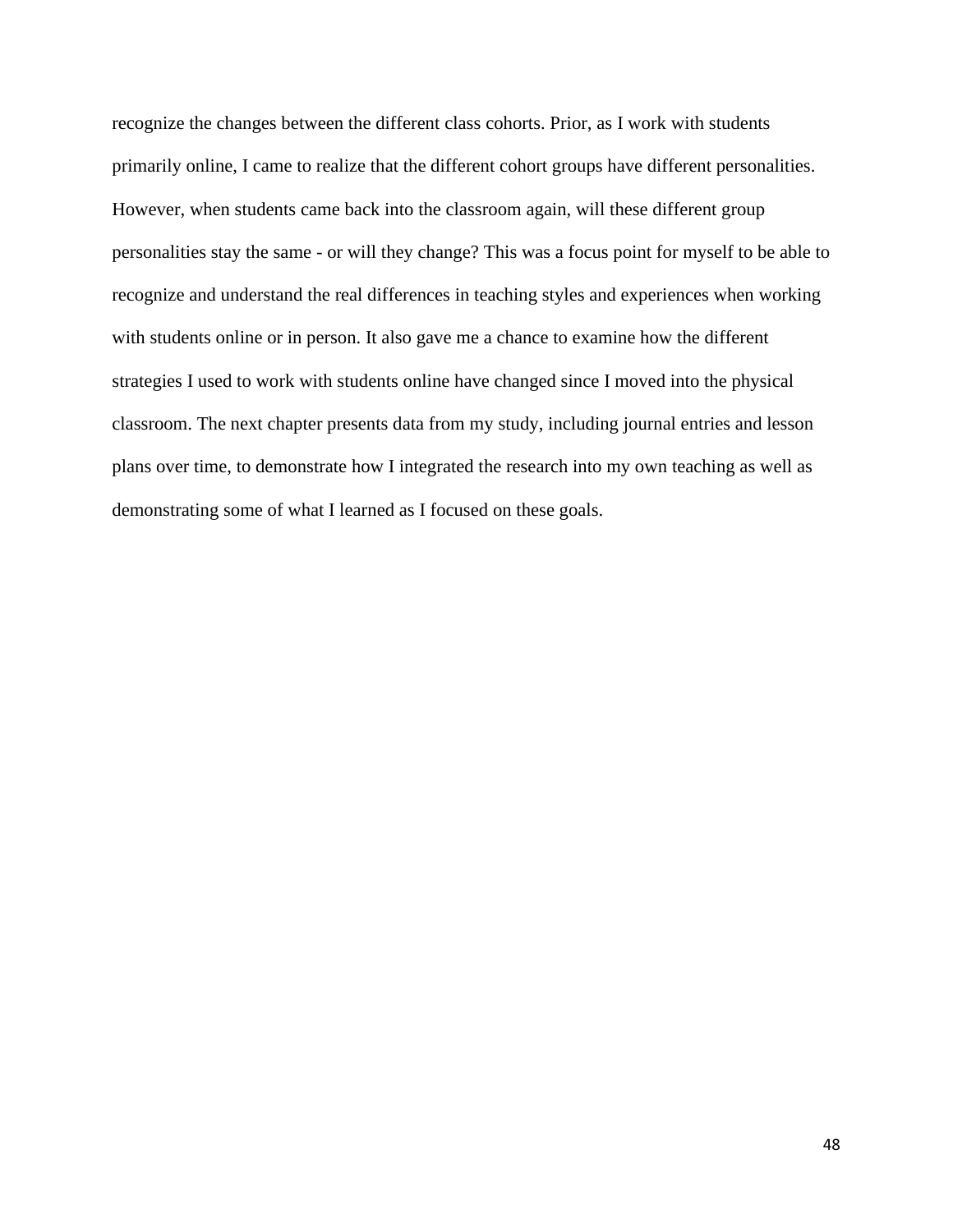#### Chapter 4

## **Overview**

When going through this project, and in collecting research, my main focus was pointed at looking at the effects of online learning and classroom management. With the CoronaVirus Pandemic, both students and teachers alike were thrown into an academic situation in which standard procedures and behaviors were changed dramatically. Because of this, my research efforts during my student teaching experience have been focused on three major questions that I felt could help not only improve my own teaching methods now, but would probably have an impact in the future. These questions were:

1. "Utilizing more differentiated material within the classroom"

2. "Create a successful environment for students to be able to work from home more efficiently"

3. "Encourage more collaboration between students within the classroom".

When these goals were originally created and established, students were primarily working from home on their iPads within our virtual Google classroom. However, I found that once in-person learning became available again, my goals and observations had changed dramatically from my time spent online. I had also created modifications to my goals to encompass the changes experienced once the switch from the online environment to the physical classroom was implemented. Those changes were as follows:

- 1. "Utilizing differentiated classroom material and instructional methods to maintain student engagement"
- 2. "Create a welcoming environment for students to become reacclimated to working within the physical classroom environment"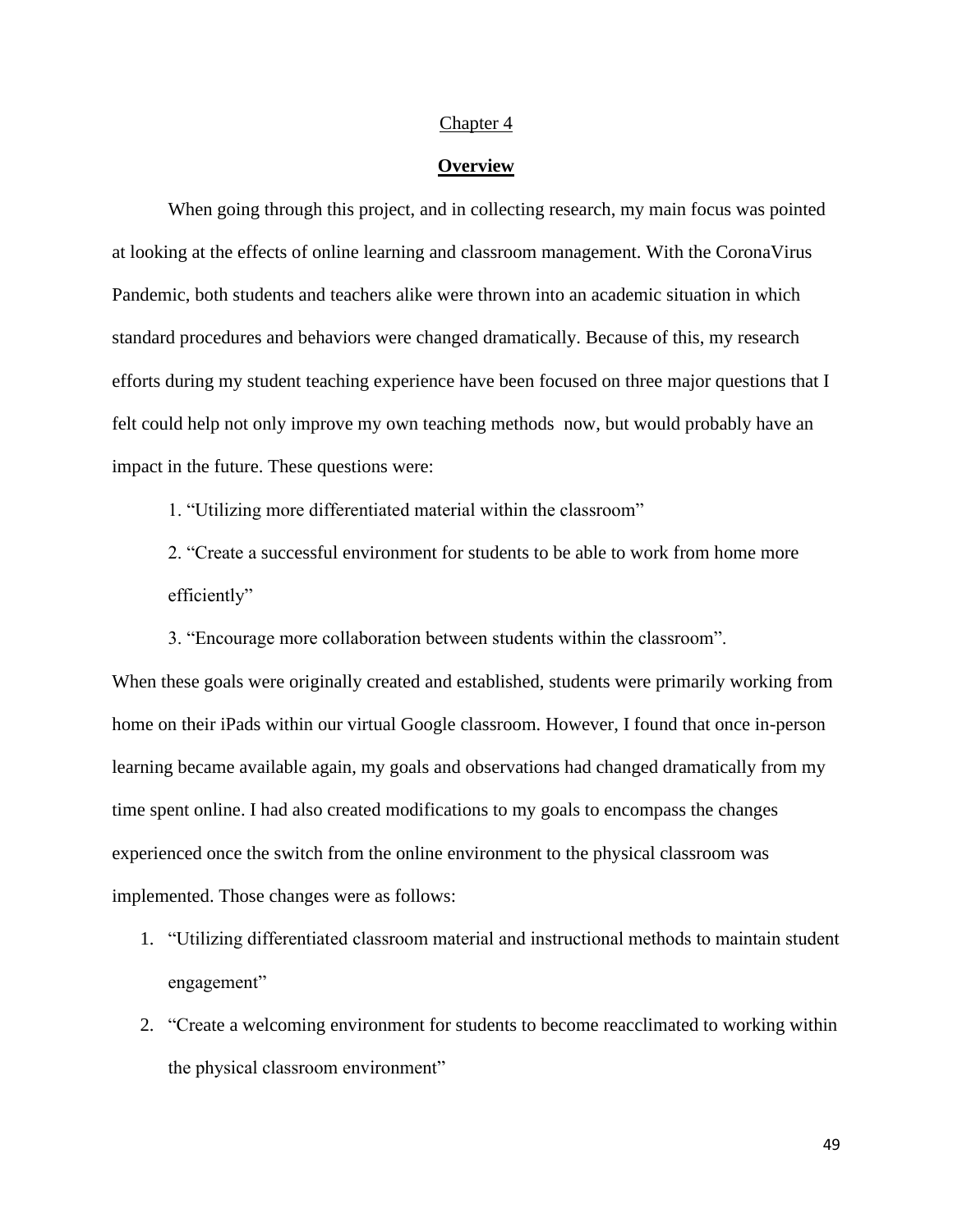3. "Encourage efficient interactions between students while still maintaining proper safety protocols"

Whether they were new to the school at the start of the year, or if they had been classmates in years prior, a large portion of their middle school experience has been spent in an online classroom. Different habits were formed while going to school at home, interactions between one another were changed, and these students became much more accountable for their own learning much sooner than they would have during a normal academic experience.

My research and findings will be presented a variety of different ways; differences in presentations that I created within a hypothetical setting and within a real life setting, as well as journal entries that I used to record my own thoughts prior and during teaching practice. Due to the unprecedented nature of this year, and the dramatic changes that have occurred for both myself and my students, the data presented will reflect on the changes in the academic experiences I had between online teaching and in person teaching.

# **Data Set One**

When collecting data about my own teaching, and seeing how I have made changes in my own methods - one specific aspect that I paid attention to was how my journal entries changed over time. A major aspect of my entries that I noticed changed dramatically was the confidence that I was demonstrating in my own writing. On the first page entry, there is a list of bullet points

- all of which are detailing to myself the basic way on how to conduct the classroom. These journal entries, which were written during the time of online teaching, are heavily focused towards my goal *"Create a successful environment for students to be able to work from home more efficiently*". In being new to these students and the method of teaching, I placed a great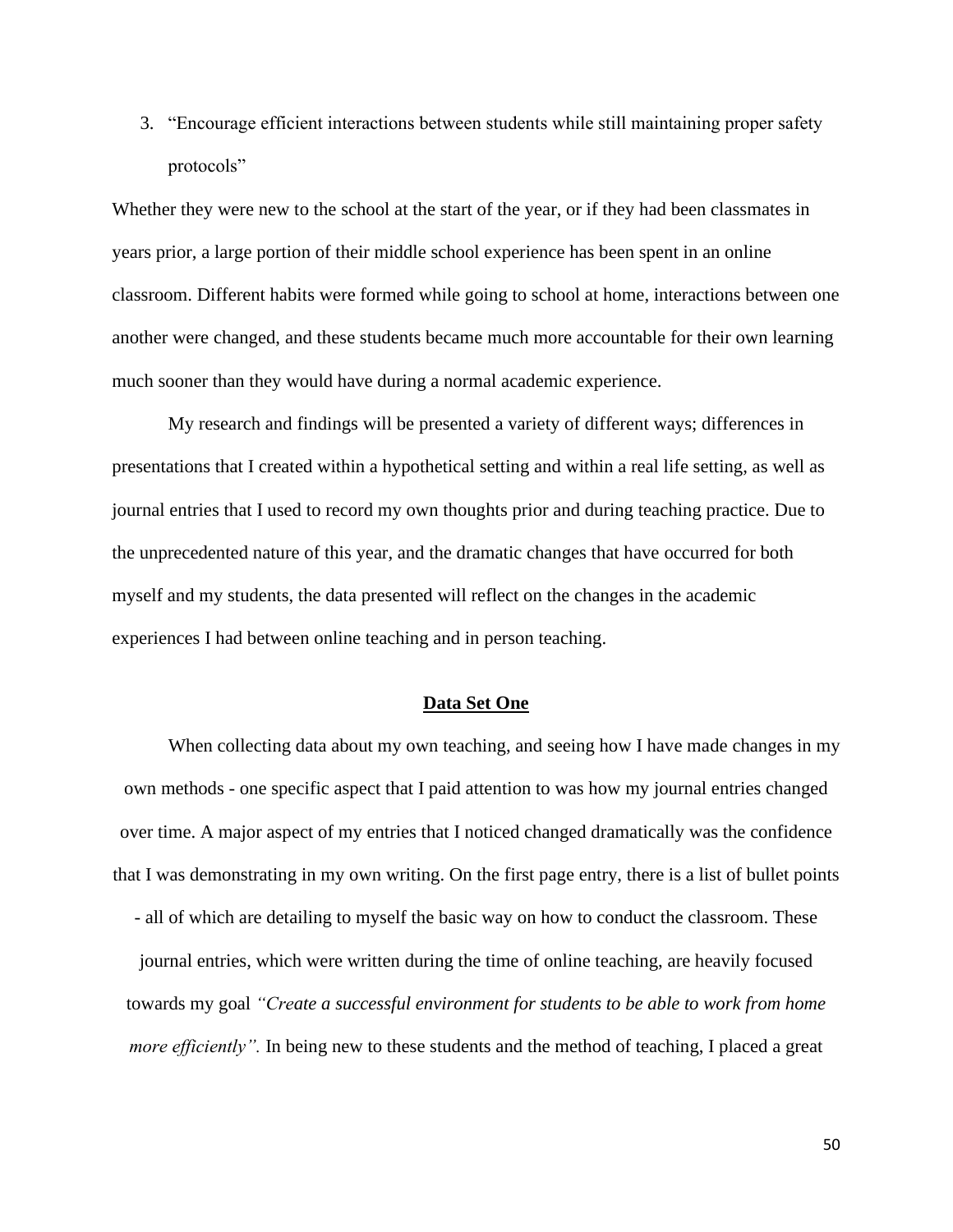amount of pressure to not only on makinge= sure that the class continued to move along

smoothly, but also to maintain consistency on student routines.

Figure 1. - First Recorded Journal Entry on January 11th 2021

- You can mostly just read directly off the powerpoint slideshow this isn't a formal TedTalk presentation that requires in depth detail on your own knowledge
- Use chat or Peardeck for responses Peardeck allows for better student accountability
- You don't need to make the ELA lesson, but you will teach it
- Present the Peardeck to the students (share your screen) as well as provide them with a link to join into the Peardeck
- Make sure to bring up that the British went into debt after the French and Indian War and taxed the colonies to help repay debt
- Demonstrate where to go on canvas for split screen instructions and point out the Social Studies French and Indian War Week Work assignment

When this journal entry was written, I had only been observing how the classroom was ran by my mentor teacher. I had yet to teach a class at all, and I was preparing for my first lesson to be taught on January 12th 2021. At the time, we had been discussing the events leading up to the American Revolutionary War. The nervousness that I was feeling towards teaching the class can be seen at the fifth bullet point ("Make sure to bring up that the British went into debt after the French and Indian War and taxed the colonies to help repay debt") in which I'm writing down specific information to be sure to say to students. This was also done for my own benefit, to make sure that I could remember the information as well and not tell students incorrect or misconstrued information. I was also putting a great amount of pressure on the actual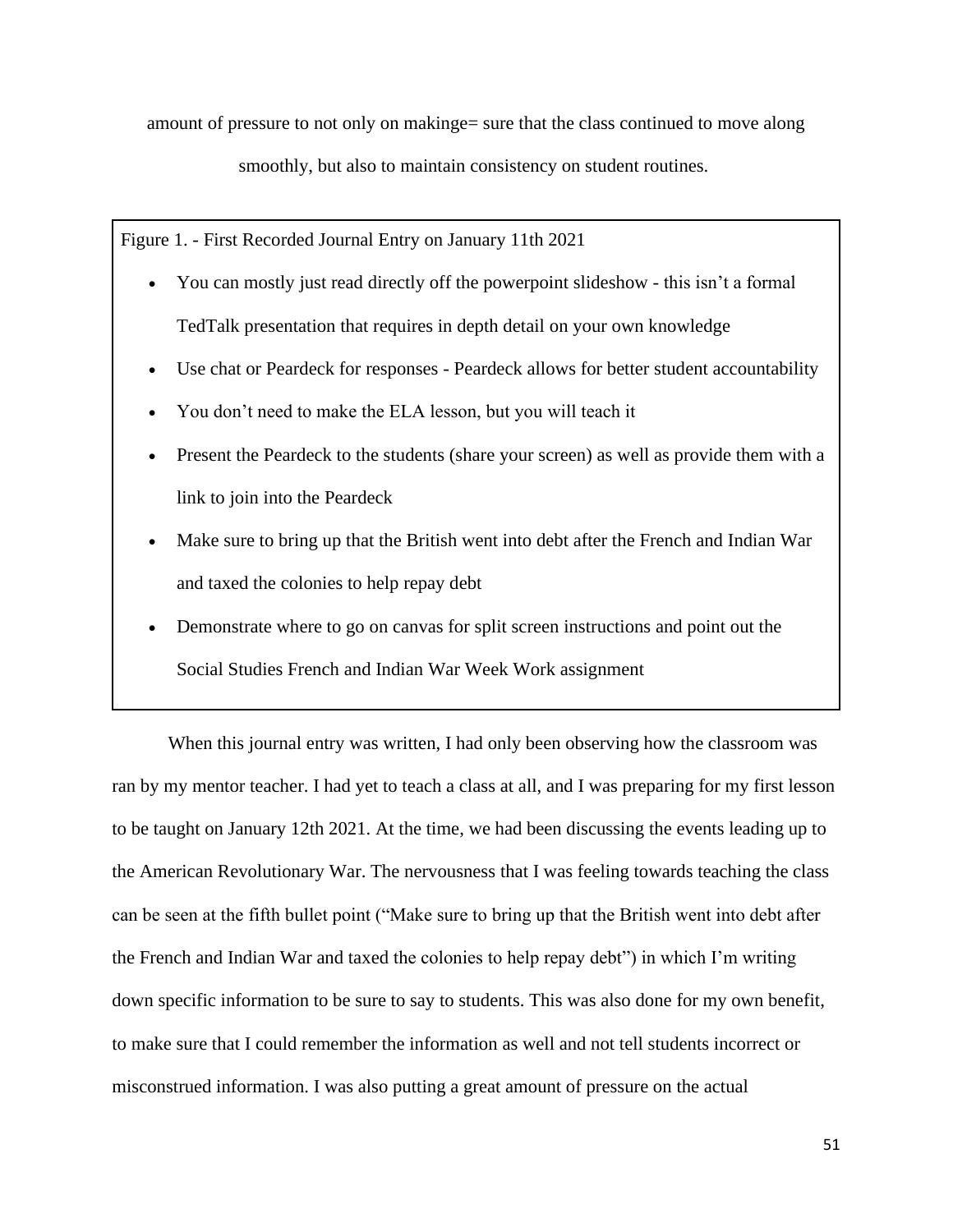presentation portion of teaching, and the basic way that I should teach students the information being shown to them. Making sure to remember to share my screen with them, to provide them a link to join in on the Pear Deck presentation tool, to provide specific information about where to find assignments on their classroom Canvas page. Other early journal entries do look like this in a similar fashion, in which I wrote down each thing that my teacher was doing to manage and work through the day's lesson. With this, I would use it as a roadmap and would teach the classes in a way that replicated how my mentor teacher would teach.

# Figure 2 - Journal Entry Recorded on February 8th 2021

"I have to set up my own lesson for my formal supervisor observation on Friday. I'll be teaching it on Thursday and Friday for practice. I'm learning that this is more than just a basic presentation, and that I need to consider that these kids are actually learning from me. I need to be on top of all of this, and I need to be sure to know and understand everything that I'm talking about. Hopefully I'll be able to actually answer the questions that they have for me.

It was during this reflective journal entry that I wrote that it can be seen that I'm not only connecting to the practice of teaching more, but I'm also seeing the importance of my actions as a practicing teacher. Though I'm a teacher candidate who is still learning more about the profession and the methods that go into it, I began to truly see and understand how I'm educating these kids. The information that I tell them will be carried off with them into the future, and there's a great amount of responsibility in making sure that the information I present is factual. It was at this point in the process that I was starting to take on a more concrete role within the classroom. I was teaching two out of the four classes, Monday and Friday afternoons, and was beginning to grow in my own confidence. In regards to the goal of creating an efficient online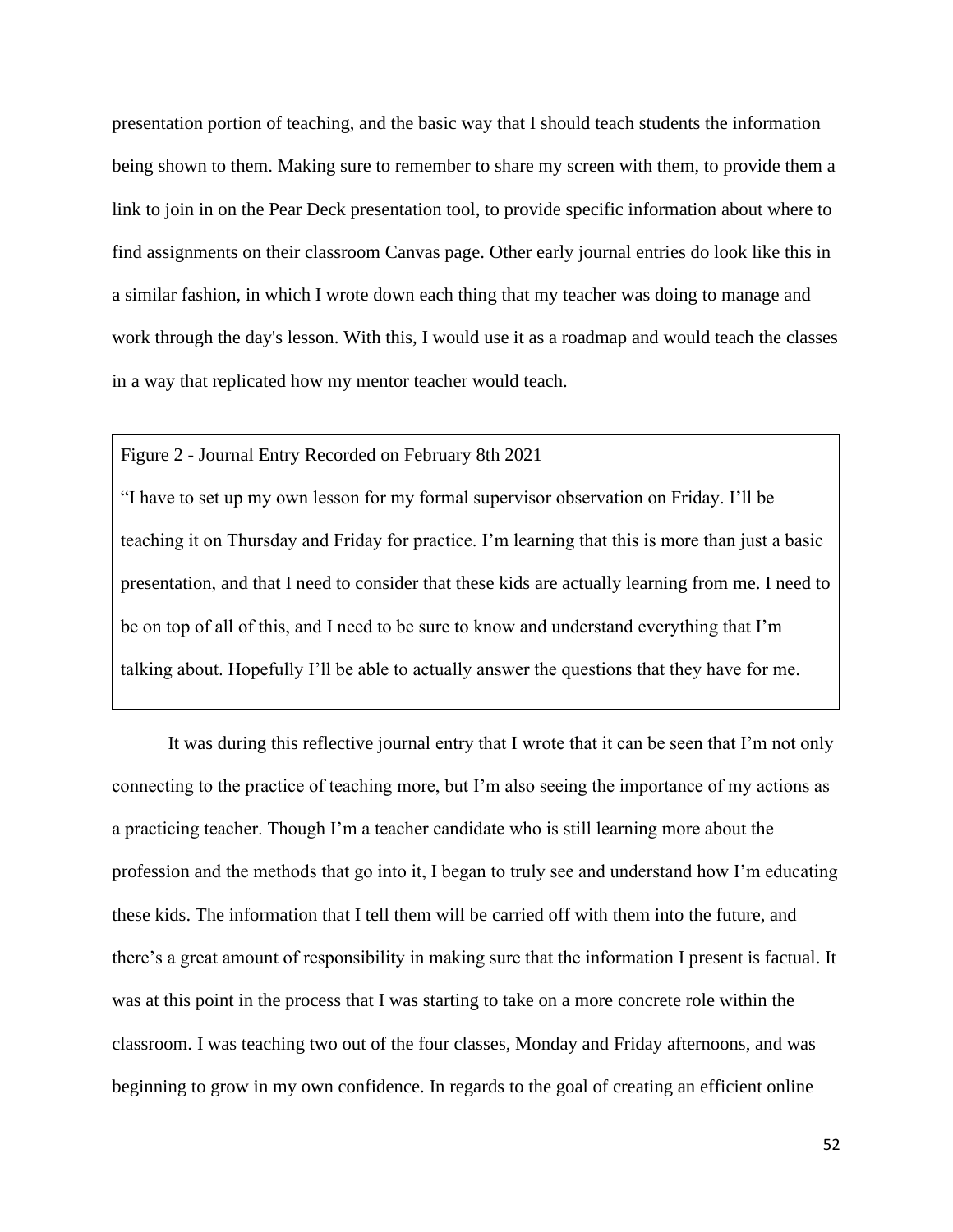classroom environment for students to be successful in while working from home, it's this type of confidence that would allow me to be able to help students in all different ways that they may need. Whether that's answering questions in class, responding to emails, explaining assignments, or being able to present them with more detailed information that's not directly on the slideshow presentation, I was beginning to be more comfortable with running the online classroom on my own.

# Figure 3 - Journal Entry Recorded March 1st 2021

"The social studies peardeck is all about the Battle of Yorktown. It's all lecture and videos, with no student engagement. It's dense in information, but I was able to make it through the first day of classes. It just feels weird to talk the entire time. I may just call on students for ideas to liven the class up a bit"

This journal entry is significant for two major reasons, it's the last journal entry that I had recorded and it demonstrates how I started to bring in my own changes and modifications to lessons within the classroom. I was beginning to take more ownership for how I wanted to teach these students information, and I was starting to think of variations of bringing in student involvement to build engagement and inclusion. I was not the creator of the Battle of Yorktown presentation, and when going through it with the Monday cohort of students, I felt that it would be necessary to bring student inclusion into the lecture for the fact that it would be much easier for them to become involved with distractions. By requiring students to respond to different questions or by asking them of their own opinions, it not only creates accountability but makes sure that they are keeping up and paying attention to the lesson itself. In looking at the different journal entries that I had written, this exemplified the confidence that I gained in teaching. No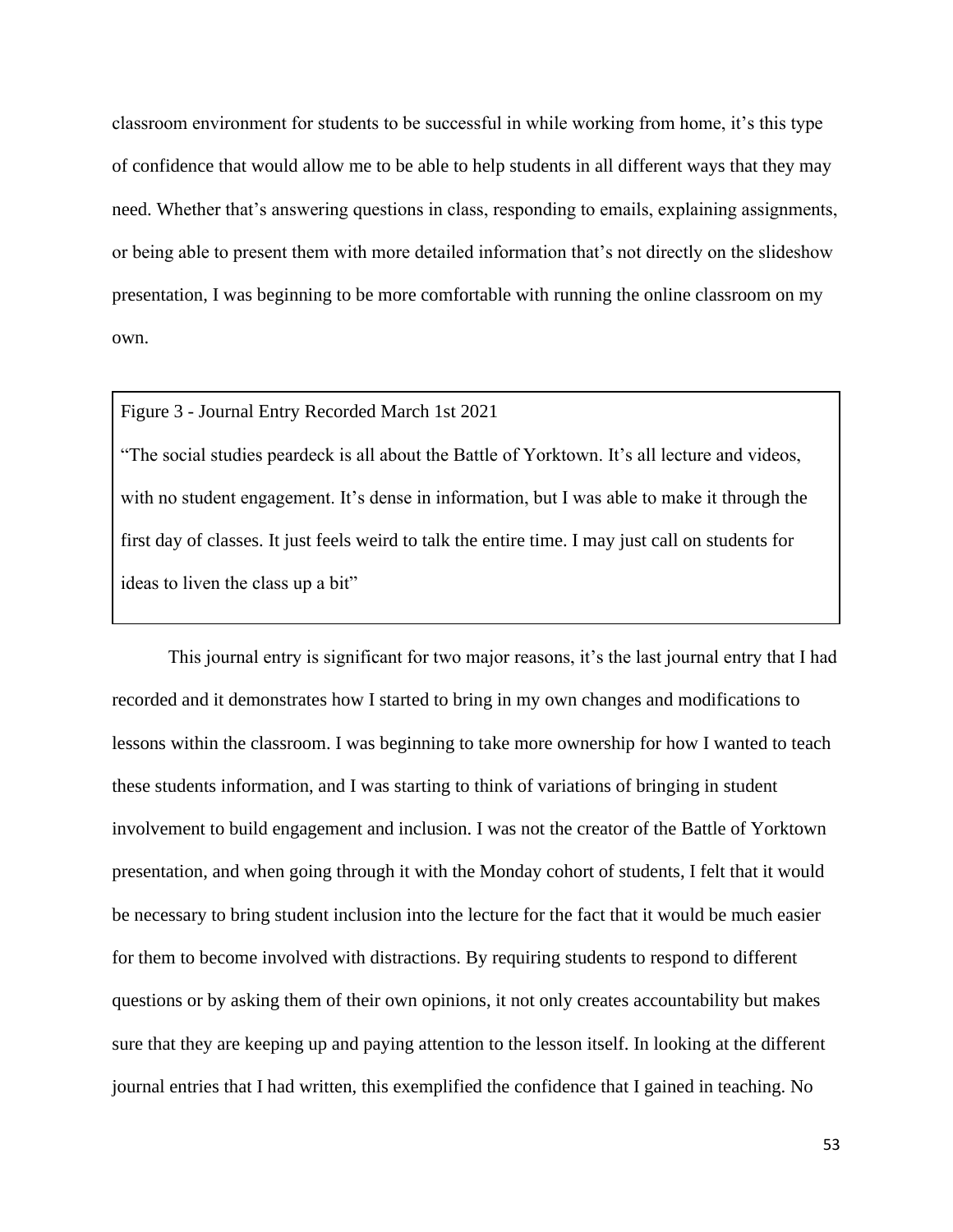longer was I writing down specific bullet points on what I need to cover with students, no longer was I detailing how I'm unsure about different aspects of the classroom or my responsibilities as an educator. This was a moment in which I was making changes to the class that I felt was necessary. To create a more efficient online learning environment for students to be able to keep up with their academics, and to do what I can to give a more efficient and effective chance for student success. It's at this moment that I'm no longer following my mentor teacher's methods directly, and I'm starting to form my own style of teaching. I'm starting to form my own opinions and ideas of how the classroom should be ran, and the type of teacher-student relationship that I want to form with my students.

In the act that this was my last written journal entry in my notebook, I found that this was where I stopped focusing on recording my thoughts after each class. I had switched to writing basic notes regarding attendance records or names of students who aren't participating as much as expected to. I had hit a point in my teaching experience where I had become comfortable and confident in how I was managing the class, and how I was interacting with students, that I had established a system of routines and each class was running efficiently. My journal entries and notes focused less on me, and more on my students. March was also the month that we had learned that students would be returning to in person school by April 19th, and a greater amount of effort to explain to students what that would look like, how their parents can make the choice to be in person or stay online, and preparing future lessons for once students came back into the classroom was becoming the main priority for myself and my mentor teacher. It was with the confidence that I had gathered from working online with these students that I was able to transfer to in-person teaching with more confidence than when I had begun teaching in January.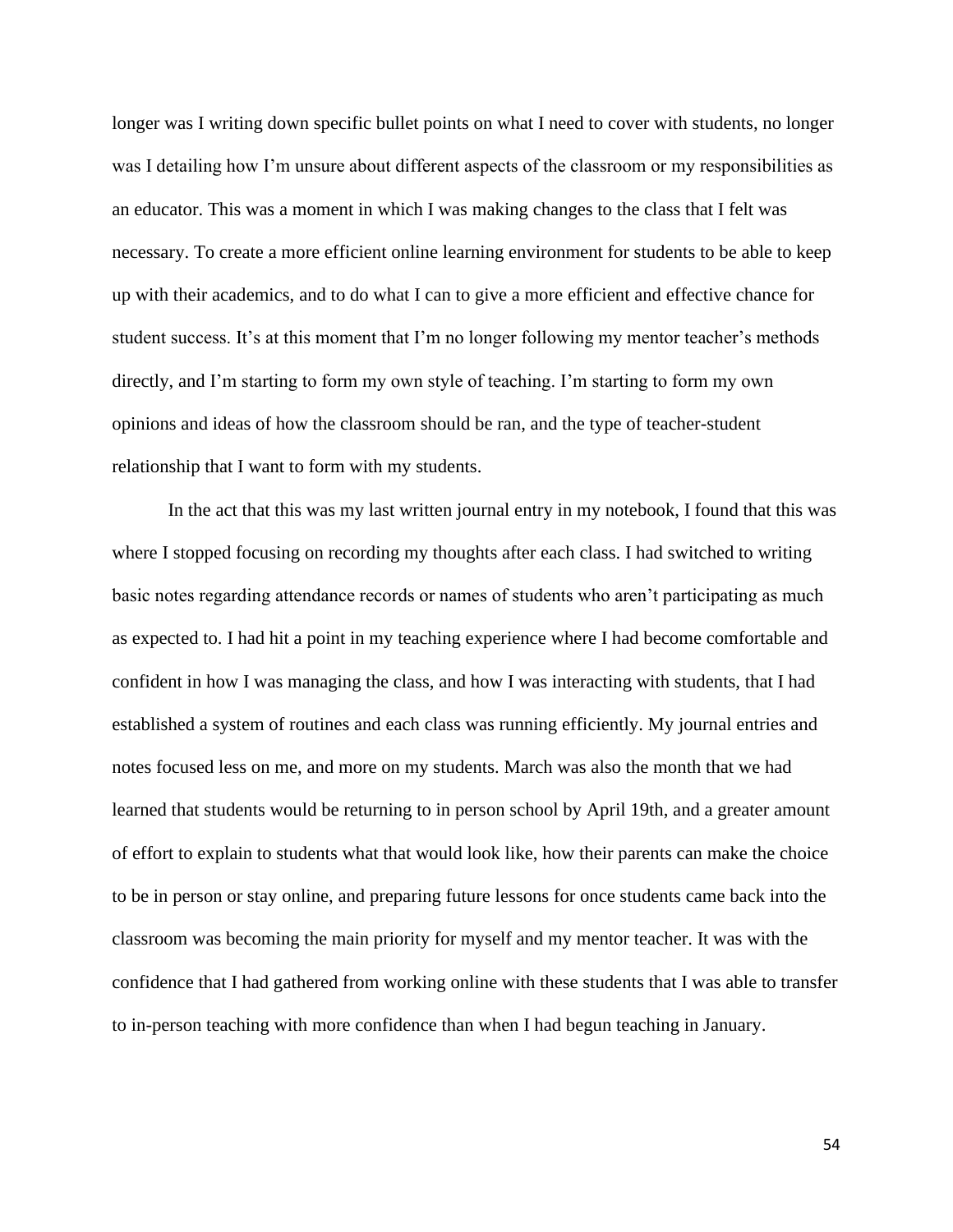This is the moment that the goal made a transition to become *"Create a welcoming environment for students to become reacclimated to working within the physical classroom environment".* Needing to reteach students acceptable behaviors and explain old and new classroom expectations during a pandemic was most imperative during the first week of classes. Making sure that students felt safe to be around one another, that they learned how to go through class without the different distractions that were once available to them at home but no longer in the classroom, and adapting to more personal public speaking are different examples of changes that students had to readjust to after their return on April 19th.

# **Data Set Two**

*"Utilizing differentiated classroom material and instructional methods to maintain student engagement"* was another goal that I had set up for myself prior to my student teaching experience. I didn't want to have a sole focus on information that came from a textbook, I wanted to bring in all different perspectives and opinions about different subjects and topics to help give students a more rounded and detailed explanation of information. This was prior to my understanding and knowledge of how my mentor teacher was running her classroom. I learned that she and the other social studies teachers were actually going through the process of creating their own curriculum, and were setting up lessons and assessments on their own - rather than pulling from premade materials. This not only gave me ample opportunities to create lessons that held differentiated material and instruction, but also provided me a chance to look at past, hypothetical, lessons that I created within my college classes and compare them to actual lessons that I taught to students.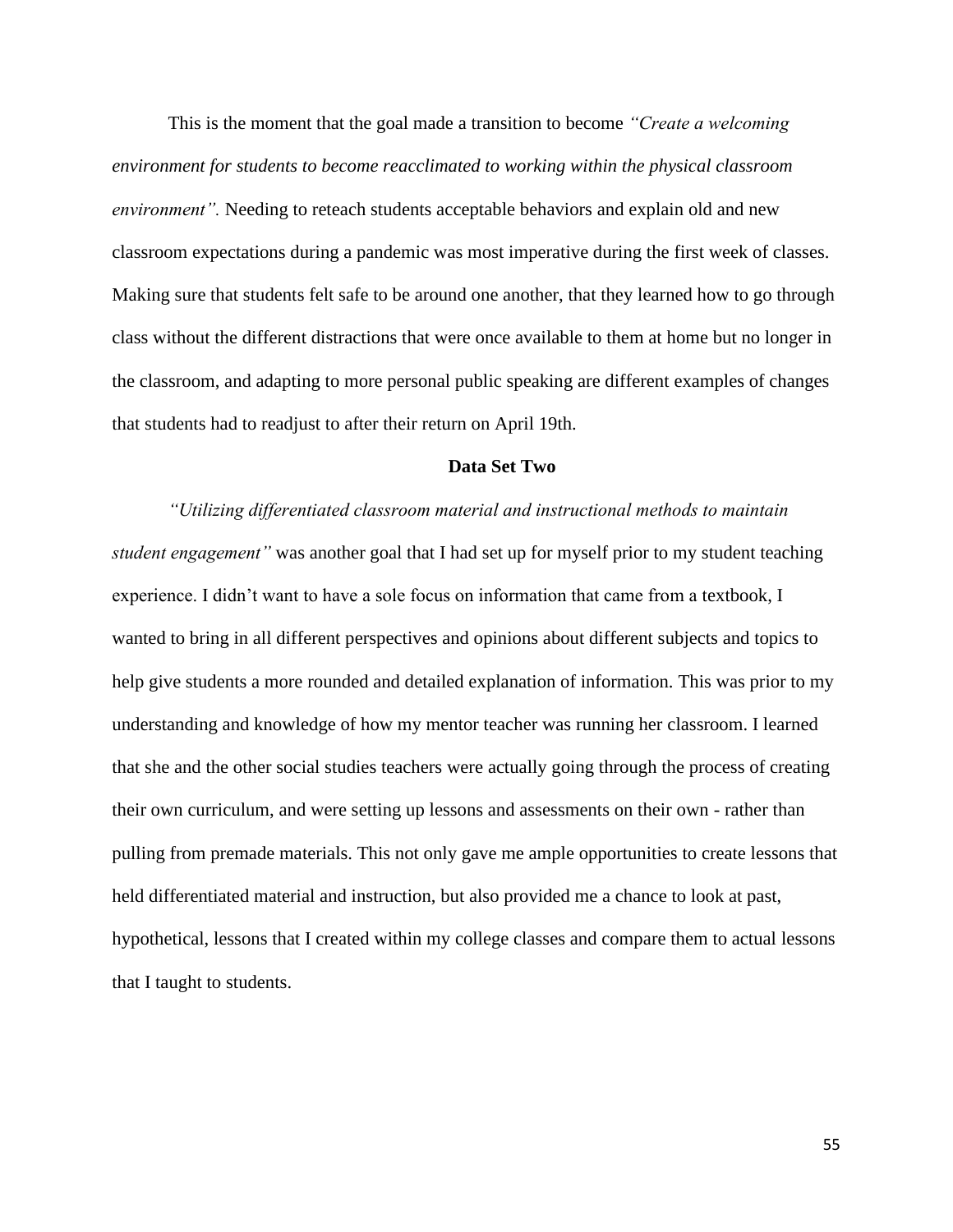Figure 4 - Hypothetical Lesson Presentation about Manifest Destiny









Figure 5 - Actual Lesson Presentation on Manifest Destiny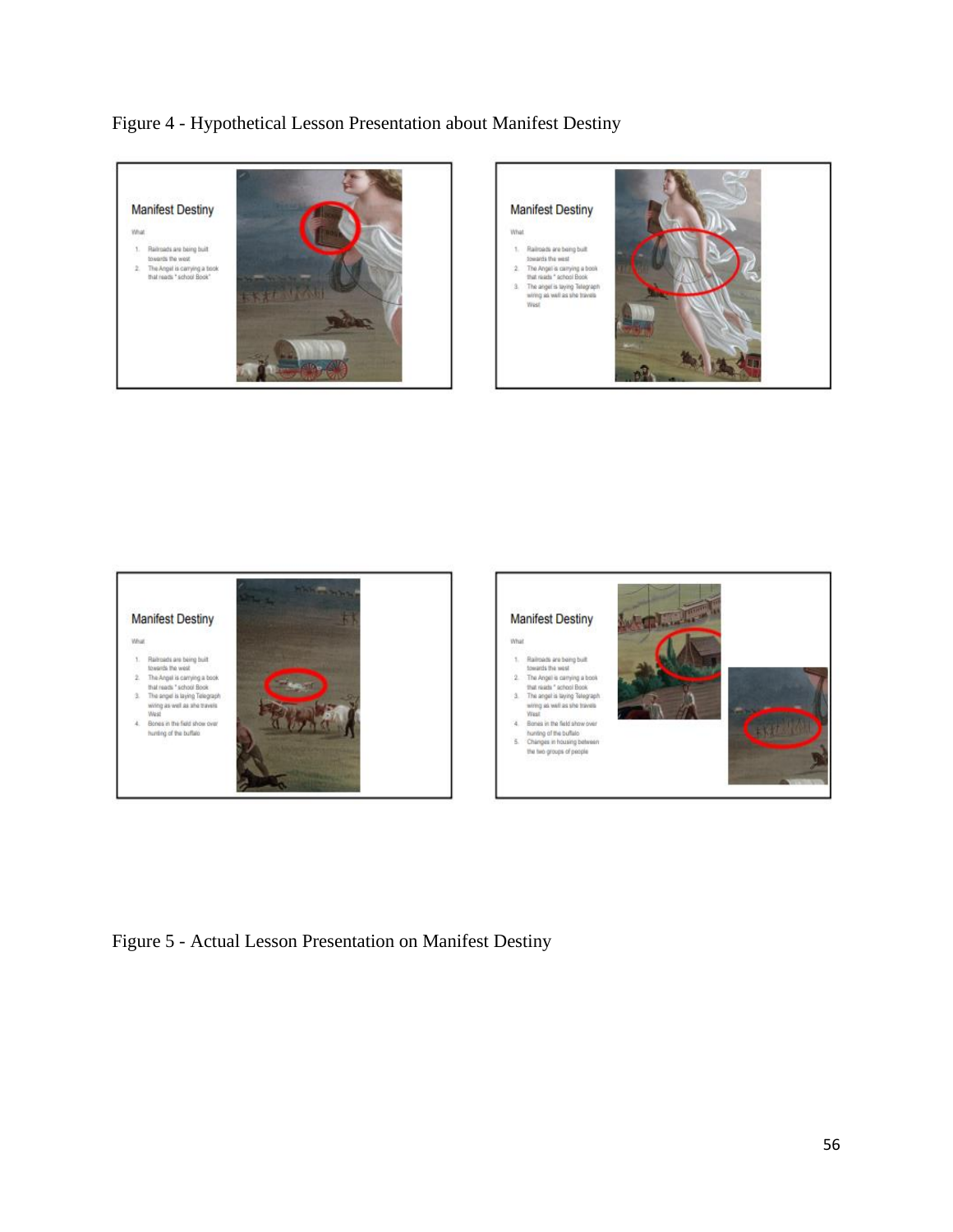



| What Happened To The Indigenous Populations?                                                                                                                                                                                                                                                                                                                                                                                                                                                                                                          |
|-------------------------------------------------------------------------------------------------------------------------------------------------------------------------------------------------------------------------------------------------------------------------------------------------------------------------------------------------------------------------------------------------------------------------------------------------------------------------------------------------------------------------------------------------------|
| Remember that this land was occupied, people had already been living on<br>and using the land long before the first European settlers who arrived and<br>set up Jamestown.                                                                                                                                                                                                                                                                                                                                                                            |
| Indigenous populations lived and moved with the herds. There was no<br>idea of land ownership, as people would move about the landscapes of<br>the continent.<br>o It wasn't until the European Americans started to spread out west<br>that the concept of fencing off land for ownership became a reality                                                                                                                                                                                                                                           |
| It was a part of the culture of indigenous people that no part of an<br>animal was to go to waste, and everything was to be used.<br>meat and fat for food, pelts for clothing and shelter, bones for tools<br>This was known as the process of Transferring Energy.<br>European culture didn't hold this same type of value or respect<br>$\sigma$<br>towards the animals of the continent.<br>Animal pelts were high in demand for commercial purposes and<br>were sold for profit. They would take what they wanted, and<br>leave the rest behind. |

**Analyzing Primary Sources** 1. Listen to the document being read aloud to you 2. Write in the Pear Deck response how this document relates to **Manifest Destiny** 3. Repeat for the second article on your own

Figure 4 demonstrates a hypothetical lesson that I had created in a college class prior to going through my student teaching experience. Having never spoken in front of a class before, I was unaware of what all would be necessary to include in my presentation. In looking at the example section from figure 4, after going through student teaching and making lessons that were actually taught to students, I can see that there is a large amount of redundant information that could have been presented in a more efficient way. The lesson in its entirety was to focus on how to analyze different imagery from history, in this case using the picture of Manifest Destiny made by John Gast in 1872, with a focus on students utilizing the questions "Who? What?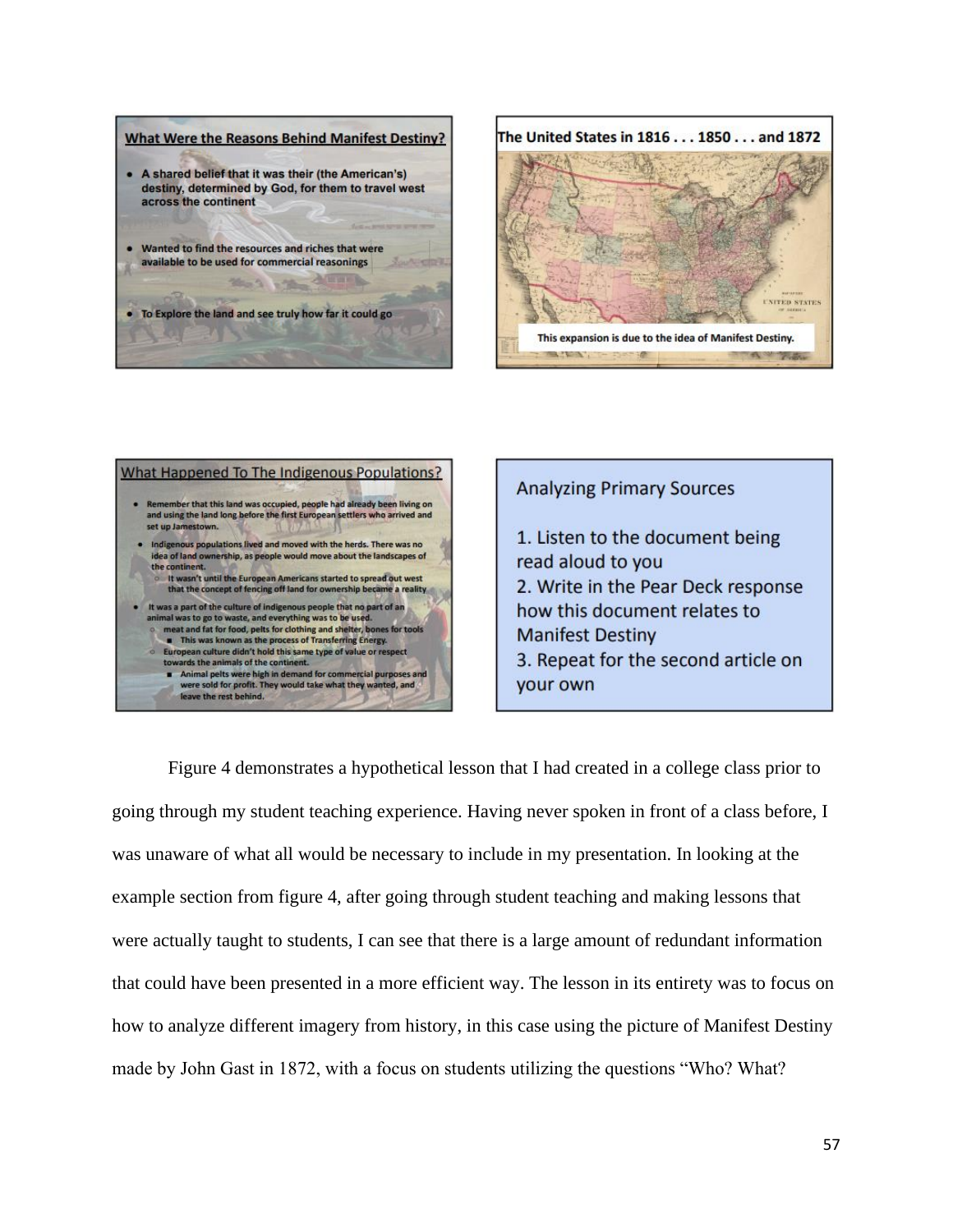Where? When? Why?" when going through their analysis. The main issue with the hypothetical lesson is that is all it focuses on. When pulling four consecutive slides from the presentation, they all handle the question of "What?" - in which students would be pointing out all different identifiable items, people, and scenery that they see in the image. Comparing this though, to the slides shown in figure 5, it becomes much more apparent that not only did I become more experienced in making real life slideshow presentations to show to students, but the amount of information discussed is much more in-depth and includes higher expectations of what students should be learning and keeping up with in class.

In figure 5, the slides discussed with students expand on the reasons behind Manifest Ddestiny, an image of how the United States of America evolved over the course of the 1800s, a discussion about the indigenous populations and how they were affected by the European-American settlers, and then a transition to reading and analyzing primary sources. In my hypothetical presentations that I created during different classes in my college program, I never initiated these detailed and in-depth modes of teaching. I had always assumed, and set up my presentations through these assumptions, that I would have a lesson dedicated to explanation of learning and then the next lesson would be set up through the application of that learning. Prior to being a part of my mentor teacher's classroom, I had always had the thoughts and anticipation that I would create lessons plans or presentations that would be too difficult for students at a middle school level, so I would purposefully try and reduce the amount of detail and length that I could talk about a subject within a set period of time.

However, as I went through my online student teaching experience, I not only learned that my presentations need to be more detailed in information being presented, but also that middle school students are capable of handling a greater amount of knowledge than I originally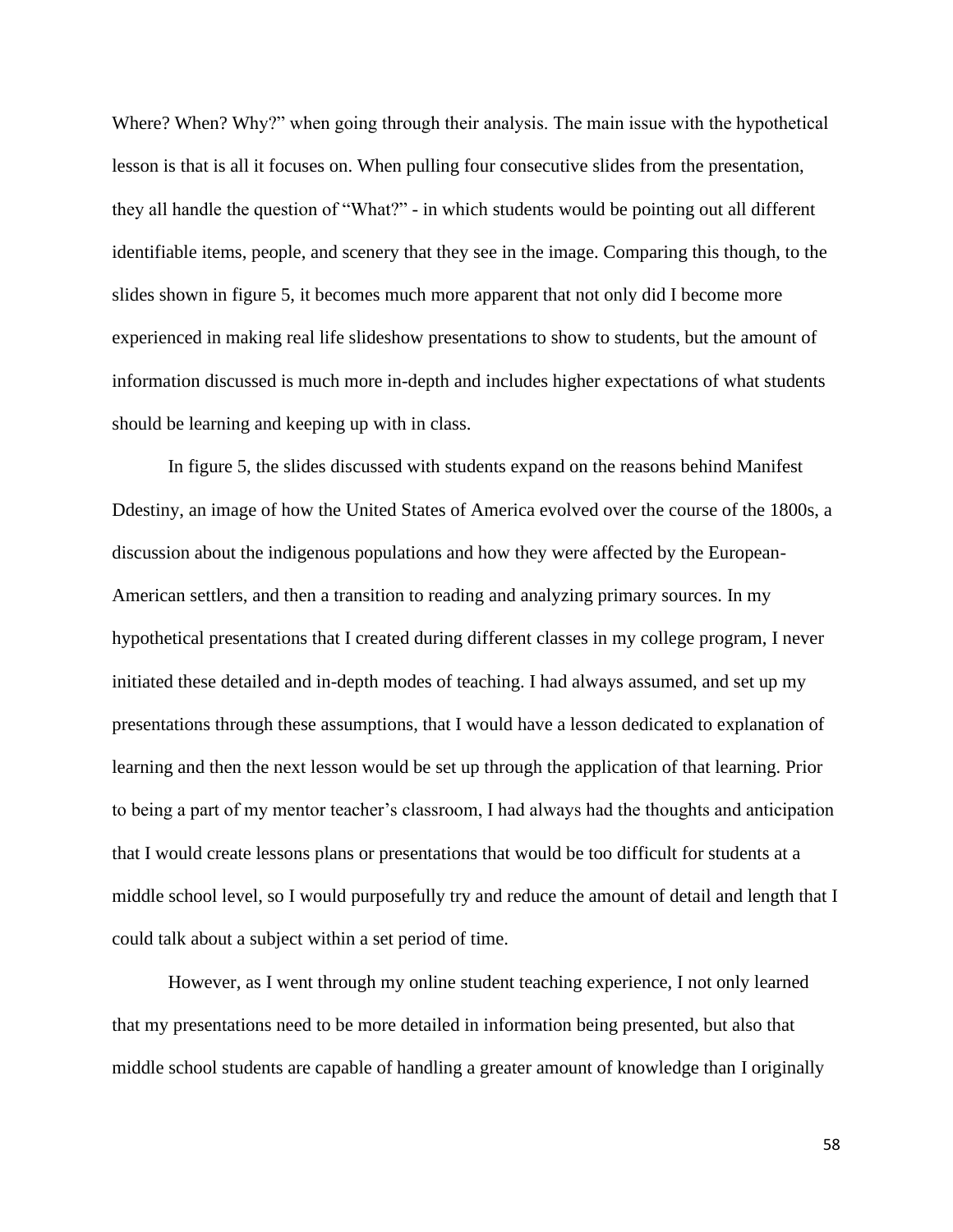anticipated. When moving back into the physical classroom though, the concept of how much information should be presented to students on a slideshow changed in a manner that I did not expect.

Figure 6 - Example Slides from In Person Presentation About Nat Turner

# **Who Was Nat Turner?**



# reading, writing, religion Turner hired him out to John Travis

**Who Was Nat Turner?** 

- surrounding areas
- Believed in religious signs and hearing

Claimed he was chosen by God to free



Figure 6 is an example set from an in person presentation that I used with my students about Nat Turner and the slave revolt he created back in 1831. Something interesting that can be found in this example is how the information is much more limited on the specific slides shown to students. This is due to the fact that when online, points that need to be covered or information that is most important needs to be stated both verbally and visually more explicitly. This is to help those students who either are having struggles with learning online, or who simply are not paying as much attention as they should be and who need to relook back at lecture slides for a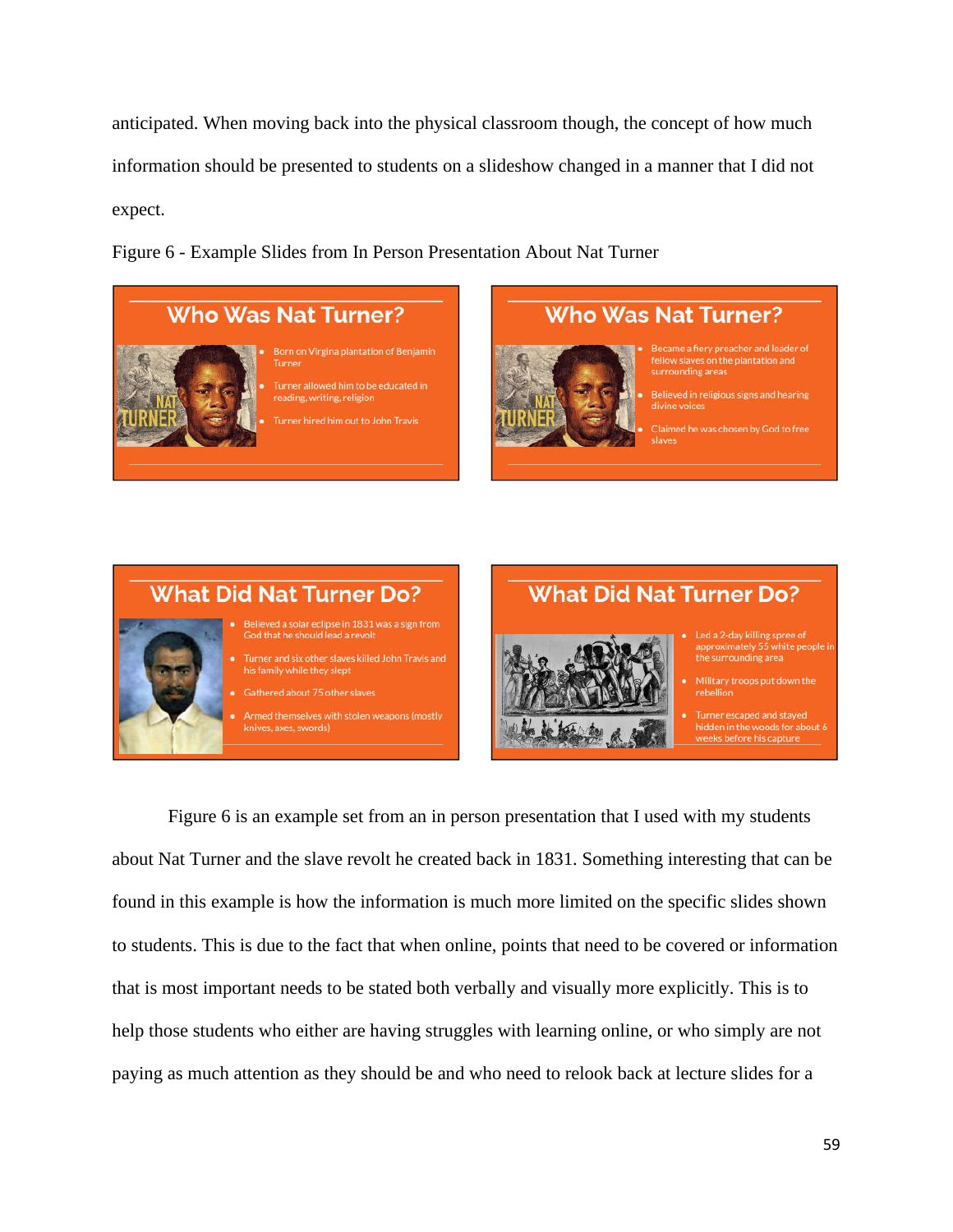recapping of information. When in person though, I have found that it is both much easier to provide students with explanations of different bullet points, and to provide them extra details, as to make sure that students are actually paying attention and/or taking notes while I'm providing this information to them. This was information that I couldn't see while online teaching. Whether or not students had their cameras on, I would have to put a greater amount of details on slides in case students needed to relook at the slides online. While in person though, it's become much more apparent how seeing my student behaviors and habits physically, is a much more important aspect of managing the classroom. I have now learned that the classroom management skills that I learned with online school do not necessarily convert to the physical classroom. Due to the fact that students have had more distractions while in their home life than they do in the classroom. Also, it goes without saying that by being able to see students and how they act during the lesson itself, I am able to keep more accountability on my students within a physical classroom than I am within an online classroom.

All three of these figures shown (4, 5 and 6) demonstrate the progression that I have learned throughout my college experience and throughout my student teaching experience when it comes to creating lessons for students. When looking at the modified goal that I had made for myself, *"Utilizing differentiated classroom material and instructional methods to maintain student engagement",* these examples from presentations that I have made show a use of differentiation within the classroom. The style of the presentation, the amount of information placed on each individual slide, the different resources given to students to enhance their learning (Videos or primary source documents), and how I've implemented my own methods of teaching my students, have created a classroom that utilizes differentiated material and instructional methods. With the pandemic, it has been difficult to provide students with primary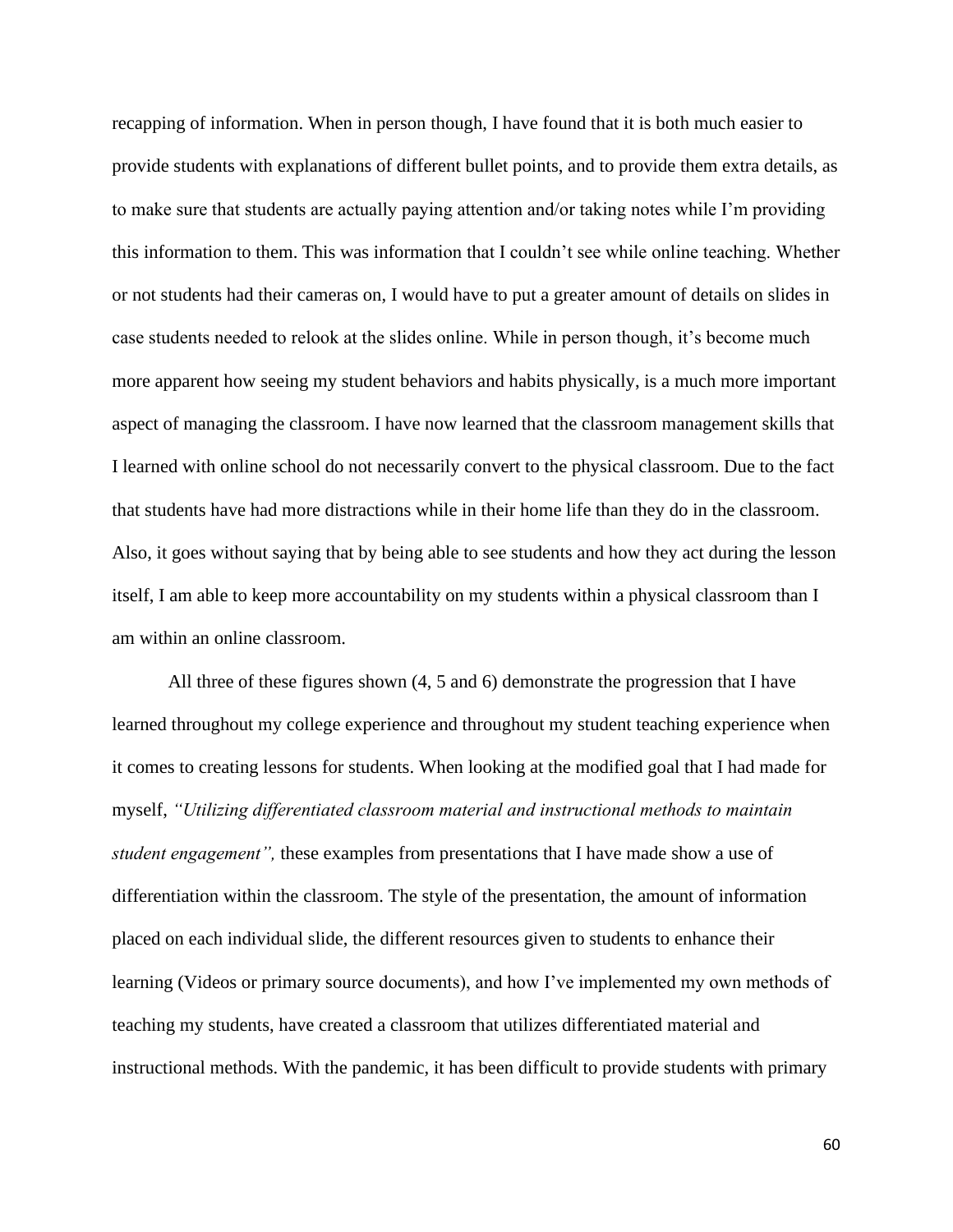source documents, as we aren't allowed to pass out materials to them physically. So either going through the documents as an entire class, or giving them out electronically, has been the main mode of providing students with this type of academic exposure.

# **Data Set Three**

My teaching goal three was, *"Encourage efficient interactions between students while still maintaining proper safety protocols".*When working through this goal, I found that it was more difficult than I had anticipated it being. During the online classroom environment, group work was the most difficult aspect to manage as a teacher. Students would be placed into "breakout rooms" with other students, and would be expected to work with one another on the assignment at hand. However, unlike a physical classroom set up, the teacher cannot see or hear whether or not each group of students is working efficiently or staying on task. Having to periodically check in with each individual group was a way to connect with groups and be sure that they were collaborating, but that would only prove to be limited in effectiveness in the fact that students would be on their own again the moment the teacher leaves the breakout room. More often than not, as this was the main system of group work, students would sit silently together and wait until they were brought back into the main meeting room. Because of this, when I started my student teaching process, I tried to think of different ways that I could include collaborative work while still maintaining student accountability and success.

Figure 7 - Journal Entry of Patriots and Loyalist Venn Diagram Lesson (Revolutionary War Unit)

• To start the lesson, I could give a basic description of what it meant to be a loyalist and what it meant to be a patriot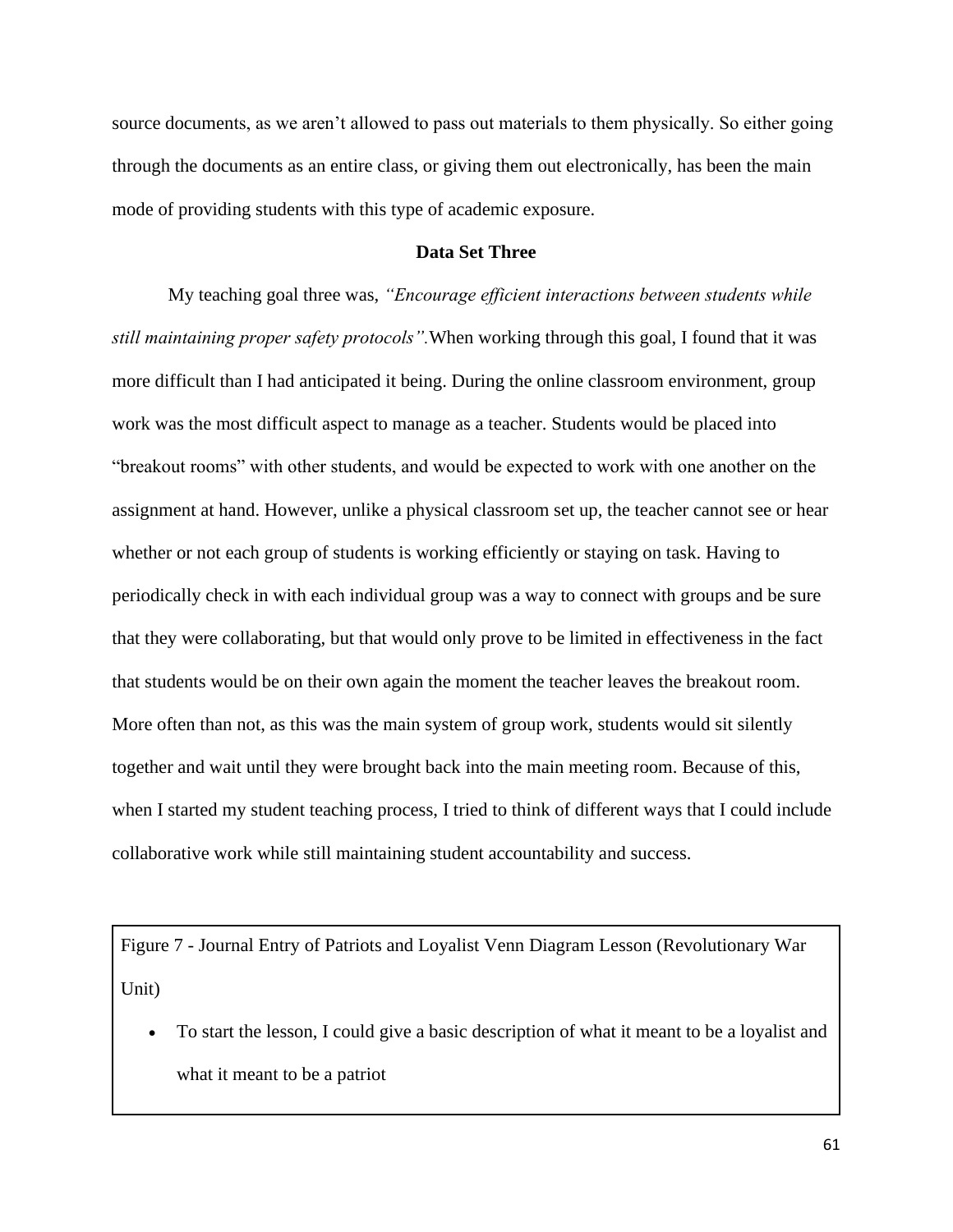- Break students into thirds, each group gets one section to specifically focus on
- In breakout groups (of three) each student focuses on describing either what constituted a patriot, or what constituted a loyalist. Each group could be given a primary source reading that is specific to their subject.
- We can debrief as an entire class and have each group give out at least one point that they came up with.
- Once all groups have shared, we'll then think of the similarities that are found in the differences (One example should be given to students, such as that both loyalists and patriots came from the country of England).

Figure 7 was a rough idea that I had put together while I was observing my mentor teacher's class. I had been a part of a few breakout groups, and learned how students interacted with one another, and at the time I had felt that this would be a way that I could get students to talk with one another and work together more efficiently. Holding students accountable, by asking each group to give a response, was something that I thought would at least get them thinking and talking about the assignment as a whole. As said before though, this was a major issue with online teaching. I wouldn't actually know if they were talking with each other, unless I joined their specific breakout room. Many times, when doing this, I found that students were working on their own - rather than with each other. Online, it was much easier for them to just work in solitary while sitting quietly in the breakout room. I can only imagine that this is due to the fact that they felt a disconnect from one another, and if there wasn't an adult/educator there to promote interactions and to push them to talk to each other, they didn't feel much incentive to do so.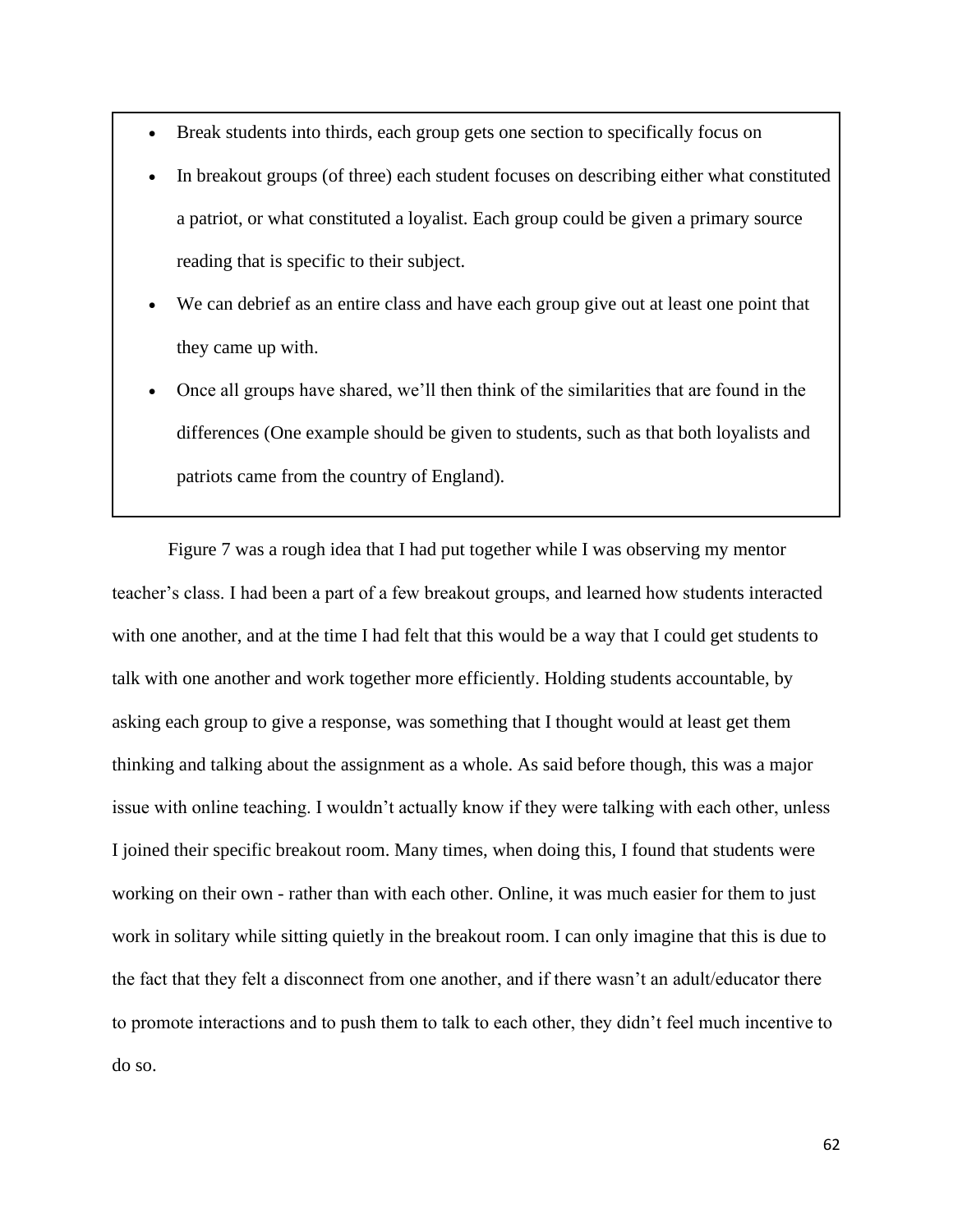However, as I've worked with these same students within the in-person classroom environment, I have found that they're not only comfortable with speaking to one another, but that I have to manage how much collaboration work I provide to them. More often than not, they want to talk to each other and they want to work together, especially with their friends who may be within the class. This has led me to having to create specific seating arrangements when I know we have group work setups, so that students aren't only working with classmates that they enjoy, but who will also provide them with the best academic support.



Figure 8 - Example Slide Demonstrating Group Work Efforts

Figure 8 is an example slide from a unit done with students, with in-person learning conditions, that required them to work together and share their own ideas and content together. In contrast to figure 7, which was created prior to my own experience of teaching students, something that can be seen as a major difference is the requirements of students. In my own, hypothetical, creation, I had students focusing on one aspect and learning together within their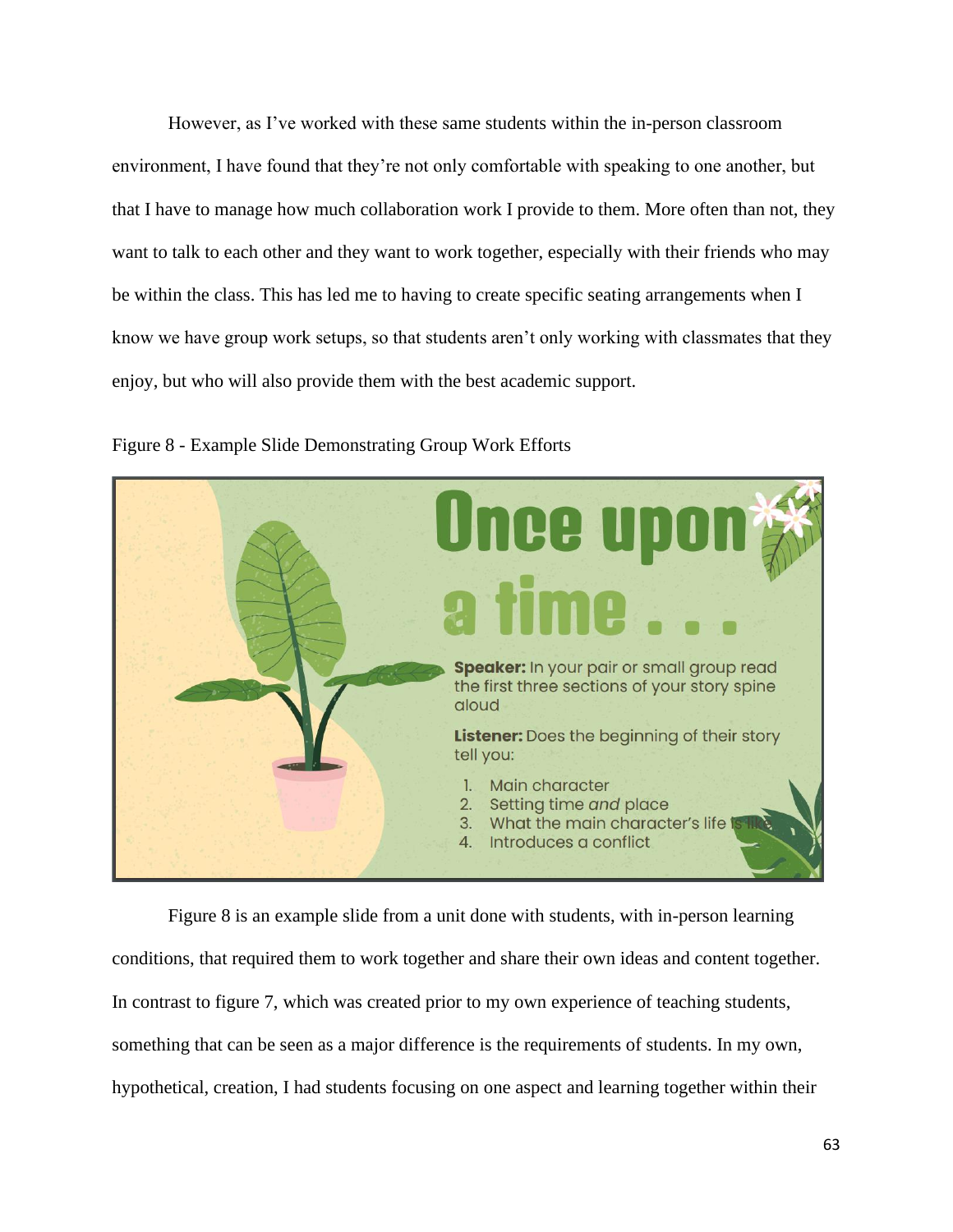groups about specific sources of information. In a real world situation, students are expected to take work that they've already completed and share it with their classmates. Something that I never considered when creating my own group work, prior to having student teaching experience, was to differentiate between different roles of the students. For example, in a group of three students, if one student is speaking - what are they supposed to be talking about? If a student is listening - how should they be responding? And should one student be writing down notes to present to the rest of the class? These are things that I didn't necessarily think about during my initial time as a student teacher, but now that I have had more experience working with my own students, and have gained experience in creating real-life lessons and presentations, I've found the importance in making sure that each student has clear and specific jobs within the groups that they're working in. Not only to keep each student on task and to complete the work that's expected of them, but also to make sure that there is no confusion on what's to be done during their time within their groups. I have learned that when it comes to assigning work for students to complete on their own, or within groups, the two most important aspects that can be given are explicit roles and specific responsibilities. While it's great to have students be able to think on their own, and create their own academic success and accomplishments, they still need to have some sort of guidance from their educators. This was something that I had not fully comprehended prior to starting my real student teaching experience.

With pandemic restrictions and safety protocols, group work is much more difficult to maintain and manage within the classroom. Specific seating arrangements must be made, and student behaviors have to be kept in mind, in order to facilitate an efficient and effective learning environment. In a normal situation, in which factors such as social distancing aren't concerns, students would be allowed to pick their own groups and be allowed to converse with one another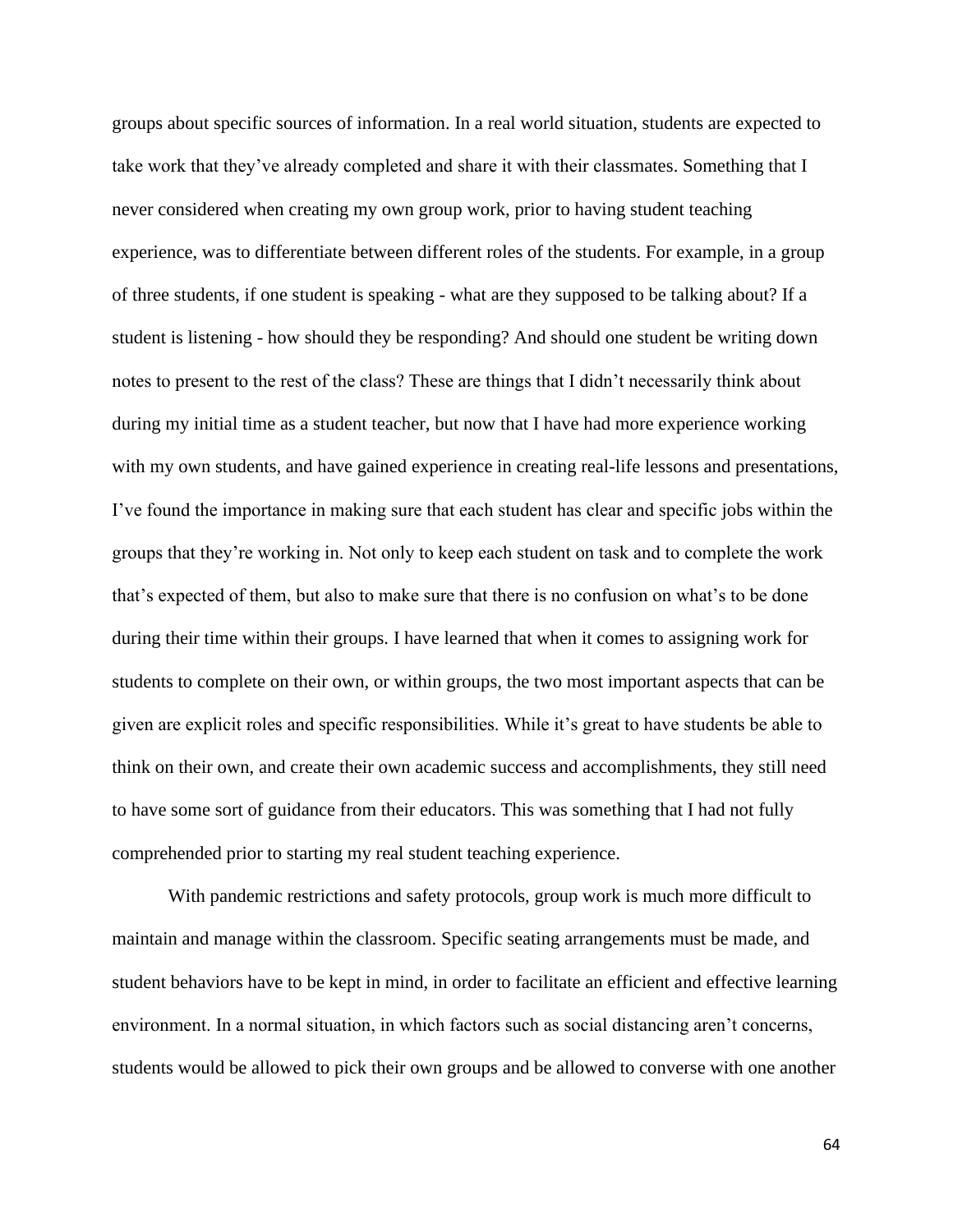in closer quarters. This could allow for either more groups of students - which in turn could bring up more perspectives and opinions, allow for more ideas to be shared about a specific topic, or provide more opportunities for students who don't always work with one another to do so. However, with safety protocols, students are bound to work with students specifically sitting in their immediate areas. While this is similar to a table group set up, it has proven to be more troublesome than not at times. Such as in the case that two students may work well together, but cannot be seated next to one another due to how much they'll talk and/or distract one another during the entirety of the class.

#### **Summary**

Throughout my student teaching experience, both online and in person, I have faced a multitude of challenges and experience that have helped shape the way that I look at teaching in regards to the profession as a whole, and how I want my own specific teaching style to look. When online, students were often more quiet and less engaged with classroom material. This brought to light for me the importance of creating lessons that were both informative but also engaging to students. I learned that it's necessary to constantly check in with students, and to consistently hold students accountable for turning in assignments. The online classroom provided me a chance to learn how presentations should be given to students at a middle school level, and to learn about my own style of speaking with students. General classroom management was not as much of a factor when it came to the online environment, which gave me ample opportunity to work on learning the skills of creating assessments, forming lessons, and talking to students or responding to questions that they may have. Through this experience, I was able to build basic relations with students, and create a base foundation for my own teaching experience that would occur in the future.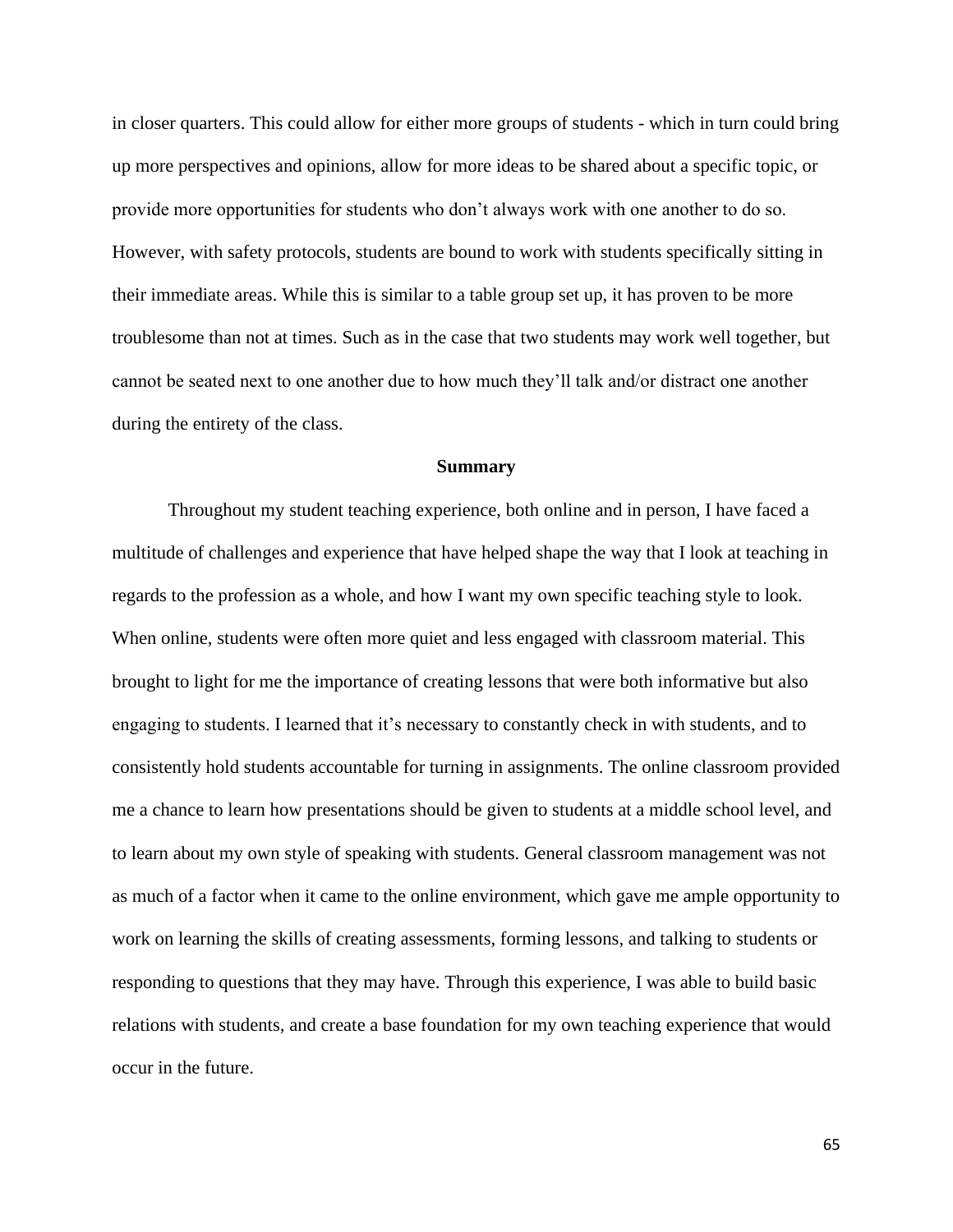Once the classroom moved to being in-person again, these skills became much more important to utilize, as now I had to manage a real life classroom situation. Knowing the students was useful for maintaining relationships and creating a welcoming classroom environment for them to enter, but I was less prepared to handle scenarios such as students talking during class, behavior issues, distractions such as cell phones, or students who become completely disengaged during a lesson. With the goals that I had set in place for online teaching, and then the modified goals that I created once in-person classes resumed, I have been able to find my own style of teaching that works well for myself, and is most effective for my students to be successful in their own academics.

The next chapter will layout all that I have learned, and how I want to apply that knowledge to my professional career in the future. Though this experience, I have gained a great amount of insight on both what it means to be a professional educator, but also how I want to present myself as a professional educator. I have created goals for myself that will be outlined within chapter 5, that I believe will help me to create a successful and effective classroom environment for my future students. Working through an online classroom environment, and then a physical classroom environment, as shown me different methods of teaching and how interacting with students can change throughout the different mediums of communication.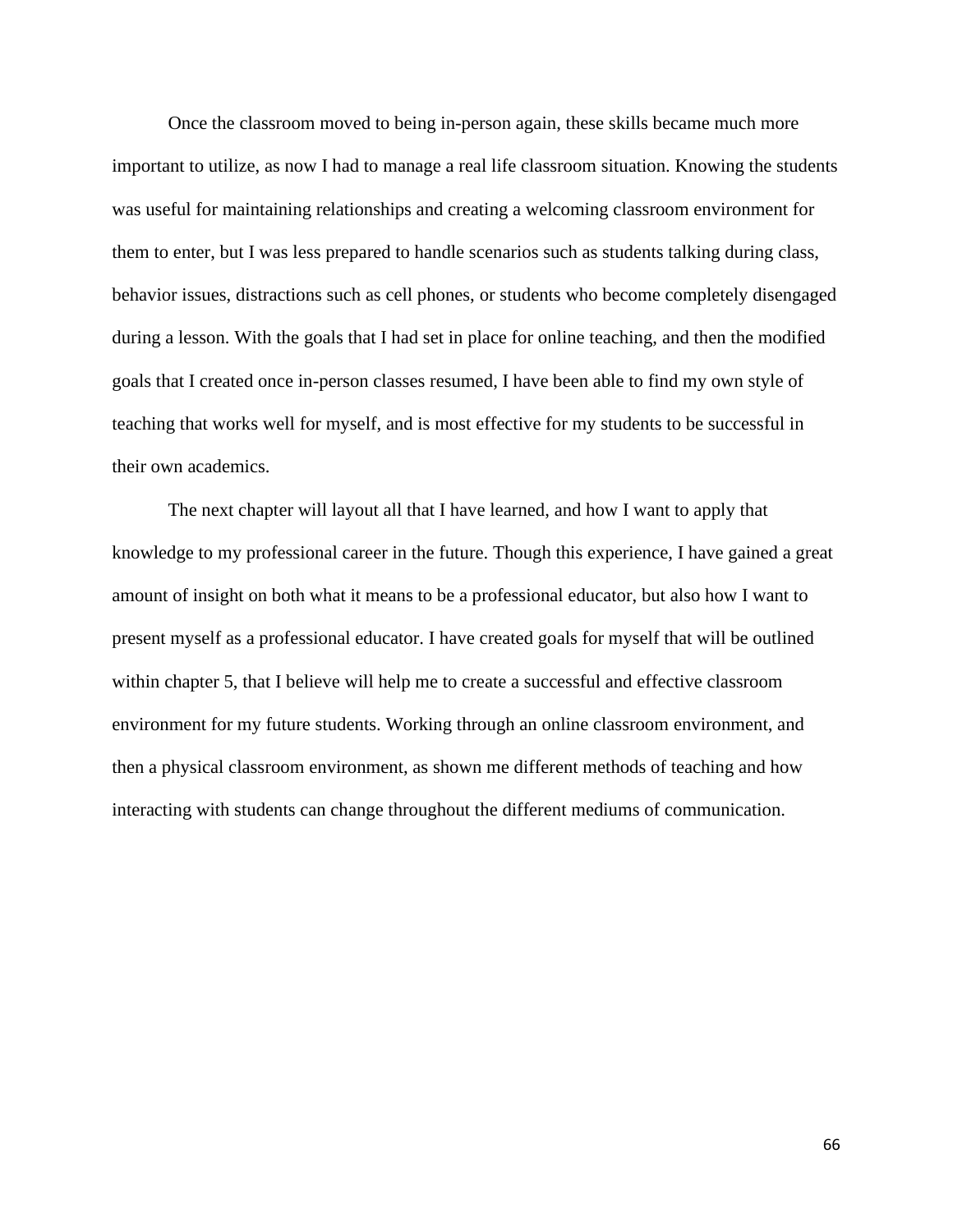#### **Chapter 5**

Over the course of creating this Action Research Project, I wanted to focus my own student teaching, I did this through exploring the different goals and research questions that I had set for myself. For my research questions, my major focus was aimed at: *How can an educator bring in differentiated types of instructional material into the classroom? How are students impacted by online learning?* And *How can collaboration between students improve their learning?* These questions helped me frame how I wanted to go through my student teaching, and gain a better understanding of the research that was behind the different factors that I find to be most important in education.

As I went through my research of these different questions, I formed goals that were based around these ideas. As I discussed in chapter 4, my main goals for my time spent in the classroom - during the period of online distance learning - was to: *"Utilizing more differentiated material within the classroom", "Create a successful environment for students to be able to work from home more efficiently",* and to *"Encourage more collaboration between students within the classroom".* But these were soon to be modified once I entered into the classroom for the first time, and worked with students in person. As an overarching concept, the main lesson that I learned through this experience in its entirety was that the worlds of teaching online and teaching in person are two incomparable systems of learning, both for the educator and the students.

#### **Online Learning and In Person Learning Experiences**

When I was educating students online, the largest issue that occurred was that students were lacking in participation, attendance, and assignment submissions. On the first meeting with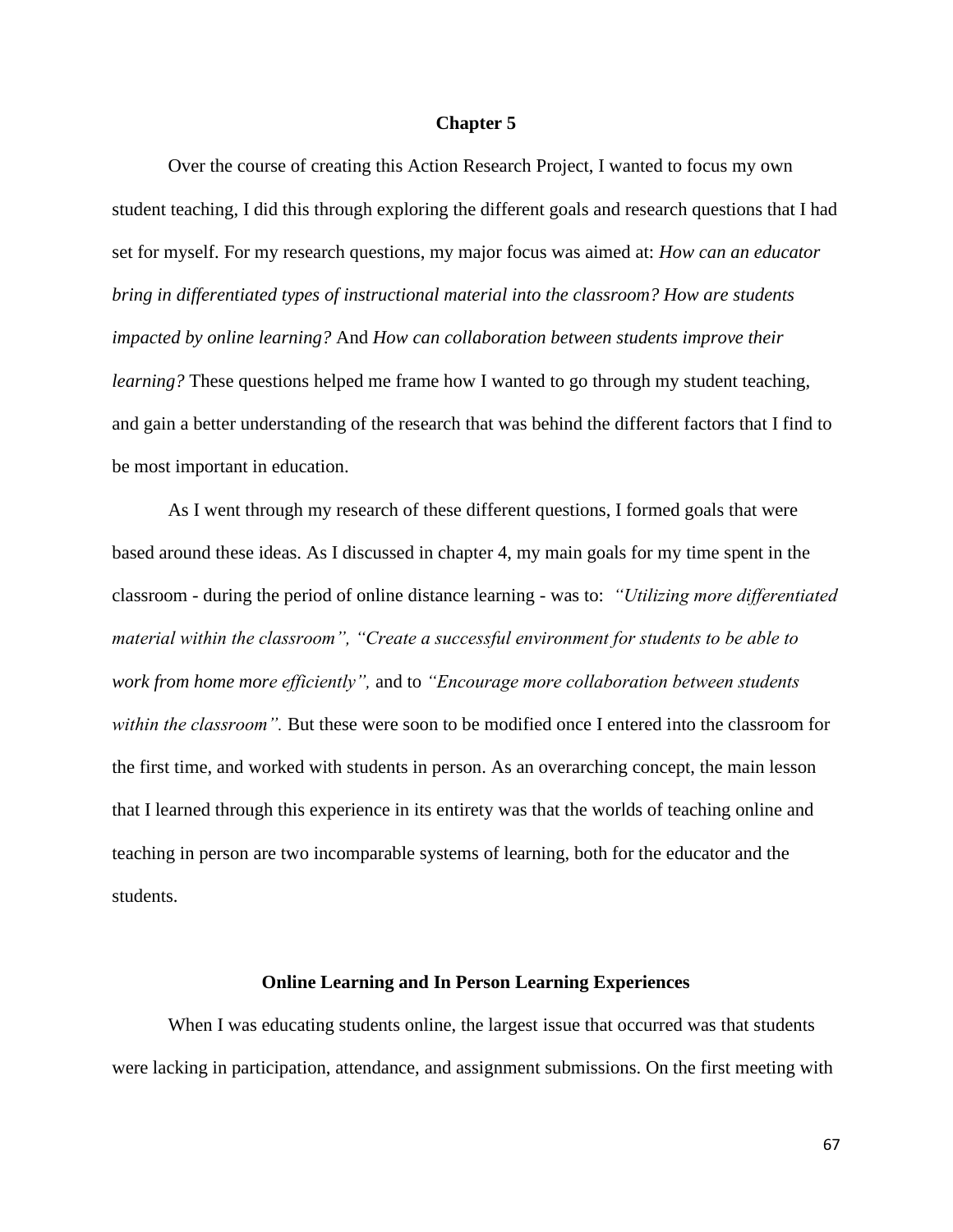my mentor teacher, she had told me that online school was highly centered around talking to a group of pictures that you have to pry responses from. At the time, I couldn't fully understand what she was talking about, and it wasn't until I gave my own first lesson-presentation to our students that I did. Students would join into a Google Meeting (Google Meets) in lieu of their physical classroom, and would have their microphones muted and their cameras turned off. In almost every class session, with all the different student groupings, most everyone would not speak unless spoken to. Communication was encouraged, my teacher made various attempts to have students turn their cameras on to create a sense of normalcy, students were prompted often with various questions that would take a fairly long period of time, or repeated asking, to gain a response. This most likely was due to students being distracted away from the lesson completely, or students walking away from the lesson all together.

As for in person learning, the largest issue that I have had to learn is how to effectively manage is classroom disruptions. With the pandemic regulations that have been put in place for student safety, students are not allowed to leave the classroom unless approved by their teacher, or when going out to lunch. Rather than the students swapping classrooms for each different subject that they have, it's the teachers who move between classrooms. On top of this, the desk a student sits at is the desk that they're supposed to stay at until the end of the day. This causes a whole set of behavioral issues that don't normally exist within a regular school environment, due to the fact that students become emotionally and physically tired of the monotonous situation that they've been put in, after experiencing a system of academics where during the class period they could do practically anything that they wanted to - without any direct repercussions from their own educator. Everything was filtered through the screen, and different interactions were not as meaningful as they would have been if we had been in person the entire time.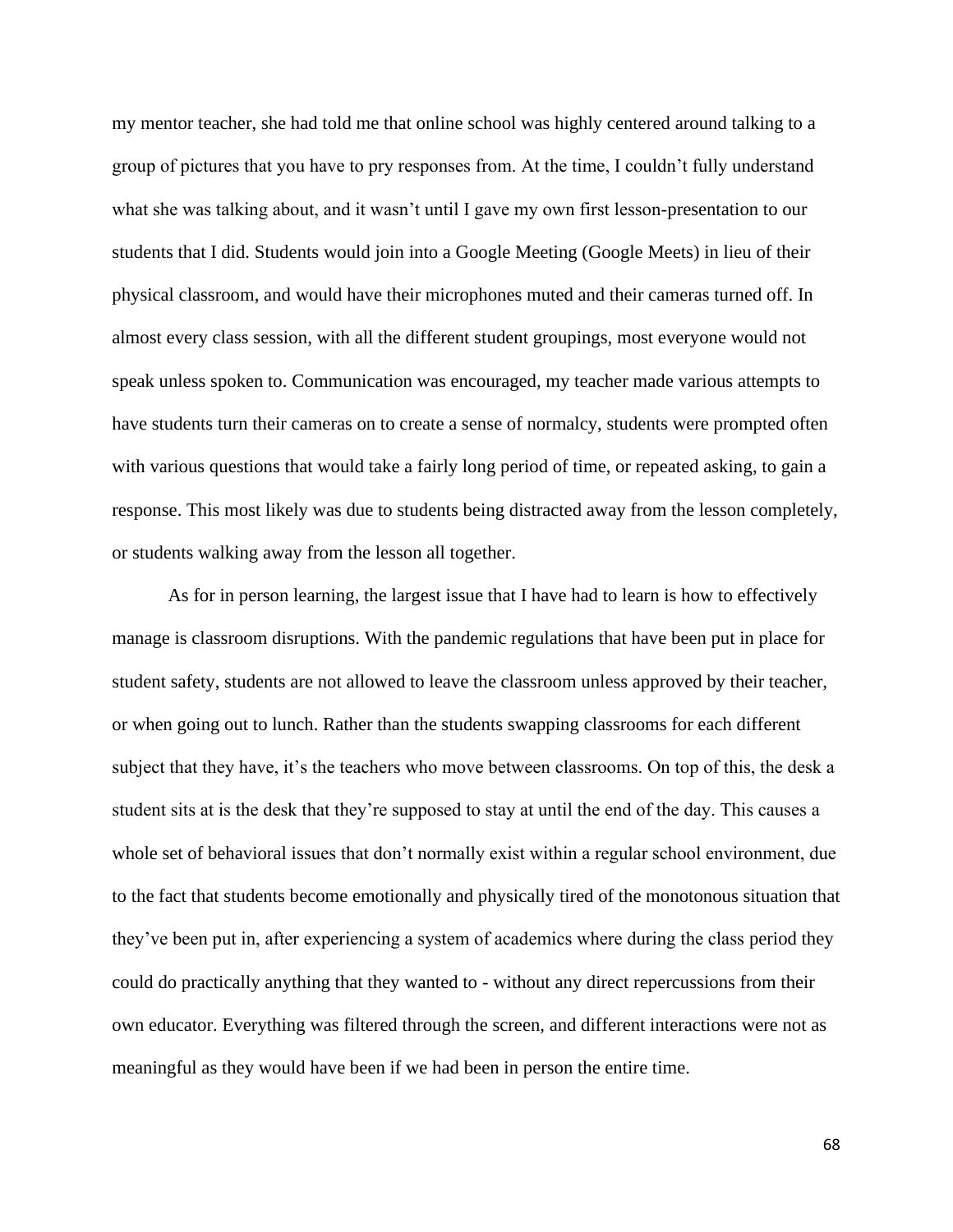It's my own opinion and belief that this situation, in which the different experiences that I had when teaching online versus teaching in person, had mainly occurred because students were not academically prepared to have all of their academic work to be placed completely in their own hands. Eighth grade is the specific year in which students learn to become more independent in their studies, but there still requires a great amount of structure to be set in place for them to make the transition from being seventh graders to eighth graders who will be entering into high school the very next year. Essentially, I believe that the sudden and dramatic shift to online learning gave students too much freedom over their own academics, and in that many became overwhelmed and discouraged as the year went by. Students found more joy in playing video games, watching tv, drawing, or any other similar kind of distraction, rather than listening to the presentation being given to them. This would lead them to fall behind in some, if not all, of their classes - which in return would leave them feeling stressed and overwhelmed.

However, when in person, I found that having classroom work time, in which students just work on an assignment, occurs much more often than when online. Due to the fact that you can actually monitor students and see what they're truly working on, it's a more effective tool to keep students engaged and on track to being successful in the classroom. Where when online, because students don't have their cameras on, it's not possible to know if they're actually working or not without constantly checking in on them. In person though, this issues becomes nonexistent. Making these productive moments more meaningful to both students and the educator. Students are able to make actual progress and gain efficient academic practice, while the educator can learn about student work habits and behaviors. I've also gotten to learn about my own habits and behaviors, and how they're much different between online and in person teaching.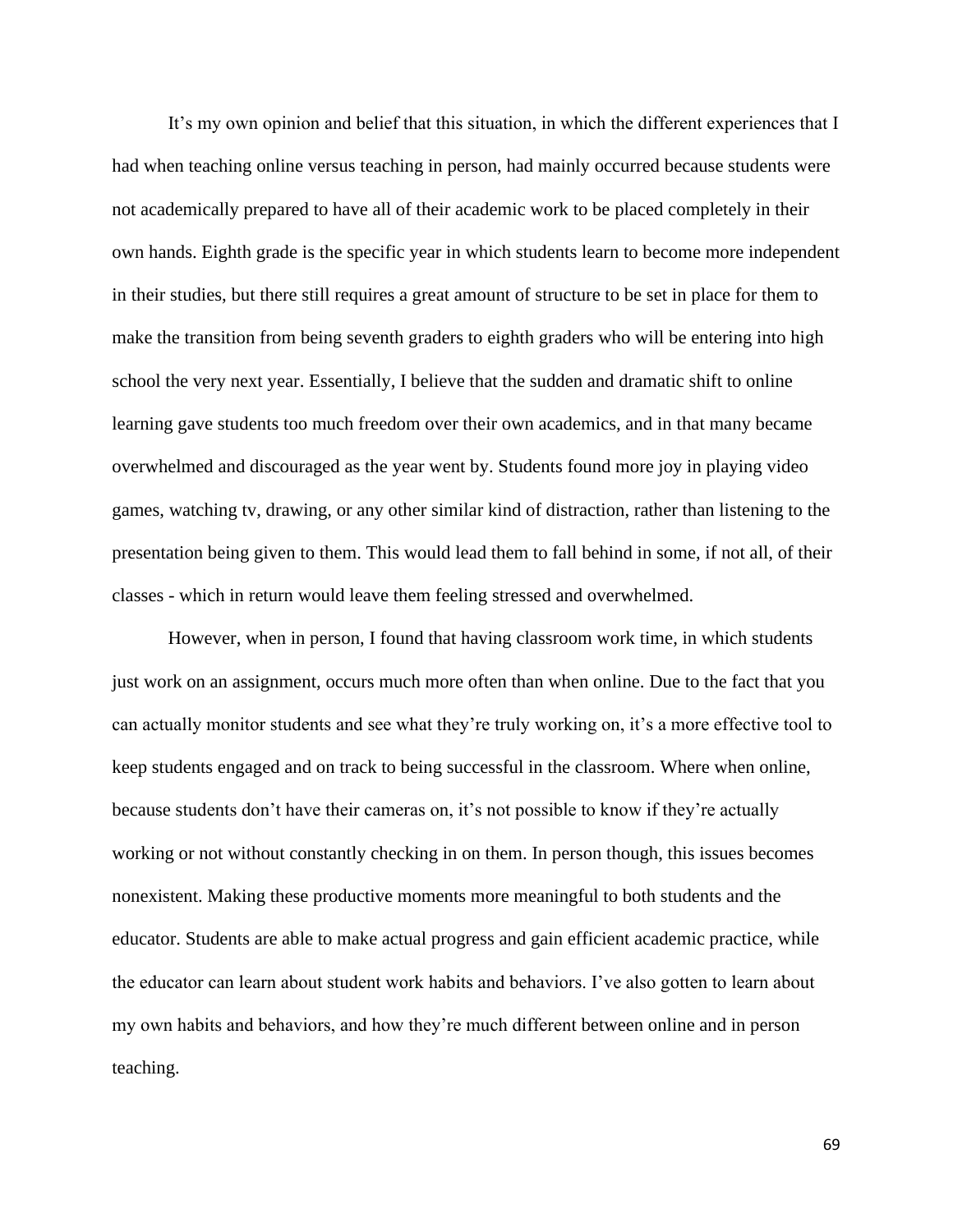I have found that each of my four separate classes of students that I work with all have their own separate group personalities. And my own personality and attitude will change with each class. Monday morning my class is generally on task but the students like to ask questions that have nothing at all to do with the subject matter, Monday afternoon is more rebellious and often needs constant adjustments to keep everyone on task, Tuesday morning's class has more ELL students within it as well as more teaching assistants who help me with translations or with pulling students out of the class for individual one on one work, and Tuesday afternoon's class is one with behavioral issues that I am constantly on the watch for. These simple descriptions that I have for my four different groups are more than I ever could have described these same groups when teaching them online. Each class was relatively the same in regards to how much students participated, but the amount of personality and interaction that has come out of students in the six weeks we've been in person - versus the eight months that they spent online, has been phenomenally drastic.

Even in the ways that I've learned how to communicate with my students on both individual levels and as entire classes has changed dramatically since the change to in-person learning. There are students who would never speak during our online classes, but with just a few weeks in the class they've become my most talkative students. The same can be said in the opposite fashion, in which some students have become more quiet since the change to in-person learning. My only guess as to why this has occurred is either from the lack of distractions students have access to within the classroom, so they feel more obligated to participate rather than just sitting silently - or on the opposite side of this, students who were more comfortable with talking during online classes may feel more shy or timid when having to speak directly in front of their classmates. Online they can hide behind their screens and cameras that are turned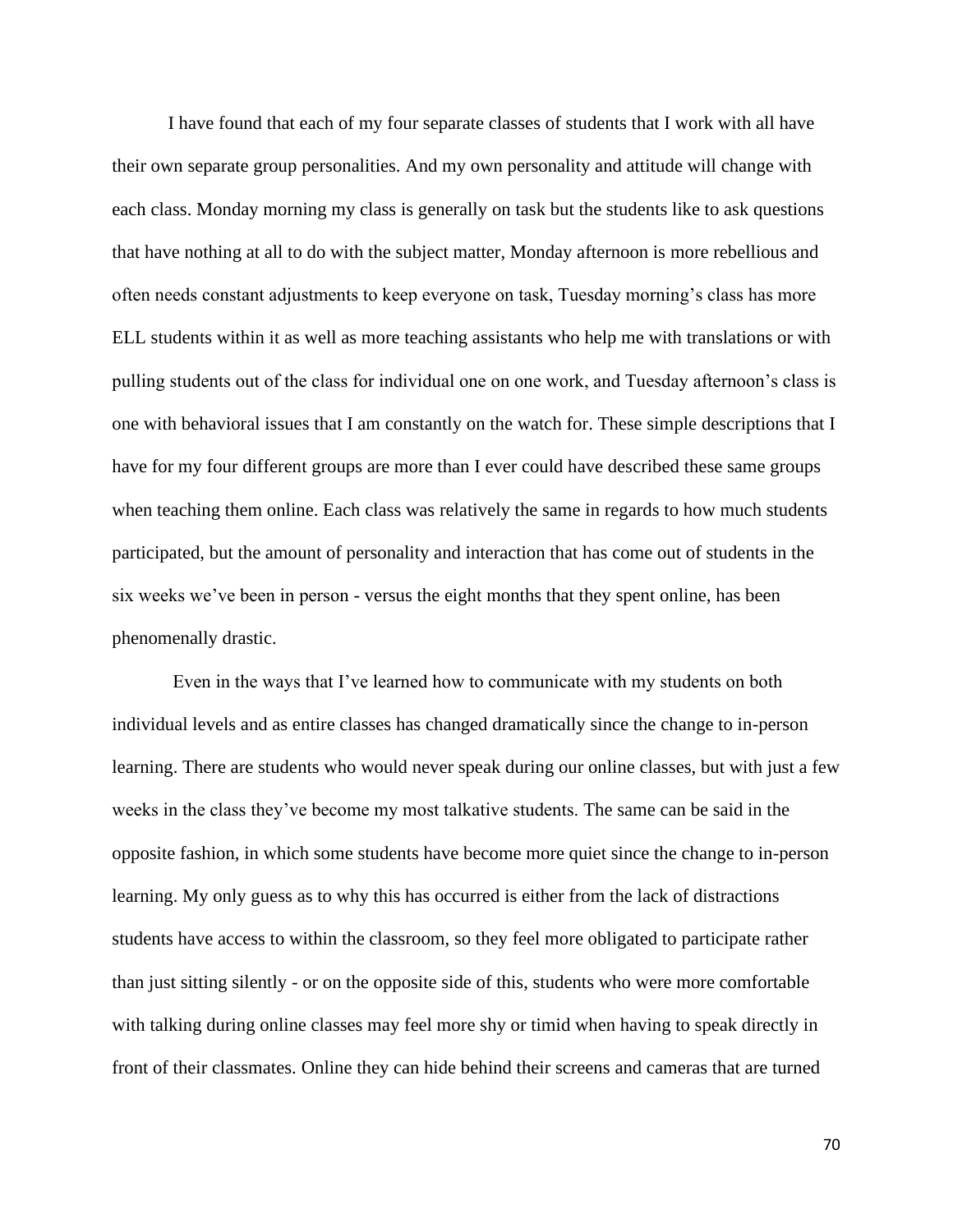off. When in person, it feels more personal to share out ideas in front of others. Behavior wise, I'm also finding that some students who I never had issues with throughout online school have become some of the more troublesome students that I need to keep an eye on. While this may be a negative to in-person learning, I have utilized it as a great experience to learn from. That if I ever have the opportunity to teach an online class, the personality traits that students show online may not be equivalent to the ones they would show within the physical classroom.

### **Implications of Learning**

With the three focus questions that I had utilized to conduct my research, and to create my different goals for teaching, my main overarching concept of my research was "*How can I make an online classroom environment be as similar to an in-person classroom?".* However, once I entered into the actual classroom, my overarching concept changed to "*Make the transition from online learning to in-person learning as smooth and efficient as possible, while still maintaining classroom teaching standards and expectations for students".* This was due to the fact, as detailed above, how vastly different the experience that I had was from teaching online to teaching in person. The major classroom expectations and standards for students was the same, but the interactions that have been made with students and the relationships built between students, and even between myself and them, have grown immensely. That being said though, there have been great challenges that have come with in person learning.

#### **Challenges and Limitations**

Student behavioral issues have been a challenge on their own, as many students are either frustrated with the way Covid restrictions have impacted the classroom environment, they're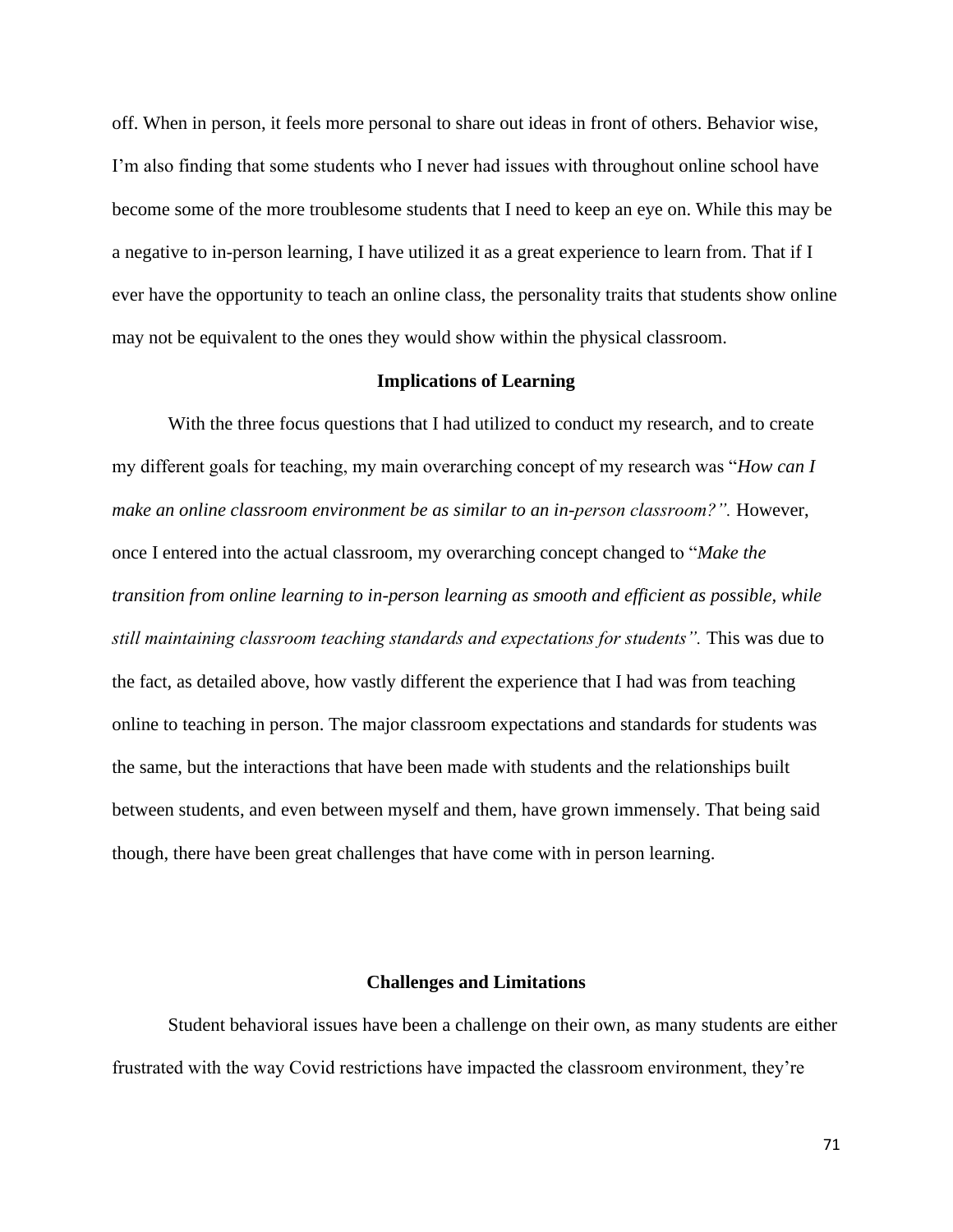disgruntled about having to come into school rather than stay at home, or they simply have friends within their class and cannot focus. However, it was Covid pandemic restrictions that had to be set in place that caused a major issue for myself when trying to achieve my own student teaching goals. Creating a collaborative environment for students to work together and help one another achieve has required me to think outside of the box when it comes to bringing students together in an environment that they're meant to stay apart.

One method that I utilized was a circle group outside, in which students had plenty of room to space out from one another, and yet still be able to talk to everyone. Students have been working through a unit in which they're required to create a story of their own choice, and it can be about whatever they choose for it to be about, as long as they incorporate specific aspects of a story (Protagonist, Antagonist, Conflict, Resolution, Setting Descriptions, and a Beginning, Middle, and End). So to bring in more collaboration between students, and to build a more group positive environment, I had students stand in a group and share out what their story is going to be about. Once they shared, I would point to a different student and ask for a response to what the prior student had said. They could say what they found to be interesting, how they would lead the story, they could ask a question about the story itself - it was an open ended response. The main purpose of this was to find out where each student was individually on their ideas for a story (did they have a strong concept or a basic idea), and to get everyone involved in hearing different perspectives of the assignment or being able to share and receive different types of feedback that could potentially help the creation of the different stories.

This is how a large amount of group work is structured now that students are no longer allowed to be within six feet of one another. At times, students are given the chance to turn and talk to their neighbors, but being able to have students move around the room and converse with

72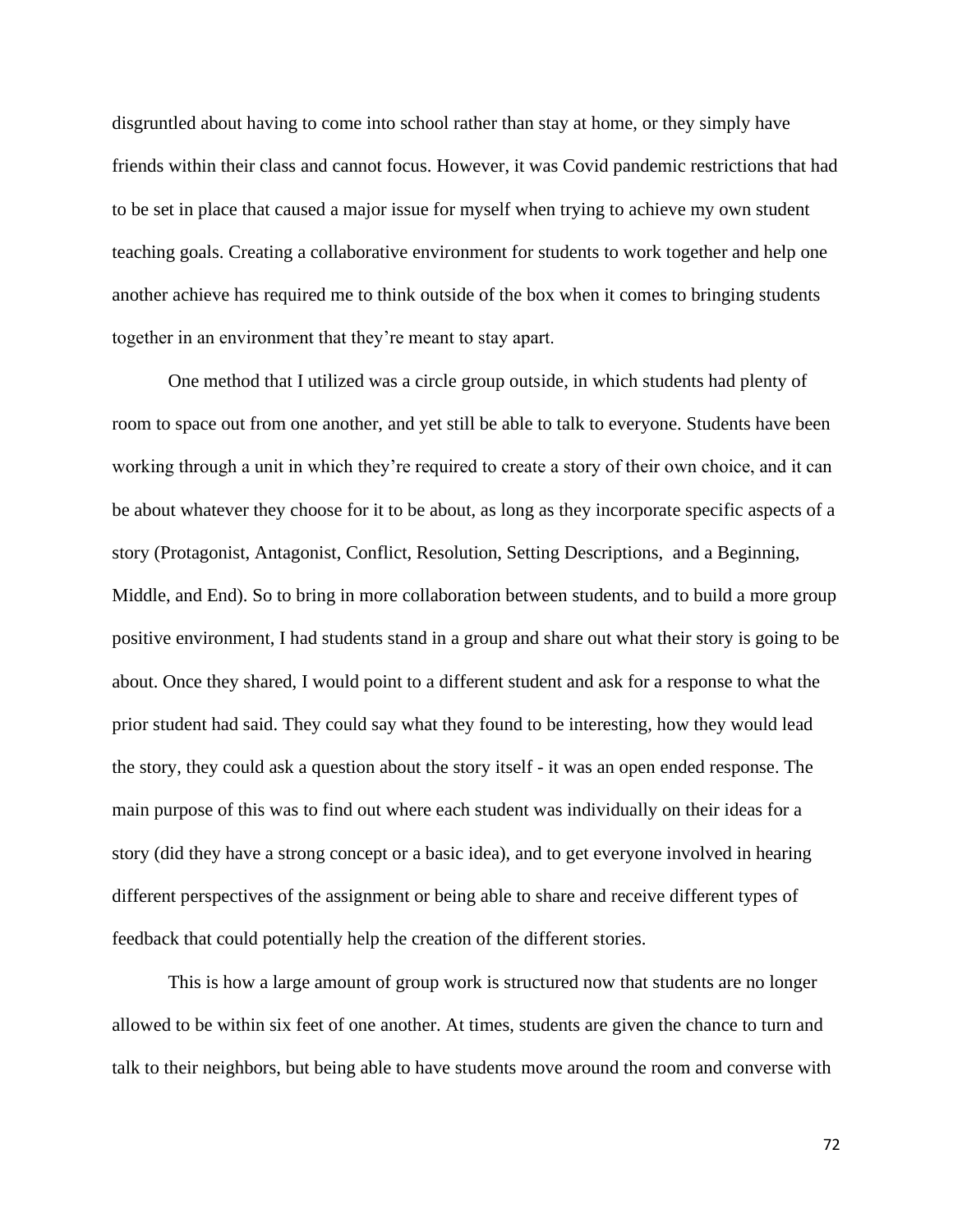all different people is, at this moment, no longer an option. This being a major limitation to my study as a whole, and being able to learn of different group activities that can increase engagement and learning efficiency. However, though a limitation when looking at it in regards to my Action Research Project, it did force me to have to think of more creative ways to utilize group work and get students involved and communicating with one another.

Another limitation that has occurred within this student teaching research experience is the short amount of time that I have had to actually learn about who these students are as individuals and being able to create strategies on how to help them all as best as I can. As stated before, students online act in a vastly different manner than they do when in person - both in their own positive and negative ways. If I had been able to get to know the students for who they actually are, rather than how they behave when learning from home, I could have been able to go much further with understanding my ARP research and gained a more detailed understanding of how what I have learned in research and reading can be applicable to a real world classroom.

A third and final limitation to this project is that everybody was learning about the situation at the same time. Because of the fact that the Corona Virus Pandemic hit so suddenly and impacted schools in a dramatic manner, all educators, parents, and students, were put into the same situation of confusion and distraught. Educators had to learn how to transition from inperson learning to online learning, students had to learn how to stay focused and navigate through their academics without the immediate structure and support of an educator, and parents had to learn how to manage both their children and their professional lives at the same time. All of this combined created a stressful, and at times chaotic, challenge to sort out and form to be efficient and effective in student academic success. While this is an issue in its own, as I'm not able to get the full experience of watching a live classroom work and see real world classroom

73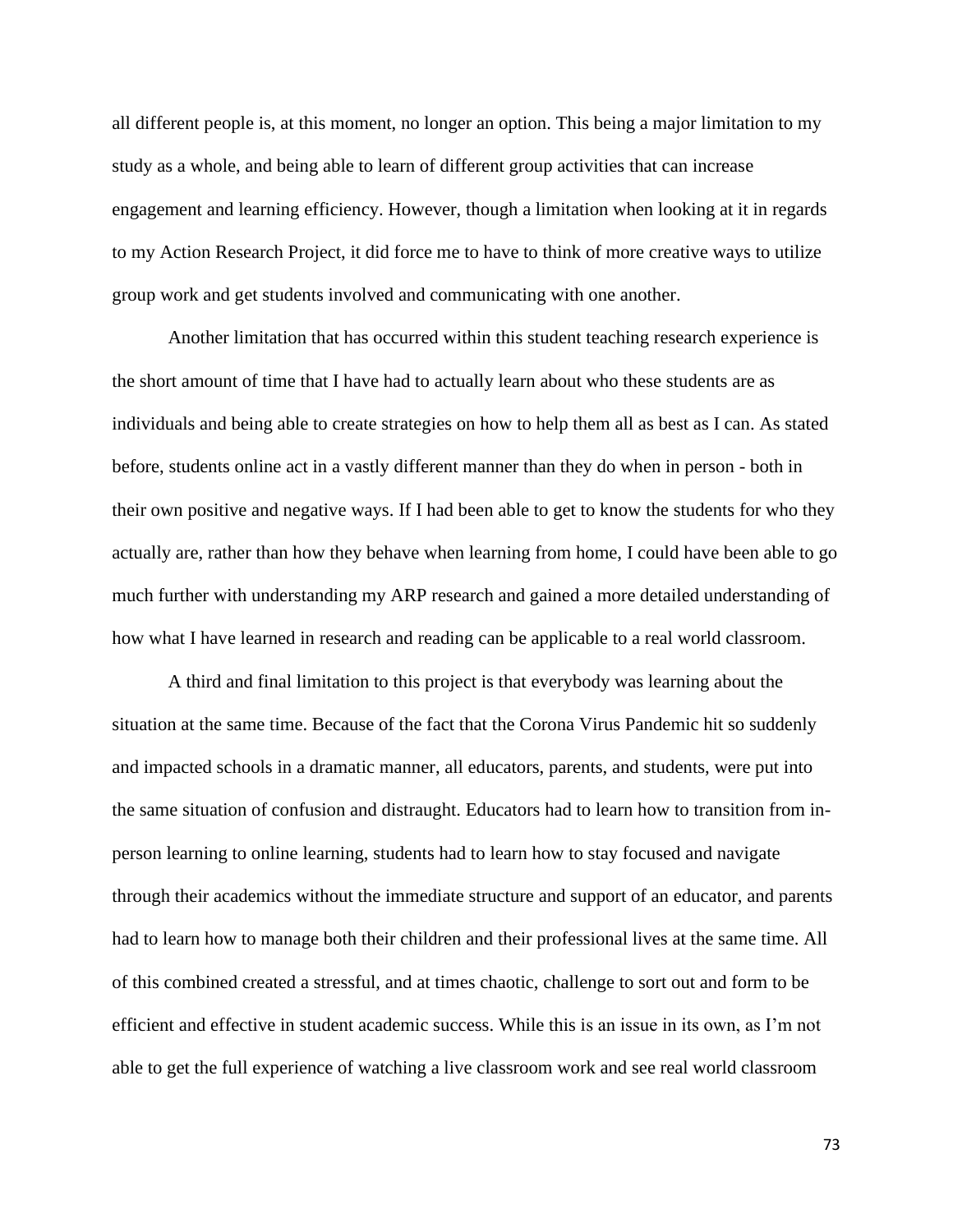management skills, I was able to watch and learn from a group of professional social studies teachers who were collaborating and creating curriculum together for the year.

Being able to hear them workshop different ideas of how to conduct different lessons, seeing how they would map out future weeks, and then also being able to see how each teacher individually created their own presentations that worked the best to their own styles and teaching methods, was something that I never could have truly learned through online learning. If it had been a normal school year, I would have been able to take more of an attentive role within these meetings and would possibly have been able to help with planning. While watching my mentor teacher and her colleagues work through the pandemic and handle all the issues that came along with it gave me great insight on how the profession of education is consistently changing and no year is going to be exactly the same. Often the times of the best success in this profession, come from the most creative of moments.

#### **Goals for My Future in Education**

For my own future teaching goals, I want to focus on keeping my classroom student centered and equalized in behavioral expectations. While keeping in mind that all students learn differently and have their own individual personalities, there are different ways of creating "clusters" of categories that encompass various patterns of student behaviors within the classroom. These are known as Danielson Clusters, which give specific targets within various categories of classroom management that can be focused on to enhance student success and efficiency. For myself, I chose the two clusters, "Successful Learning By All Students" and "Classroom Management", as specific sections for me to focus on within my future career. With the category "Successful Learning By All Students", I want to bring a focus to creating lessons that provide enough structure for all students within the classroom. This may take the form of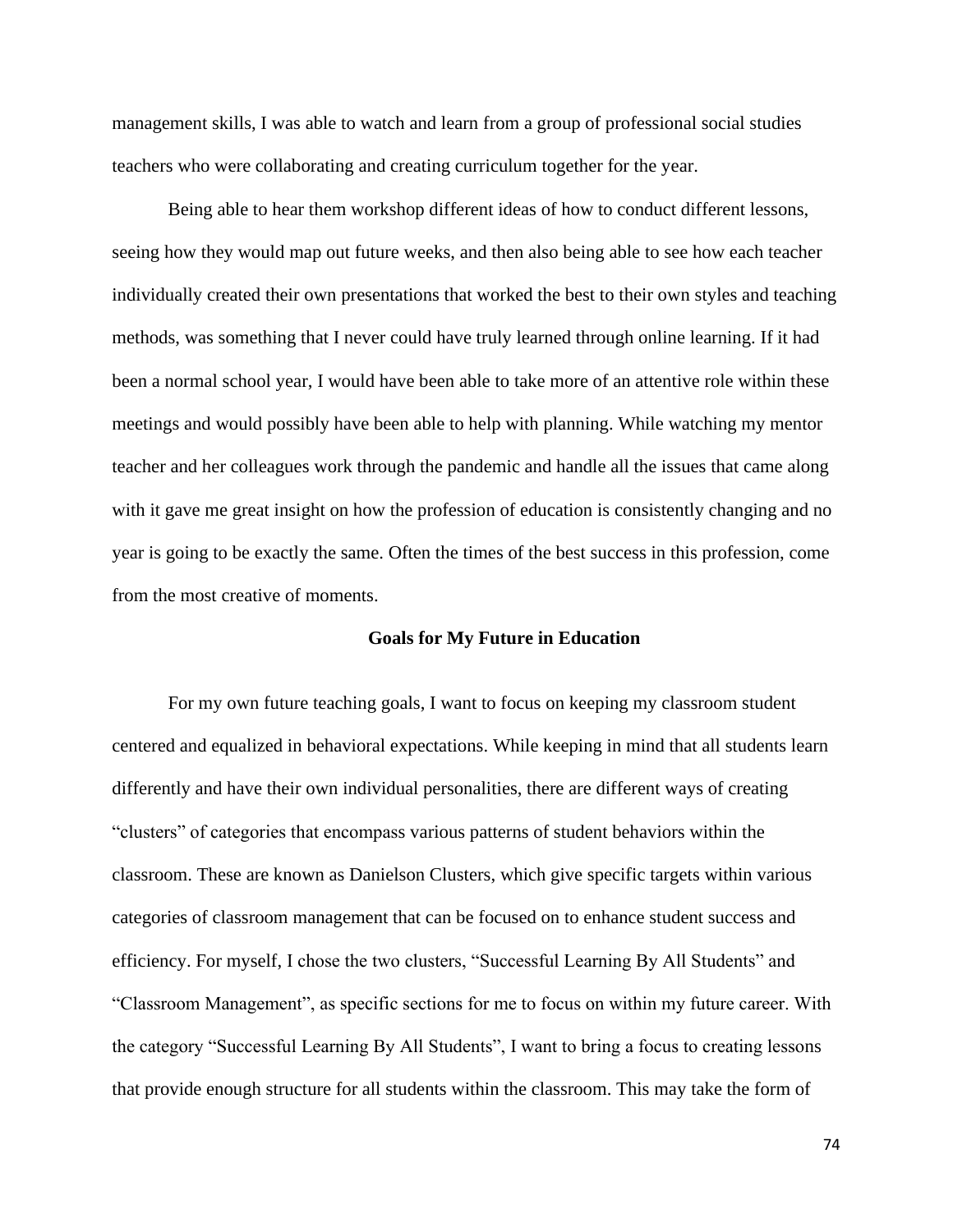creating separate lessons that can be accessed outside of the classroom by ELL students specifically, which can contain more specific examples and definitions to help with comprehension and understanding. The other cluster category, "Classroom Management", is centered around the concept of providing students with equal expectations of behaviors and standards. While taking into consideration that some students have different behavioral plans set in place, such as IEPs or 504 Plans, it's also important for students to all have an understanding of what's expected of everyone in the classroom. In my student teaching experience, I found that students test behavioral boundaries a lot, and they will often test to see what they can or cannot get away with. As a professional educator, it's one of my main goals to be able to set fair and explicit expectations for students to follow, and then create accommodations for those who require them.

## **GOAL #1**

| Danielson Cluster: (required) SUCCESSFUL LEARNING BY ALL STUDENTS                                           |                                                                                                                                                                                                                                                                                                                                                                                                                                                                                                                                                                                                                                                                                                                                                                                                                                                                                                                                                          |  |
|-------------------------------------------------------------------------------------------------------------|----------------------------------------------------------------------------------------------------------------------------------------------------------------------------------------------------------------------------------------------------------------------------------------------------------------------------------------------------------------------------------------------------------------------------------------------------------------------------------------------------------------------------------------------------------------------------------------------------------------------------------------------------------------------------------------------------------------------------------------------------------------------------------------------------------------------------------------------------------------------------------------------------------------------------------------------------------|--|
| What specifically do I need to learn<br>in order to grow as a teacher that will<br>impact student learning? | I need to learn of specific strategies that will bring<br>students to see enjoyment in learning social studies.<br>Whether that's how assessments are structured, how<br>presentations are given, or how consistently students<br>are given opportunities to participate - and what those<br>opportunities look like. I'm able to provide students<br>with the information that they need to succeed within<br>the classroom, but I don't always feel like I'm<br>reaching each and every student.<br>Creating lessons that cater to ELL student needs more<br>indepth is something that I also need to learn and<br>strengthen as a skill. At the school I'm student<br>teaching at, there is a team of individuals who can<br>come work with ELL students specifically, but not<br>every school is going to have these kinds of people on<br>staff. In which case, I have to learn to be more<br>attentive to how much time I spend on important terms |  |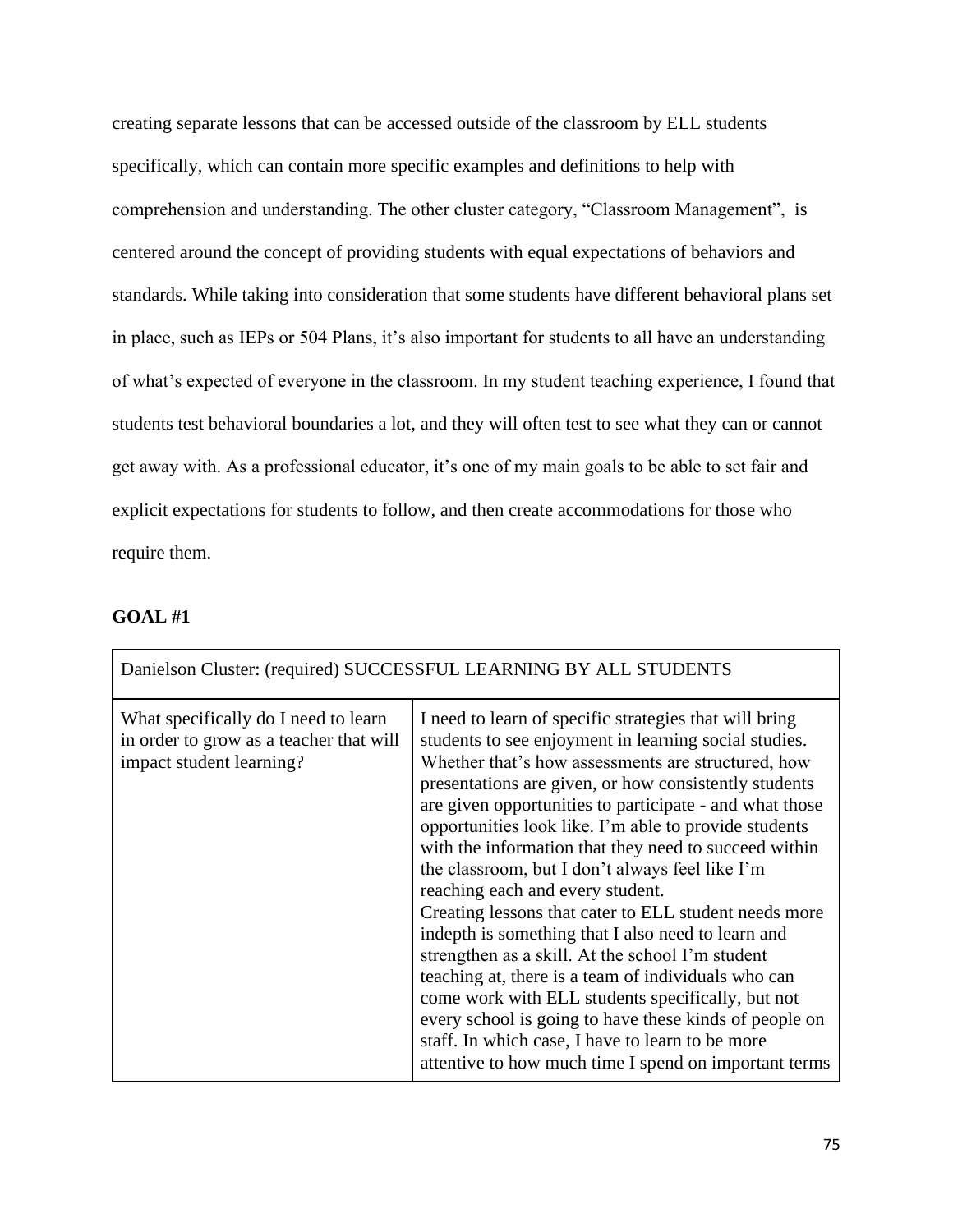|                                                                                                                                     | and events, while also maintaining clarity to my<br>lesson.                                                                                                                                                                                                                                                                                                                                                                                                                                                                                                                                                                                                                                                                                                                                                                                                                                                                                                                                                                                                                                                                                                                                                                                                                                                                                                                                                                                                                                                   |
|-------------------------------------------------------------------------------------------------------------------------------------|---------------------------------------------------------------------------------------------------------------------------------------------------------------------------------------------------------------------------------------------------------------------------------------------------------------------------------------------------------------------------------------------------------------------------------------------------------------------------------------------------------------------------------------------------------------------------------------------------------------------------------------------------------------------------------------------------------------------------------------------------------------------------------------------------------------------------------------------------------------------------------------------------------------------------------------------------------------------------------------------------------------------------------------------------------------------------------------------------------------------------------------------------------------------------------------------------------------------------------------------------------------------------------------------------------------------------------------------------------------------------------------------------------------------------------------------------------------------------------------------------------------|
| What is the evidence for this area of<br>need?                                                                                      | Often at times, once a social studies lesson begins,<br>students will put their heads down on their desks, or<br>become much more silent than usual (even when given<br>the opportunity to speak their ideas out to everyone).<br>Students will often seem shocked or confused when<br>past topics are brought up, as though they're hearing<br>the information for the first time, when in fact we had<br>gone over the concepts in prior weeks. While this is<br>not every single student, this is showing me evidence<br>that not every student is keeping up with the classroom<br>material and there is something that I can change to<br>reduce this amount to as close to zero as possible.                                                                                                                                                                                                                                                                                                                                                                                                                                                                                                                                                                                                                                                                                                                                                                                                            |
| How would I describe my current<br>practice related to this area? What<br>are my strengths and evidence to<br>support my strengths? | I believe that currently, with how I've changed and<br>learned to teach students in person rather than online,<br>I'm making good headway for this cluster subject. I've<br>been able to maintain a good system of<br>communication between myself and my students.<br>They know that they're allowed to ask me questions<br>and I'll answer as honestly as I can - meaning if I<br>don't know the answer, I'll tell them and conduct<br>research to figure it out with everyone. I talk and<br>interact with everyone, and during lessons I hold<br>everyone to the same standards of being able to<br>answer any question thrown at them. If an answer is<br>not known, I'll often ask another student to help out,<br>rather than having it just be me who gives out hints<br>and clues until the answer is reached. When I see that<br>students have their eyes closed, or are looking at their<br>phones during a lesson, I make sure to specifically<br>walk up to them individually to provide a reminder of<br>class expectations. If I have to visit them twice then<br>solutions have to be made, I.E. having a student who's<br>falling asleep walk around the hallways for a moment,<br>or taking away a students phone if they keep using it<br>in class. This is to both maintain student participation<br>and involvement within the class, but to also show the<br>rest of the students how everyone is being held to the<br>same standards of learning. Not just a few specific<br>students. |
| How will I measure my<br>progress? What changes will I see in                                                                       | One way that I can measure my success is through<br>student success rates with recollection assessments.                                                                                                                                                                                                                                                                                                                                                                                                                                                                                                                                                                                                                                                                                                                                                                                                                                                                                                                                                                                                                                                                                                                                                                                                                                                                                                                                                                                                      |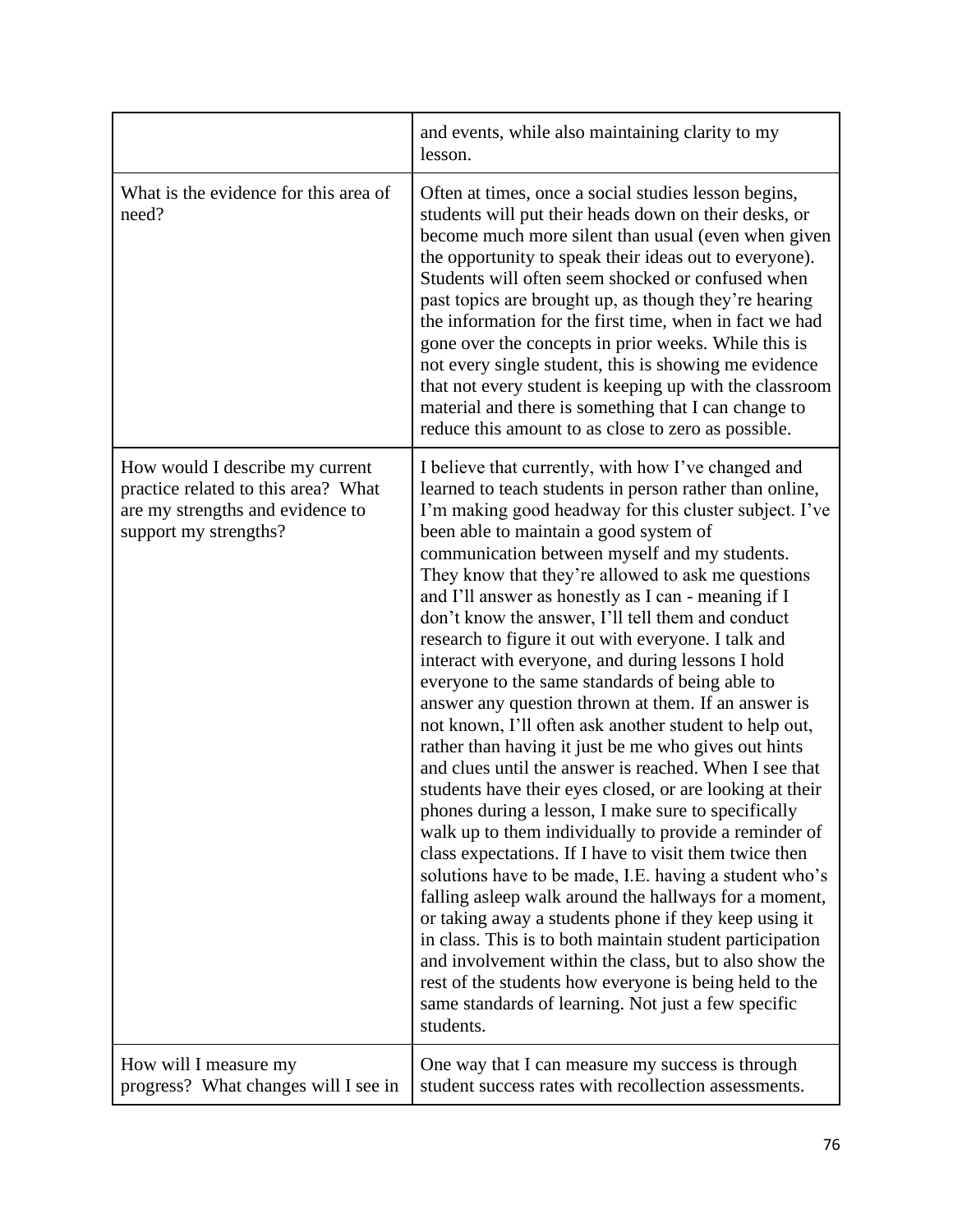| my student learning? What will<br>success look like for me?                                                                                                                                                                                                               | Having simple weekly/biweekly tests that just cover<br>the main highlights of previous lessons. This will be<br>able to show me where students are keeping up in<br>subject material, where they're falling behind, and if<br>they're understanding main vocabulary terms that are<br>being used within class. Success to me will be in the<br>form of having more than 90% of the class performing<br>successfully on these assessments. That will show me<br>that not only are they keeping up with the material, but<br>they're understanding it as well. Questions on the<br>recollection assessments would vary from simple fill<br>in the blank answers, to open ended questions that<br>could have a variety of opinions and perspectives<br>applied. If a majority of students are doing well, then<br>that will give me the indication that I can spend more<br>time with individual students on going back over<br>where they may be falling behind. That could be by<br>putting specific information in different review<br>sessions, or holding individual meetings with each<br>student to review their progress and give suggestions<br>on how they can change to make improvements in<br>their own learning. |
|---------------------------------------------------------------------------------------------------------------------------------------------------------------------------------------------------------------------------------------------------------------------------|-----------------------------------------------------------------------------------------------------------------------------------------------------------------------------------------------------------------------------------------------------------------------------------------------------------------------------------------------------------------------------------------------------------------------------------------------------------------------------------------------------------------------------------------------------------------------------------------------------------------------------------------------------------------------------------------------------------------------------------------------------------------------------------------------------------------------------------------------------------------------------------------------------------------------------------------------------------------------------------------------------------------------------------------------------------------------------------------------------------------------------------------------------------------------------------------------------------------------------|
| My goal statement:<br>As a future educator, I need to work<br>on how to manage my classroom so<br>that all students are able to both stay<br>engaged in the learning of new<br>material, but also remain accountable<br>for the material that was covered in<br>the past. | <b>Specific Action Steps</b><br>1. Hold recollection assessments on a weekly/bi-<br>weekly schedule - these will be for a minimal<br>grade and are utilized more for information<br>gathering purposes<br>2. Hold individual meetings with students,<br>regardless of academic success level, and<br>provide suggestions on where they can make<br>changes to be more successful in their<br>education. This could be from making sure<br>assignments are turned in to participating more<br>in class.<br>3. Maintain communication with students, and<br>stay on top of their engagement during class.<br>Students should be given enough time during<br>class to be able to take a break from learning<br>and interact with one another. But when a<br>lesson is being presented, student behaviors<br>need to be managed to reduce distractions and<br>disengagement. If one student is allowed to get<br>away with something, it'll send a message to<br>everyone else that they can too.                                                                                                                                                                                                                               |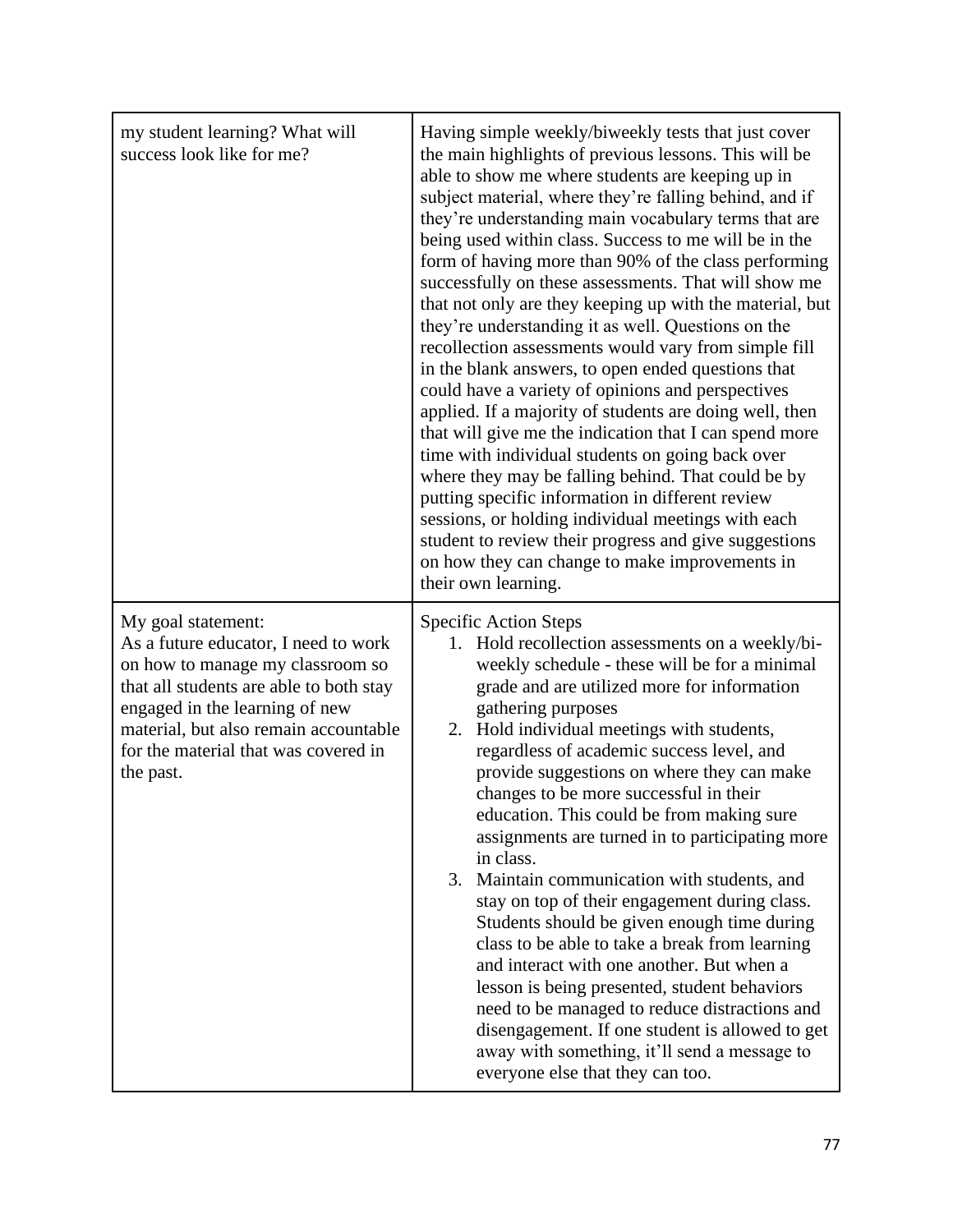| With whom will I collaborate on my<br>plan? | Other teachers who are a part of my teaching team are<br>excellent collaborators with my plan. Both in a<br>supportive fashion, in which I can compare how my<br>class opporates to how they're running theirs, but also<br>to gain new perspective on my students and how I<br>should be handling them. Everyone has different ideas<br>on how a classroom should be handled, and having<br>someone who doesn't work with my students directly<br>as much as I do give suggestions on how they would<br>handle different scenarios, could provide myself with<br>insight that I'm not thinking of.<br>Collaborating with different administration members,<br>such as councilors and specialized language assistants,<br>could also be helpful in this situation. Councilors<br>could provide great insight as to why a student is<br>misbehaving in different ways, or allow for an<br>opportunity to give students a place to escape and let<br>out any frustrations they may have. A language<br>specialist could help with any students who don't<br>speak english as their first language, and provide them<br>with more in depth and personal assistance on work<br>being done in social studies. Which is often seen as a<br>very complex and difficult class for ELL students to |
|---------------------------------------------|-------------------------------------------------------------------------------------------------------------------------------------------------------------------------------------------------------------------------------------------------------------------------------------------------------------------------------------------------------------------------------------------------------------------------------------------------------------------------------------------------------------------------------------------------------------------------------------------------------------------------------------------------------------------------------------------------------------------------------------------------------------------------------------------------------------------------------------------------------------------------------------------------------------------------------------------------------------------------------------------------------------------------------------------------------------------------------------------------------------------------------------------------------------------------------------------------------------------------------------------------------------------------------------------|
|                                             | be within.                                                                                                                                                                                                                                                                                                                                                                                                                                                                                                                                                                                                                                                                                                                                                                                                                                                                                                                                                                                                                                                                                                                                                                                                                                                                                |

# **Goal #2**

| Danielson Cluster: Classroom Management                                                                        |                                                                                                                                                                                                                                                                                                                                                                                                                                                                                                                                                                                                                                     |
|----------------------------------------------------------------------------------------------------------------|-------------------------------------------------------------------------------------------------------------------------------------------------------------------------------------------------------------------------------------------------------------------------------------------------------------------------------------------------------------------------------------------------------------------------------------------------------------------------------------------------------------------------------------------------------------------------------------------------------------------------------------|
| What specifically do I need to<br>learn in order to grow as a<br>teacher that will impact<br>student learning? | I need to learn on creating, setting, and managing classroom<br>behavior expectations across all students. I have found that in<br>a few of my classes, students are becoming restless and more<br>confident to speak out in negative ways that are neither on<br>task or constructive to the class as a whole. Part of this is due<br>to the fact that it's the end of the school year and students are<br>becoming eager to enjoy their summer break, but most of this<br>issue comes from the fact that I haven't been working with<br>these students long enough to have set a firm behavioral<br>management style and process. |
| What is the evidence for this<br>area of need?                                                                 | My students behave very differently between my mentor<br>teacher is in the room, and when she's not in the room. This<br>has lead me to see that my teacher more strict with the<br>students than I am, and in return she has more of a respected<br>authority presence. I often have to utilize multiple attempts to                                                                                                                                                                                                                                                                                                               |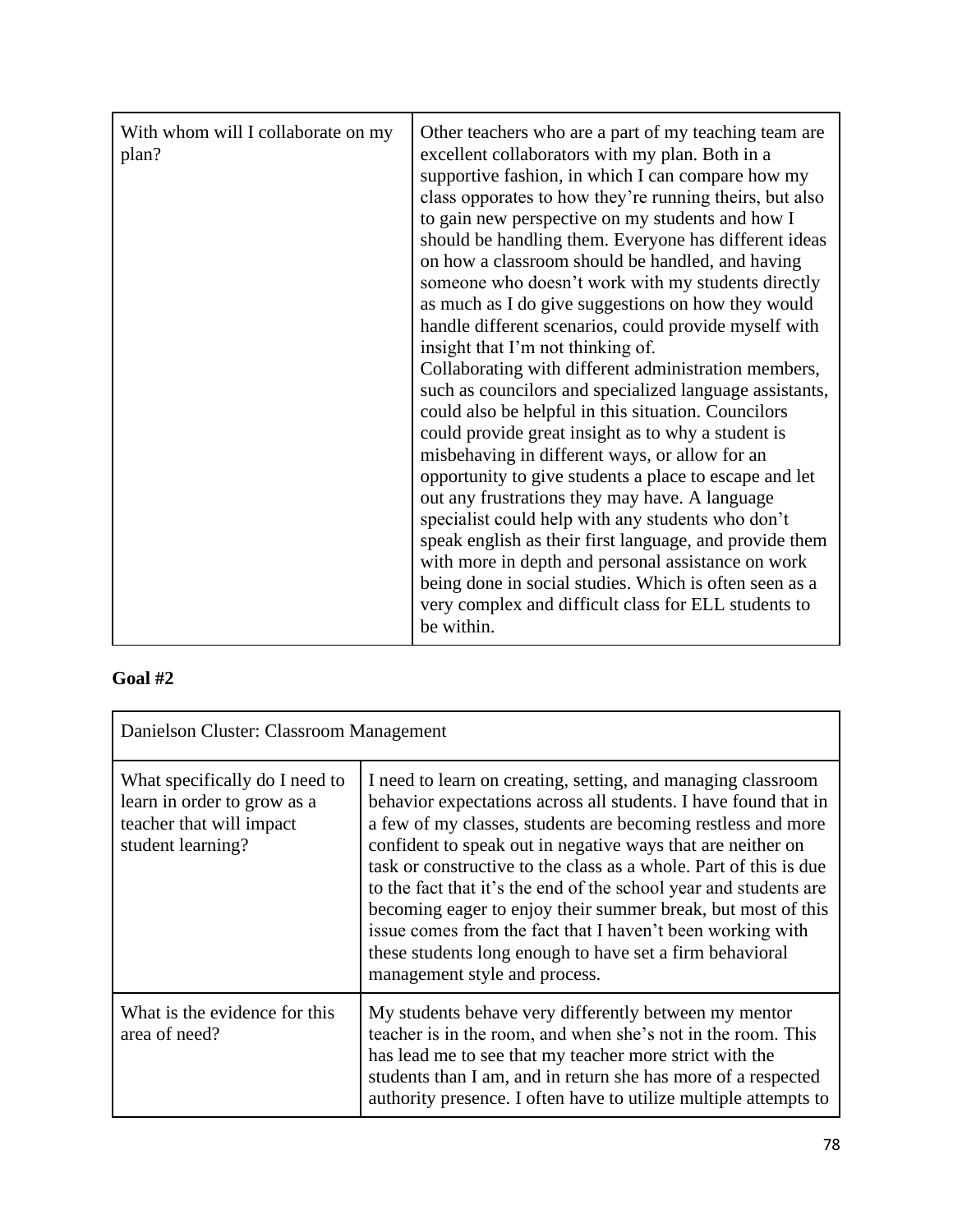|                                                                                                                                        | get students to be quiet, or make multiple pauses within<br>presentations to tell someone to pay attention or to stop<br>talking. Which becomes very distracting for not only myself,<br>but for the entire class as a whole.<br>I have also had to create specific seating arrangements for<br>one of my classes, due to the fact that certain students<br>become too distracting to the rest of the class if they're<br>allowed to sit around one another.                                                                                                                                                                               |
|----------------------------------------------------------------------------------------------------------------------------------------|--------------------------------------------------------------------------------------------------------------------------------------------------------------------------------------------------------------------------------------------------------------------------------------------------------------------------------------------------------------------------------------------------------------------------------------------------------------------------------------------------------------------------------------------------------------------------------------------------------------------------------------------|
| How would I describe my<br>current practice related to this<br>area? What are my strengths<br>and evidence to support my<br>strengths? | One strength that I believe that I possess in regards to this<br>cluster segment is that I do have authority within the<br>classroom. Though they don't view me as their main teacher<br>and educator, I have gained enough respect from them to<br>have great moments of participation and productivity. I have<br>also had great success in students respecting seating<br>arrangements, and working towards making better choices so<br>that they can choose to sit by their friends - rather than a part<br>from them.                                                                                                                 |
| How will I measure my<br>progress? What changes will I<br>see in my student learning?<br>What will success look like for<br>me?        | One way that I can measure how well i'm doing in this goal<br>area is by how well I can contain the classroom at the start of<br>the real class period - especially in the afternoon classes.<br>Being able to start up a lesson, and work through it with<br>minimal distractions from students is a method of<br>measurement.<br>Also keeping note of how many times I have to interact with<br>specific students due to behavior issues can also be a means<br>of measuring how well my behavior expectation plans are<br>impacting students. It will also show me a detailed list of who<br>I need to put the most amount of focus on. |
| My goal statement:<br>To create a system of<br>classroom behavior<br>expectations that students<br>follow and respect.                 | Specific Action Steps<br>1. Create a system of clear and attainable behavior<br>expectations for students during class periods<br>Maintain and uphold these expectations at all times.<br>2.<br>Especially during the beginning of the year, to<br>demonstrate to students what will and will not be<br>tolerated.<br>3. Keep a running list of the days that don't go as well,<br>and the specific students that need the most focus on<br>in regards to behavioral issues to be able to make<br>either individual or classroom wide changes.                                                                                             |
| With whom will I collaborate<br>on my plan?                                                                                            | For collaboration of this plan, I think that collaborating with<br>parents and school councilors will provide me with the most<br>success. Councilors would be able to help me set up specific                                                                                                                                                                                                                                                                                                                                                                                                                                             |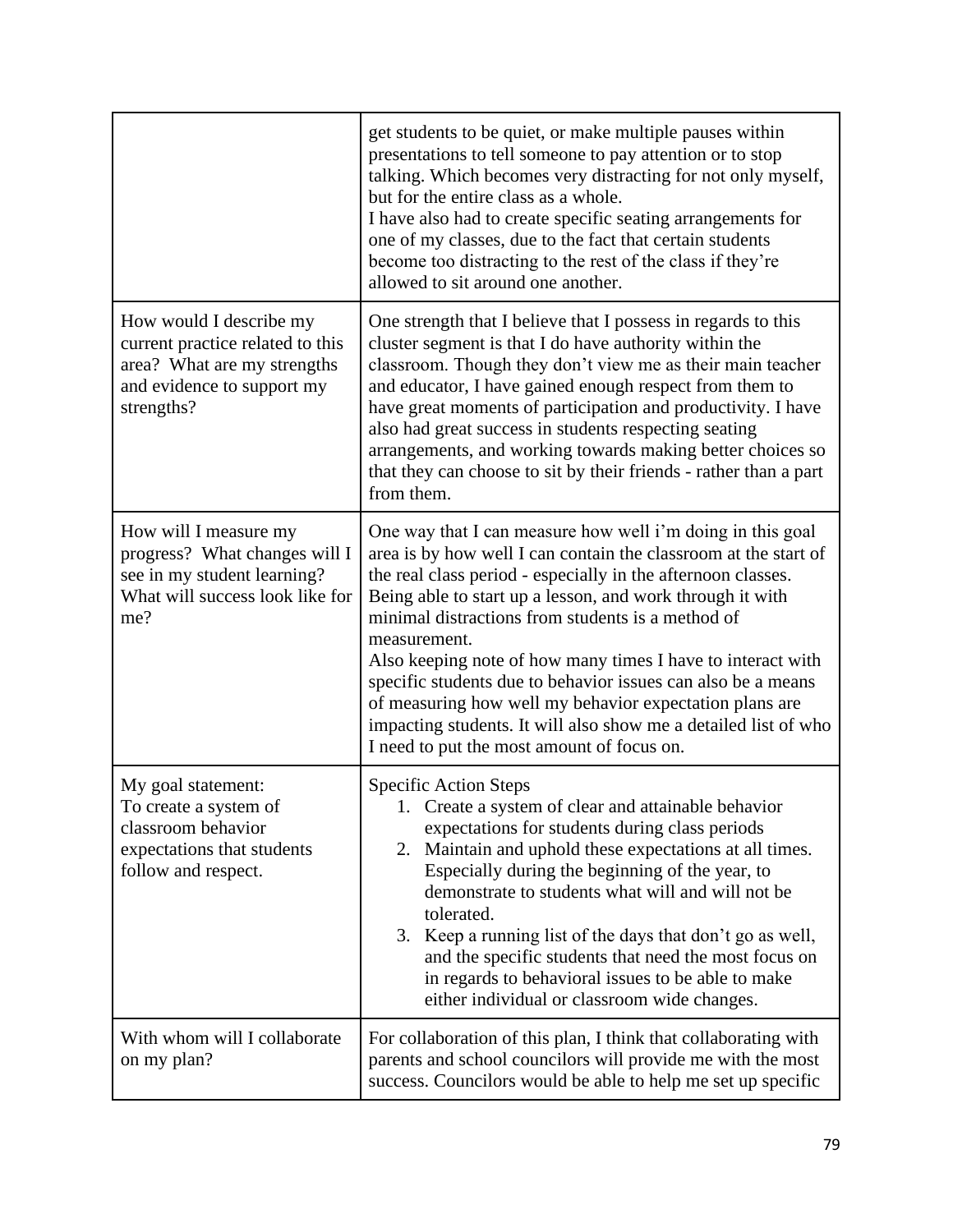| behavior plans (IEPs, 504s, etc.) for specific students and    |
|----------------------------------------------------------------|
| form a classroom environment that's best for them. While       |
| working with parents can help me with making sure that         |
| they're up to speed with what's expected of their children in  |
| the classroom. That way, if I ever need to make a phone call   |
| home, they will have a better understanding of why the call is |
| being made, rather than having to have behavior expectations   |
| explained to them at that very moment.                         |
|                                                                |

When it comes to this project as a whole, the main overarching concept that I learned is that teaching students in person is much more advantageous and worthwhile than teaching students online through a computer screen. While I was able to make some connections with students and learn about their personalities from an online perspective, it wasn't until I was transitioned into in person teaching that I gained an understanding of what this profession entailed. How students behave when their faces aren't shown to their educator, and when their voices can be hidden behind a muted microphone, is completely different than how they are when in a physical classroom.

When students are in an online classroom environment, they are more incharge of their own success within the classroom. Presentation are given via an online conference setting, such as GoogleMeets or Zoom, and students are expected to be engaged and be paying attention to the information presented. While at the same time, students also have to fight against all distractions that exist within their own homes. Whether that be drawing, texting, watching videos, playing video games, taking care of siblings, or whatever else that students may have going within their lives, the environment of online education expects students to be able to put their academics above all else. Students have presentations explained to them, and then are given the slideshow (with necessary modifications depending on if the student is considered an English language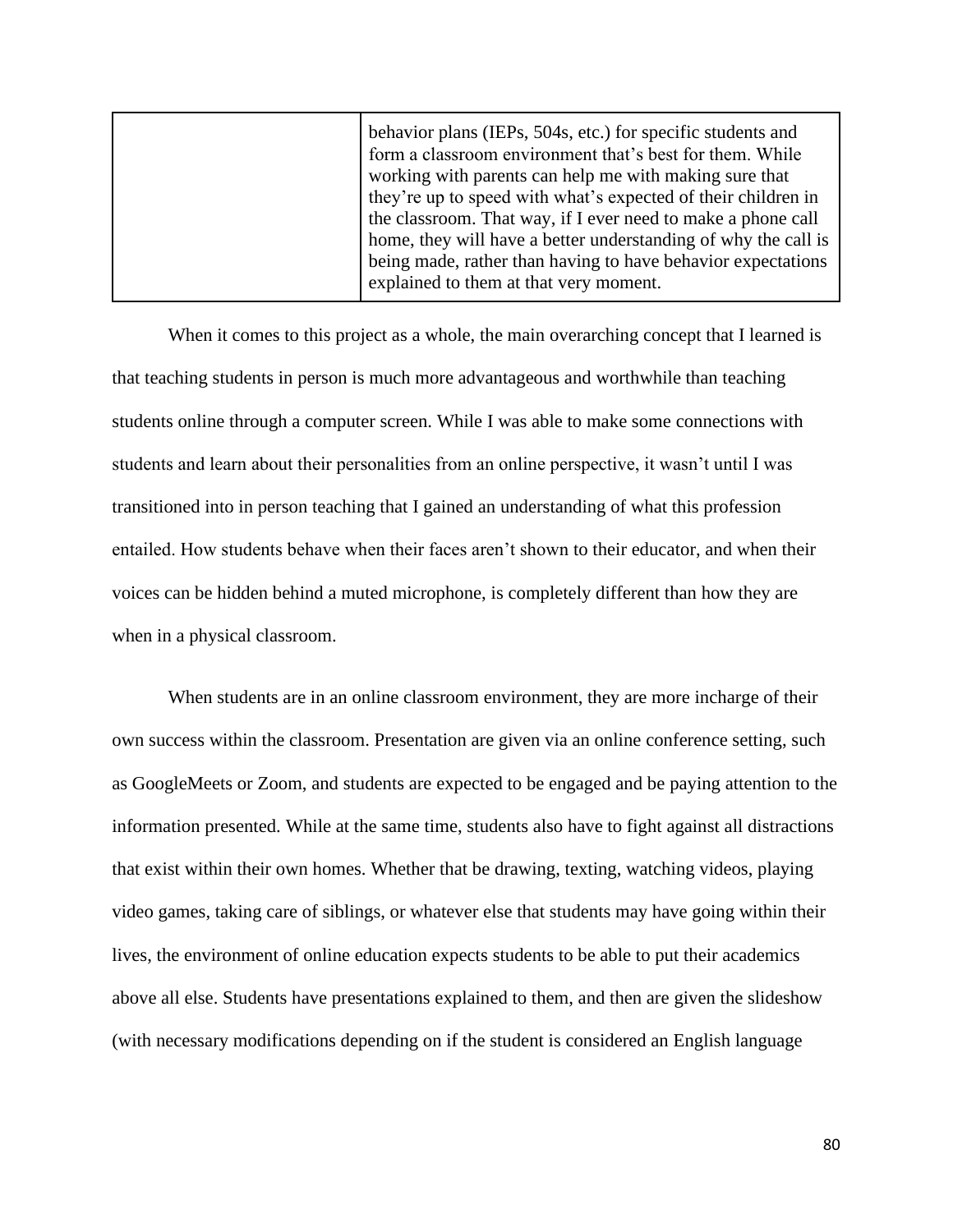learner or has a set learning plan) online utilizing the educational tool Canvas. Which in an online environment, is considered sufficient to teaching all students at an equal level.

Once I moved into a physical, in person, classroom (April 19th 2021) and began teaching students face to face, I understood how I need handle students on a personal level. I saw how students had more ambition to speak out when they're around their classmates in person, rather than just looking at profile pictures. Students are more inclined to talk with one another, and ask questions about the lesson be presented, when their physically around their classmates than when they're sitting behind a computer screen. While I find more advantages to physical, in person, classrooms, I have learned how online education can help students with different issues regarding language proficiency, behavioral, or social anxiety, and create an environment that allows them to have different supports that provide extra assistance and foundations to be successful. At the same time though, in person education has given me the insight that nothing is comparable to making in person connections to each and every student within the classroom. Working with students on an individual level is something that cannot be replicated with online school. Experiences such as being able to see how students interact with each other when sitting physically next to one another, seeing different behavioral habits when interacting during a lesson or an activity, or handling a student who simply just doesn't want to be at school during the day, are experiences that can only be understood once a person teaches students in a physical setting. I have learned how to handle an online classroom, and how to uphold different academic expectations within that type of environment. I have also learned that how students act within an online environment is vastly different from how they act once they're in a room amongst their classmates. Regardless, it's important to create a classroom environment - online or in person -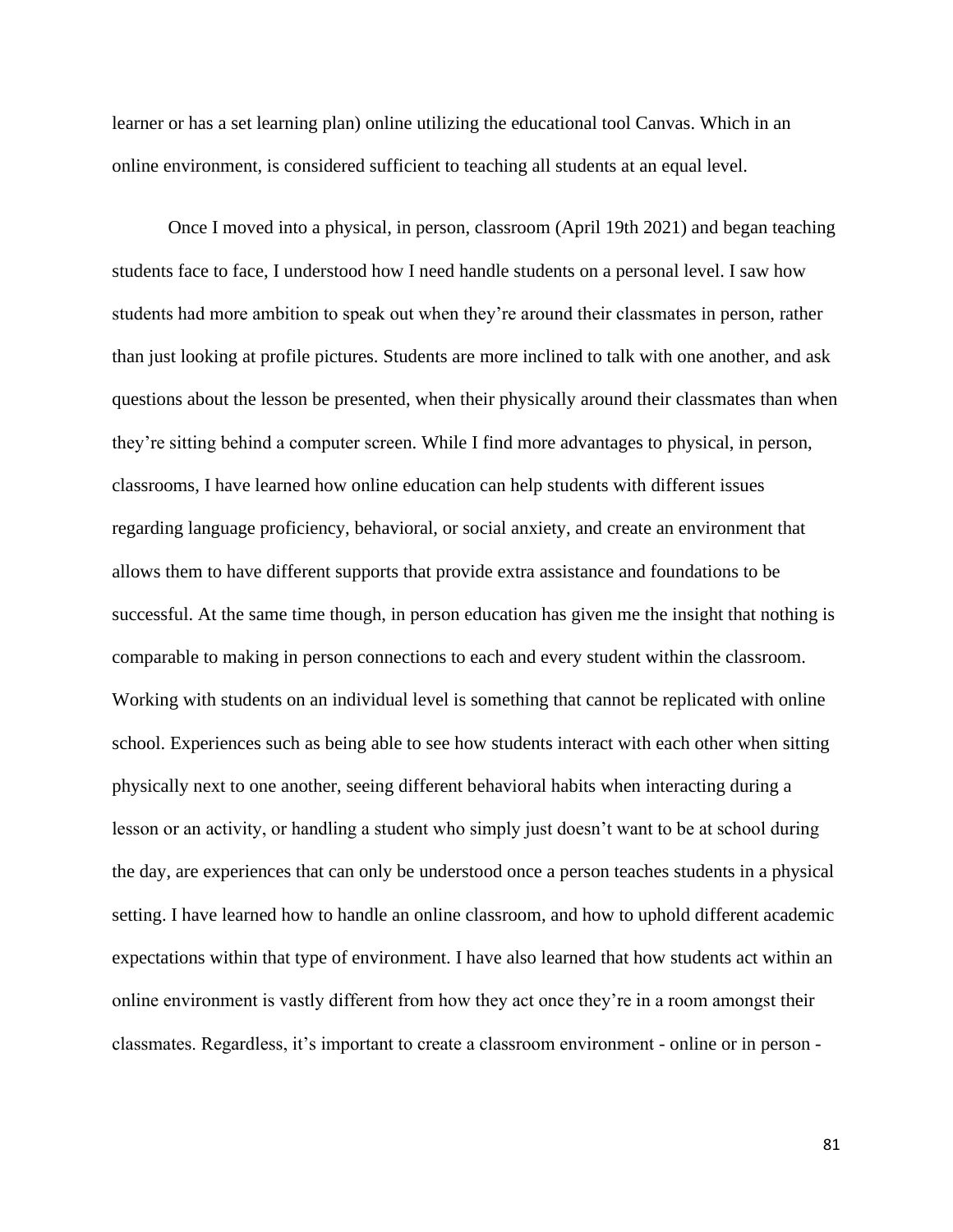that allows all students to be successful within their current academics, and be able to take what they learn and apply it to their future academics.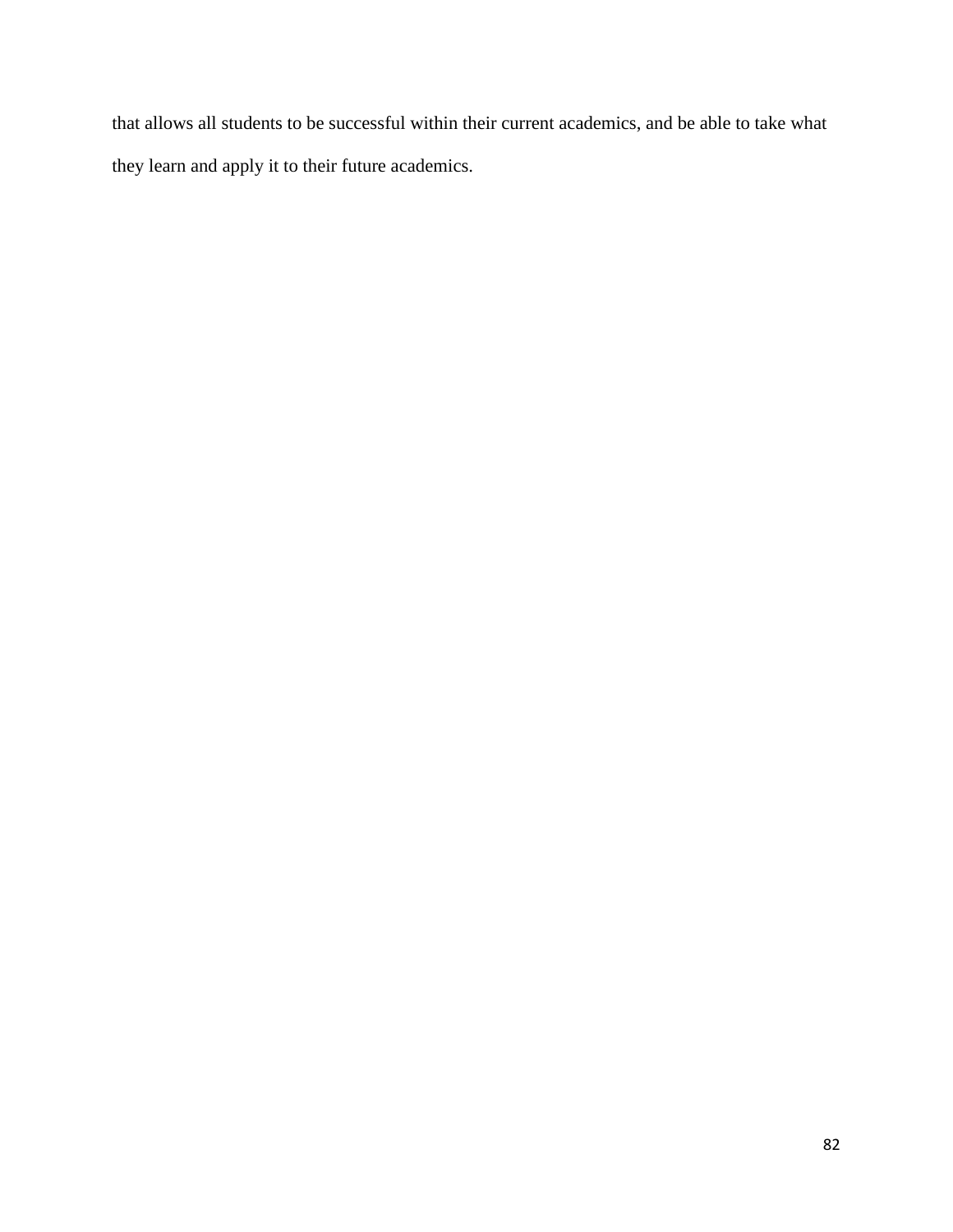- Anthony, L., Yang, J., & Koedinger, K. R. (2008). How handwritten input helps students learning algebra equation solving. *School of Computer Science, Carnegie Mellon University. Retrieved March*, *2*, 2009.
- Blatner, A. (2009). Role playing in education. *Disponibile all'indirizzo: http://www. blatner. com/adam/pdntbk/rlplayedu. Htm*.
- Bliss, T. (1989). The use of groupwork in high school social studies. *Theory & Research in Social Education*, *17*(4), 304-315.
- Bohan, C. H., Bradshaw, L. Y., & Morris Jr, W. H. (2020). The mint julep consensus: An analysis of late 19th century Southern and Northern textbooks and their Impact on the history curriculum. *The Journal of Social Studies Research*, *44*(1), 139-149.
- Brown, C. L., & Broemmel, A. D. (2011). Deep scaffolding: Enhancing the reading experiences of English language learners. *New England Reading Association Journal*, *46*(2), 34-39.
- Brown, K. D., & Brown, A. L. (2011). Teaching K-8 students about race: African Americans, racism, and the struggle for social justice in the US. *Multicultural Education*, *19*(1), 9-13.
- Byrnes, D. A., & Cortez, D. (1992). Language diversity in the classroom. *Common bonds: Anti-bias teaching in a diverse society*, 71-85.
- Clevenger, A. D. (2018). Review of Changing curriculum through stories: Character education for ages 10-12. *Education Review*, *25*.
- Dieterich, D. J. (1972). NCTE/ERIC Summaries & Sources: Teaching Cultural Appreciation through Literature. *The English Journal*, *61*(1), 142-147.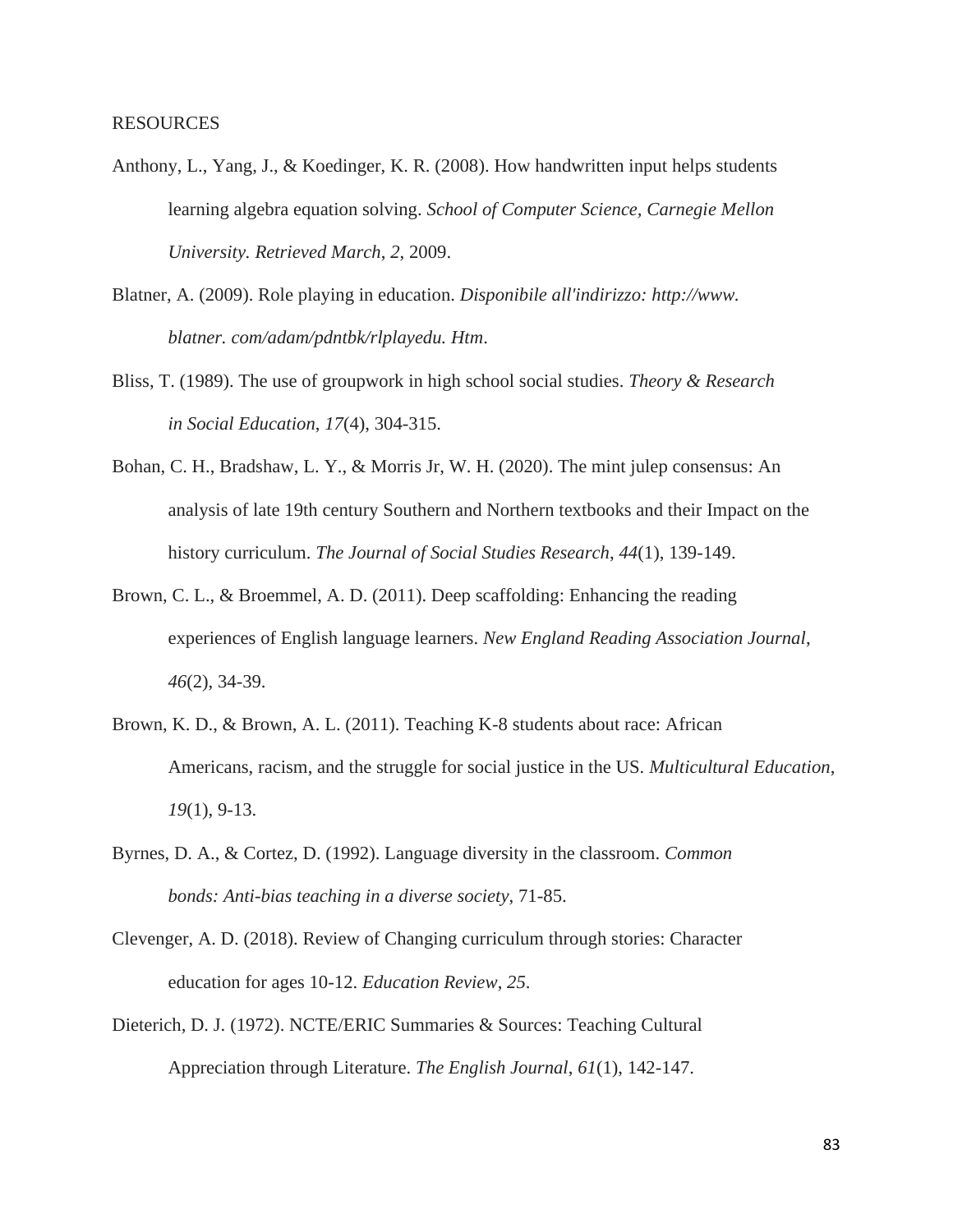- Dorniden, A. (2005). K-12 schools and online learning. In *Encyclopedia of distance learning* (pp. 1182-1188). IGI Global.
- Garvey, D. M., & Garvey, S. K. (1967). Simulation, Role-Playing, and Sociodrama in the Social Studies. With an Annotated Bibliography. *The Emporia State Research Studies*, *16*(2), n2.
- Gilead, T. (2009). Human capital, education and the promotion of social cooperation: A philosophical critique. *Studies in Philosophy and Education*, *28*(6), 555.
- Howard, G. R. (2016). *We can't teach what we don't know: White teachers, multiracial schools*. Teachers College Press.
- Le, H., Janssen, J., & Wubbels, T. (2018). Collaborative learning practices: teacher and student perceived obstacles to effective student collaboration. *Cambridge Journal of Education*, *48*(1), 103-122.
- Johnson, R. T., & Johnson, D. W. (2008). Active learning: Cooperation in the classroom. The annual report of educational psychology in Japan, 47, 29-30.
- Judson, E. (2010). Improving technology literacy: does it open doors to traditional content?. Educational Technology Research and Development, 58(3), 271-284.
- Khalid, F. (2019). Students' Identities and its Relationships with their Engagement in an Online Learning Community. *International Journal of Emerging Technologies in Learning*, *14*(5).
- Kaomea, J. (2005). Indigenous studies in the elementary curriculum: A cautionary Hawaiian example. *Anthropology & education quarterly*, *36*(1), 24-42.
- Mangen, A., Walgermo, B. R., & Brønnick, K. (2013). Reading linear texts on paper